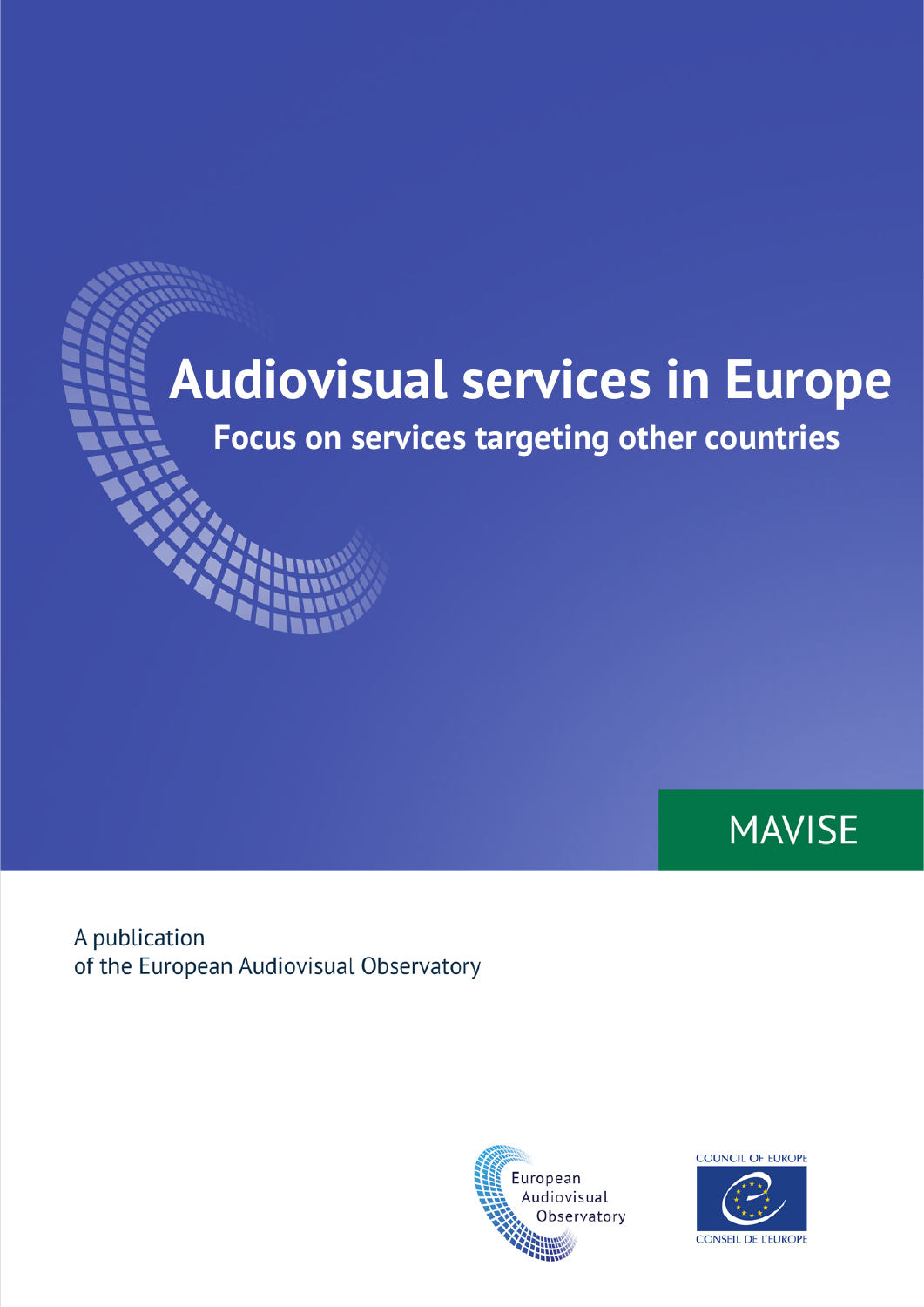#### **Audiovisual services in Europe: Focus on services targeting other countries** European Audiovisual Observatory (Council of Europe), Strasbourg, 2017

**Director of publication** - Susanne Nikoltchev, Executive Director **Editorial supervision** - Gilles Fontaine, Head of Department for Market Information **Editor** – Agnes Schneeberger **European Audiovisual Observatory**

**Author** Agnes Schneeberger **European Audiovisual Observatory**

**Proofreading** Anthony A. Mills

**Translations** Sonja Schmidt, Anne-Lise Weidmann

**Marketing** – Markus Booms, [markus.booms@coe.int](mailto:markus.booms@coe.int) **Press and Public Relations** – Alison Hindhaugh, [Alison.hindhaugh@coe.int](mailto:Alison.hindhaugh@coe.int) **European Audiovisual Observatory**

#### **Publisher**

European Audiovisual Observatory 76 Allée de la Robertsau, 67000 Strasbourg, France Tel.: +33 (0)3 90 21 60 00 Fax. : +33 (0)3 90 21 60 19 [info.obs@coe.int](mailto:info.obs@coe.int) [http://www.obs.coe.int](http://www.obs.coe.int/)

**Cover layout** – ALTRAN, Neuilly-sur-Seine, France

Please quote this publication as *Audiovisual services in Europe – Focus on services targeting other countries*, European Audiovisual Observatory, Strasbourg, 2017

© European Audiovisual Observatory (Council of Europe), Strasbourg, June 2017

If you wish to reproduce tables or graphs contained in this publication please contact the European Audiovisual Observatory for prior approval.

Opinions expressed in this publication are personal and do not necessarily represent the view of the European Audiovisual Observatory, its members or the Council of Europe.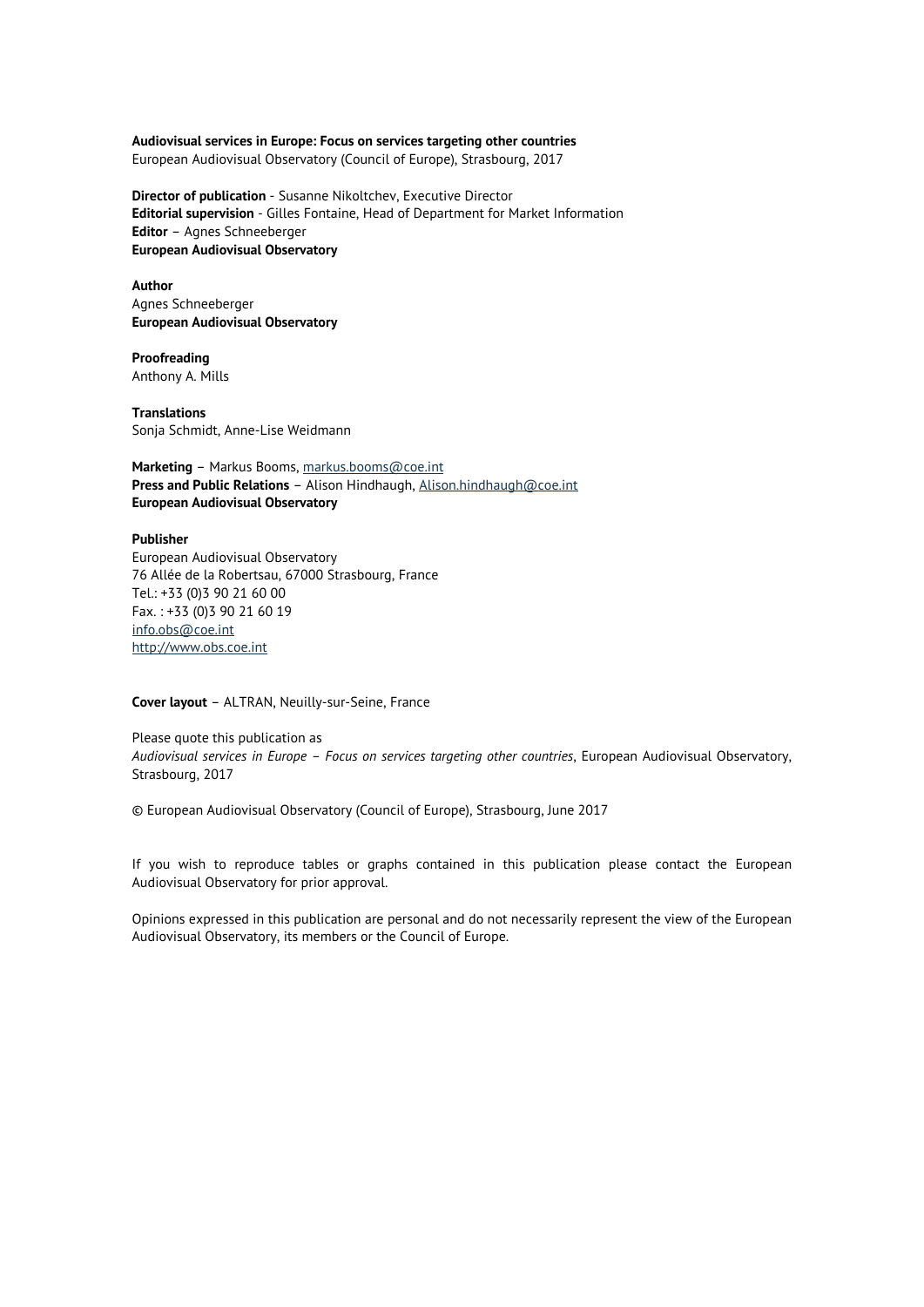# **Audiovisual services in Europe**

**Focus on services targeted at other countries**

**Agnes Schneeberger**



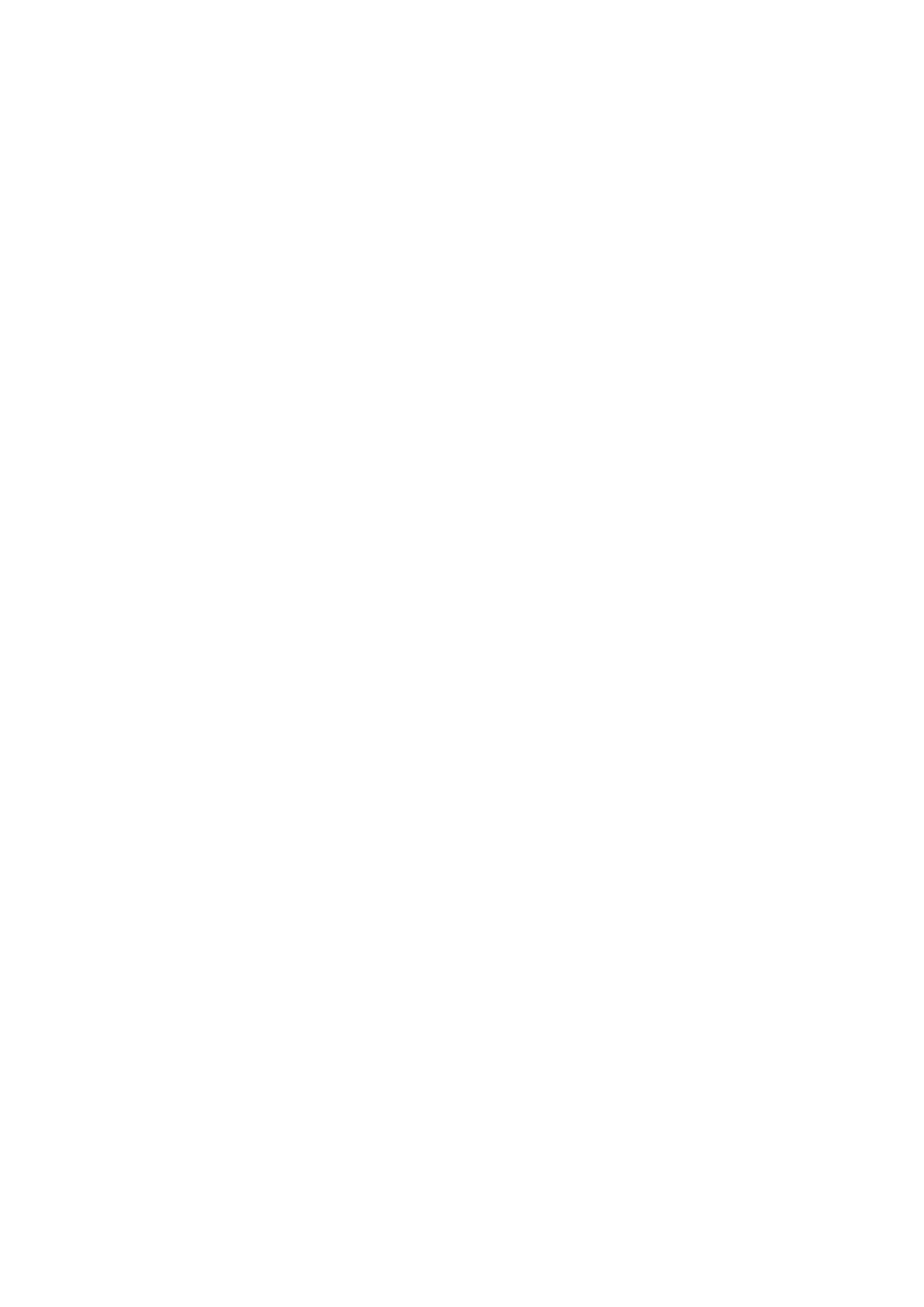# **Table of contents**

| $\mathbf{a} \cdot \mathbf{a}$ and $\mathbf{a} \cdot \mathbf{a}$ and $\mathbf{a} \cdot \mathbf{a}$ and $\mathbf{a} \cdot \mathbf{a}$ and $\mathbf{a} \cdot \mathbf{a}$ |  |
|-----------------------------------------------------------------------------------------------------------------------------------------------------------------------|--|

#### 2. Audiovisual media services established in the EU targeting other countries ............22  $\begin{array}{c} \n\bullet & \bullet & \bullet & \bullet & \bullet & \bullet \end{array}$  $\overline{\phantom{a}}$

| <u> 1989 - Andrea Barbara, Amerikaansk politiker (d. 1989)</u> |  |
|----------------------------------------------------------------|--|
|                                                                |  |
|                                                                |  |
|                                                                |  |
|                                                                |  |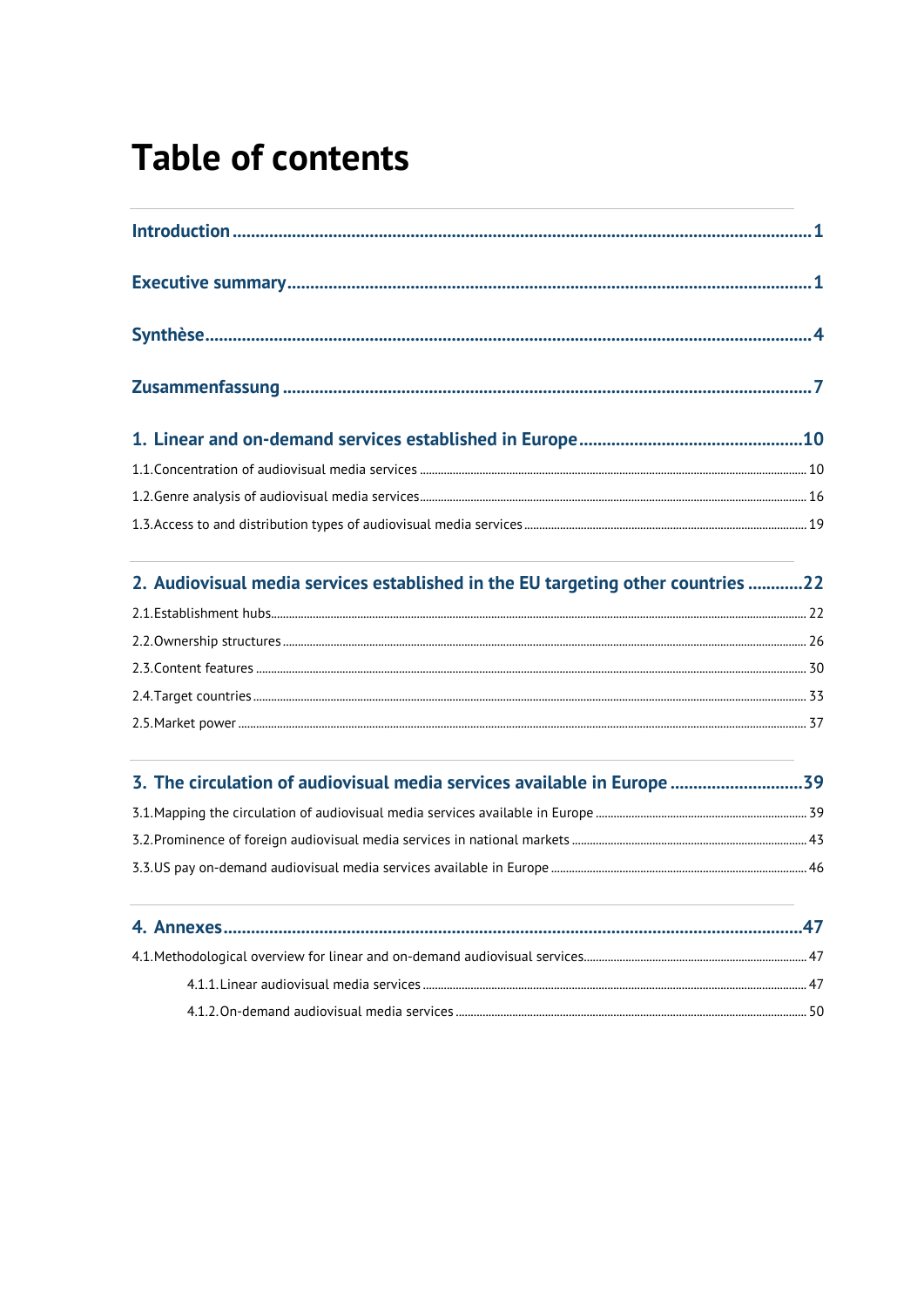### **Figures**

| Figure 1.<br>Figure 2. | TV channels by country of establishment in EUR 40 + Morocco - In number of services (2016) 12<br>On-demand audiovisual services by country of establishment in EUR 40 + Morocco - In |  |
|------------------------|--------------------------------------------------------------------------------------------------------------------------------------------------------------------------------------|--|
|                        |                                                                                                                                                                                      |  |
| Figure 3.              | Breakdown by genre of TV channels established in the EU 28 - In % share (2016)  17                                                                                                   |  |
| Figure 4.              | Breakdon by genre of on-demand audiovisual services established in the EU 28 - In % share                                                                                            |  |
| Figure 5.              | Breakdown of TV channels established in the EU 28 by kind of transmission - In % share                                                                                               |  |
| Figure 6.              | Breakdown of TV channels established in the EU 28 by access - In % share (2016) 20                                                                                                   |  |
| Figure 7.              | Breakdown of on-demand audiovisual services established in the EU 28 by distribution - In %                                                                                          |  |
| Figure 8.              | Breakdown of on-demand audiovisual services established in the EU 28 by business model -                                                                                             |  |
| Figure 9.              | TV channels established in the EU primarily targeting other markets - In absolute numbers                                                                                            |  |
|                        | Figure 10. On-demand audiovisual services established in the EU primarily targeting other markets - In                                                                               |  |
|                        | Figure 11. Breakdown by genre of TV channels established in the EU 28 targeting other markets - In %                                                                                 |  |
|                        | Figure 12. Breakdown by genre of on-demand audiovisual services established in the EU 28 targeting                                                                                   |  |
|                        | Figure 13. Breakdown by country of audience market share of TV channels targeting other European                                                                                     |  |
|                        | Figure 14. TV channels available by country in EUR 39 <sup>1</sup> + Morocco - In average absolute numbers (2016) 41                                                                 |  |
|                        | Figure 15. On-demand audiovisual services available by country in EUR 40 + MA - In average absolute                                                                                  |  |
|                        | Figure 16. Foreign TV channels available by country in EUR 39 <sup>1</sup> + Morocco - In % share (2016)  44                                                                         |  |
|                        | Figure 17. Foreign on-demand audiovisual services available by country in EUR 40 + Morocco - In %                                                                                    |  |
|                        |                                                                                                                                                                                      |  |

### **Tables**

| Table 1.  |                                                                                             |  |
|-----------|---------------------------------------------------------------------------------------------|--|
| Table 2.  | Concentration of on-demand audiovisual services established in the EU 28 (2016) 15          |  |
| Table 3.  | Examples of TV channels targeting other markets by country of establishment and parent      |  |
|           |                                                                                             |  |
| Table 4.  | Examples of TV channels targeting other markets by country of establishment and parent      |  |
|           |                                                                                             |  |
| Table 5.  | Examples of on-demand audiovisual services targeting other markets by country of            |  |
|           |                                                                                             |  |
| Table 6.  | Breakdown by country of TV channels targeting other markets - In absolute numbers (2016) 34 |  |
| Table 7.  | Breakdown by country of on-demand audiovisual services targeting other markets in the EU -  |  |
|           |                                                                                             |  |
| Table 8.  | Breakdown by country of on-demand audiovisual services targeting other markets in other     |  |
|           |                                                                                             |  |
| Table 9.  |                                                                                             |  |
| Table 10. |                                                                                             |  |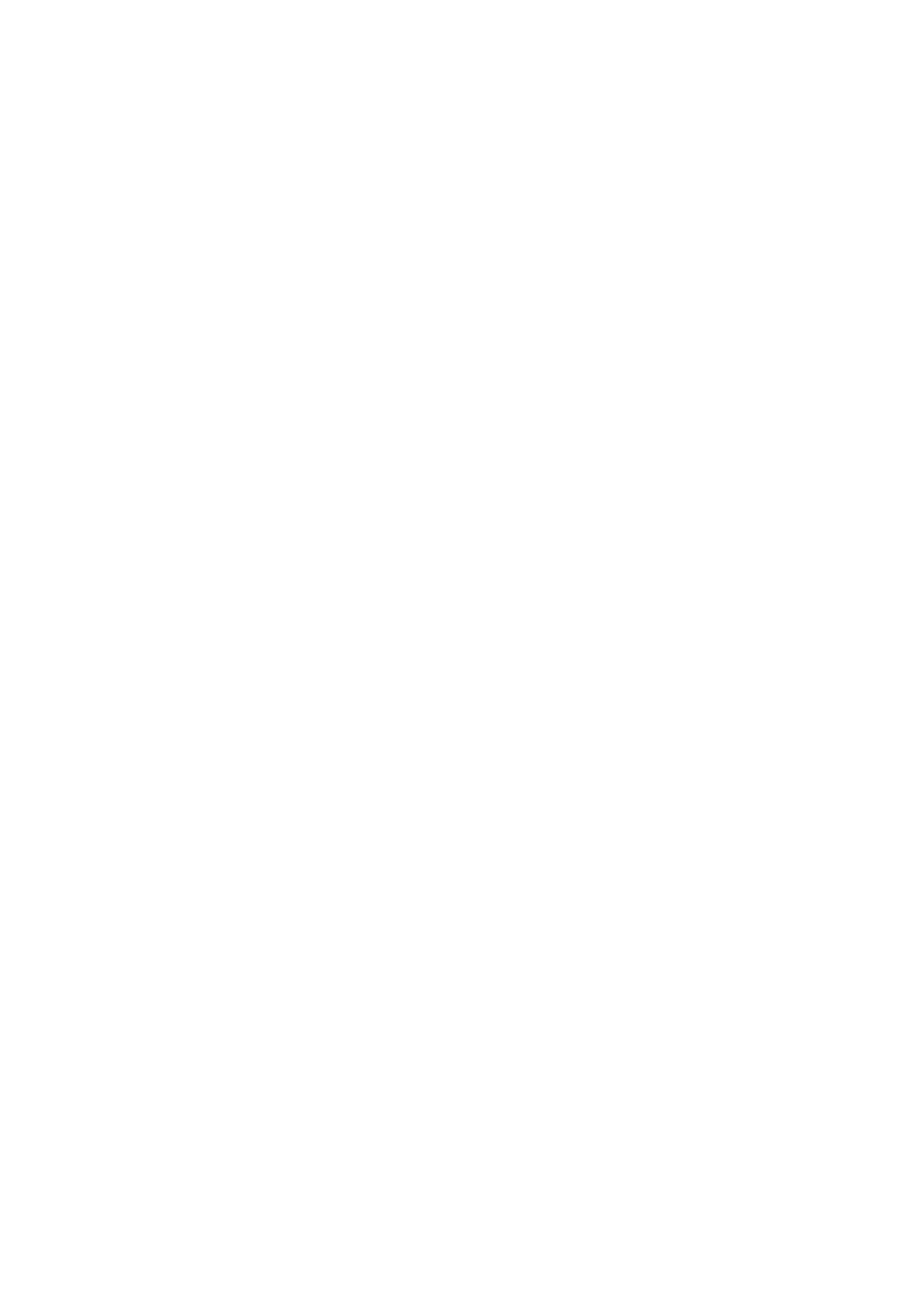

# <span id="page-7-0"></span>**Introduction**

Around one third of all audiovisual services based in the European Union (EU) are targeting other markets. Most of these were established in the United Kingdom and other major hubs where broadcasters and on-demand service providers have set up their bases to circulate specifically tailored services in different language versions. The principal focus of this report lies on providing an overview of where these cross-border services have been established and who owns them, what countries they are targeting and what market power they represent in these national markets. The thematic focus on services targeting other countries is part of a general overview of the European audiovisual media landscape which maps the origin of linear and on-demand audiovisual services and their availability to audiences.

The rapidly increasing number of targeting services in the recent past has been facilitated by the digitisation and convergence of interactive platforms and European regulation. These conditions have opened up the European media landscape to increased regulatory and market competition. Many cross-border broadcasters and providers of on-demand services have aligned their strategies within this market ecosystem to create central hubs from where they operate their services. Consequently, viewers can access far more foreign TV channels than services that are licensed in their home market. Depending on market size, different economic conditions and individual licensing regimes, the number of services available can differ significantly among European countries. The following report provides both a European overview as well as country specific information on audiovisual services.

In particular, Chapter 1 examines the television channels and on-demand services established in Europe with a specific emphasis on the concentration of such services in certain countries, the genre features and types of access and distribution models. Analyses of both linear and on-demand services established in the EU that are specifically targeting other countries are included in Chapter 2. Special attention is paid to the major establishment hubs of such services, their ownership structures and content features. In addition, there is a particular focus on the countries targeted by such services and the scale of market power they represent with regard to national TV audiences. Chapter 3 maps the circulation of TV and on-demand services available in Europe, highlighting the prominence of foreign services available in a country and those of US-based pay ondemand services. The main conclusions of this report are summarised in the Executive Summary which is available in English, French and German.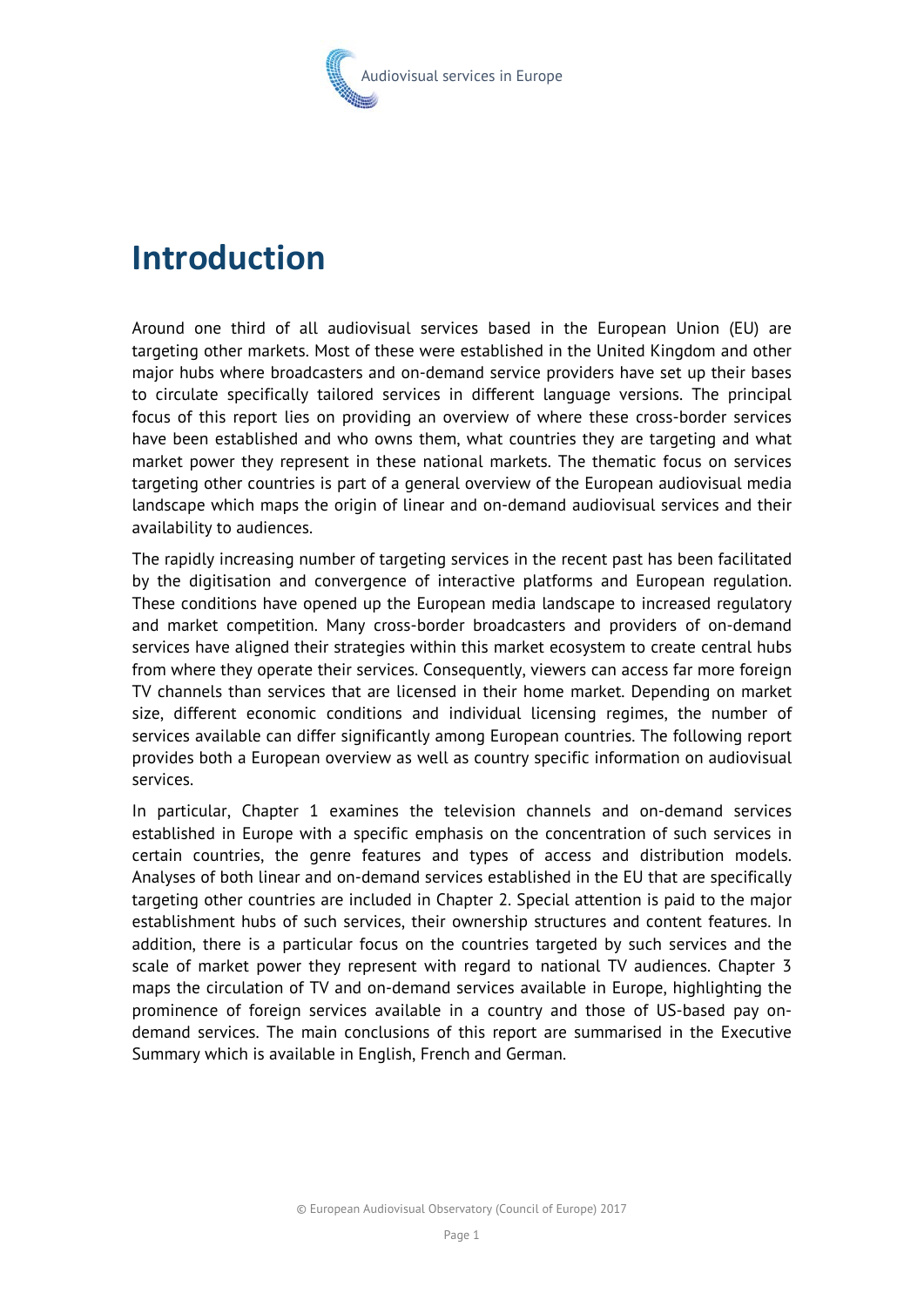

# <span id="page-8-0"></span>**Executive summary**

The following report provides an overview of the European audiovisual media landscape by mapping the origin of linear and on-demand audiovisual services and their circulation. The main focus of the report is on services targeted specifically at other countries, reflecting a trend whereby an increasing number of services are targeting a particular national market from abroad. Typically, these tend to be delivered by a number of recently-emerged hubs from which broadcasters and on-demand service providers circulate services which in some cases constitute a significant market power in the respective target countries. The groups managing these services are likely to be large international broadcasting and entertainment corporations based in Europe and the United States.

The major findings are summarised in three parts: services based in Europe; services targeting other markets; and the distribution of services in Europe.

#### **Audiovisual media services established in Europe**

- Half of all audiovisual media services established in the EU at the end of 2016 were concentrated in three countries: the UK; France; and Germany. Around one in 10 television services was a public service broadcasting channel and one third were available in HD format. The EU was in 2016 home to a total of 4,063 television services and 2,207 on-demand audiovisual services; a total of 5,226 linear services and 2,516 on-demand services were established in 40 European countries, plus Morocco (figures for on-demand services include catch-up TV) (pages 10ff).
- Two thirds of all TV channels established in the EU in 2016 comprised seven genres: sports (15%); entertainment (13%); film (9%); children (7%); documentary (7%); generalist (7%); and music channels (7%). The top genres for on-demand services were virtually identical to those for linear services: 17% generalist; 17% film; 11% children; 9% documentary; 7% film and TV fiction; 7% entertainment; and 6% sport. The figures were similar for the 40 European countries covered by the Observatory, plus Morocco (pages 16ff).
- One fifth of television services established in the EU were accessible via digital terrestrial television (DTT), and the rest via cable, satellite, or internet protocol television (IPTV). The majority of television channels were pay and/or premium services while 30% were available free-to-air. The majority of ondemand audiovisual services based in the EU were accessible via online access only (77%), followed by managed access through set-top box (14%) and managed access through set-top box complemented by over-the-top (OTT)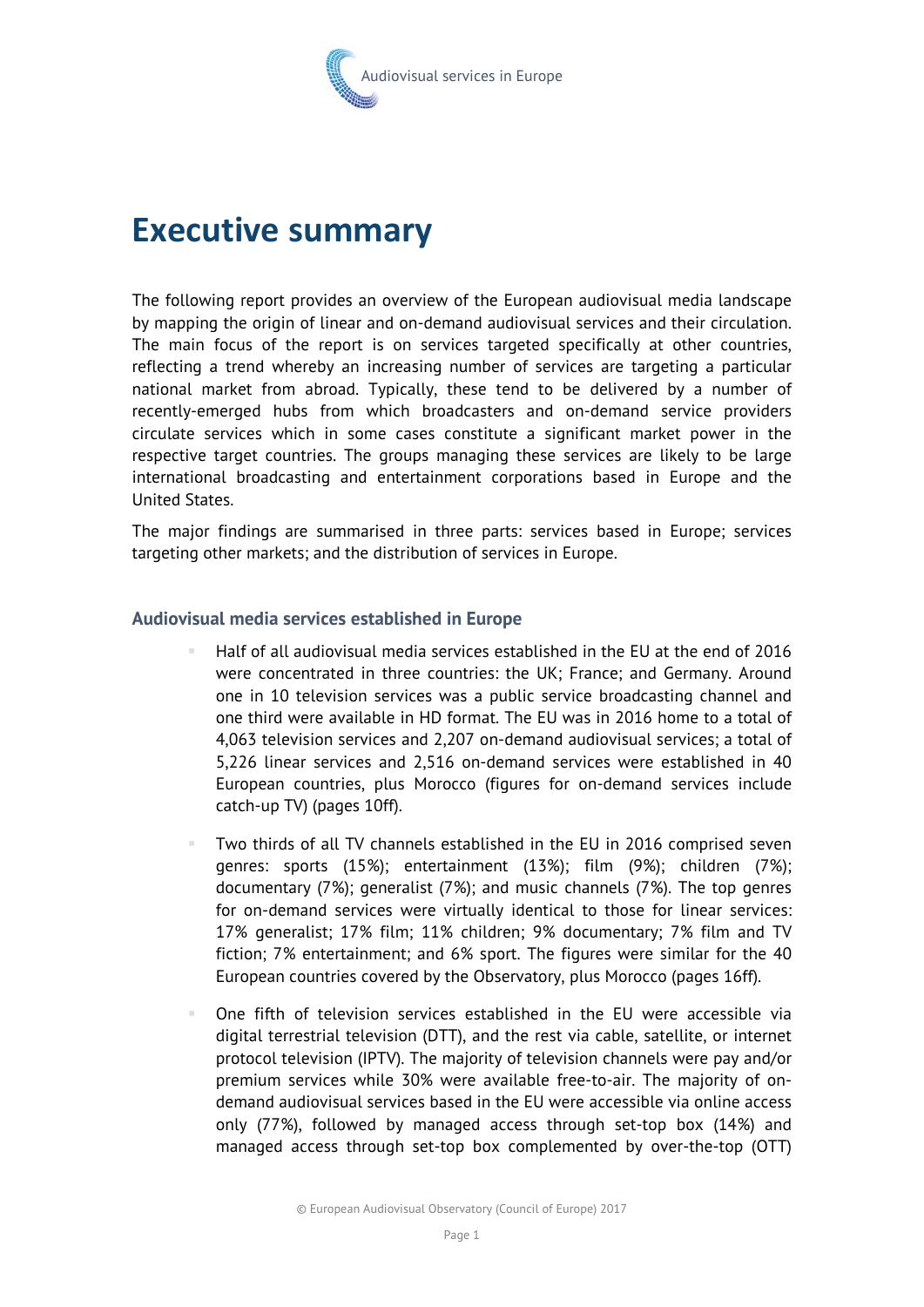

applications (9%). The most common business models of these services were catch-up TV and free-on-demand, together representing 71% of the total number of services. Transactional video-on-demand and subscription videoon-demand made up the remaining 29% share (pages 19ff).

#### **TV channels and on-demand services targeting other national markets**

- At the end of 2016, around one third of all television channels and on-demand services established in the EU were specifically targeting foreign markets. These services belonged to 44 parent companies, 26 of which were of European origin, 15 of US origin, and three of 'other' origin (pages 26ff).
- The market power of foreign services specifically targeting a national market can be significant: In seven European countries (5 EU Members comprising Hungary, the Netherlands, Sweden, the French Community of Belgium and Denmark, plus the French-speaking part of Switzerland and Norway) the cumulated audience market share for targeted TV services was greater than 20% of the overall audience market share (pages 37ff).
- Around three quarters of all linear and on-demand media services established in the EU that are targeting foreign markets were in 2016 concentrated in just three countries. The major establishment hubs for TV channels and ondemand services tended to be identical (pages 22ff).
- The United Kingdom was in 2016 the leading European hub for linear and ondemand audiovisual services targeting foreign markets. Other major hubs for both types of services include the Czech Republic, the Netherlands and Luxembourg (pages 22ff).
- Several major players for pay on-demand services established in the United States have created European-based subsidiaries from which they operate their services targeting other national markets. These include Amazon, Netflix and iTunes (pages 26ff).
- A typical target country tended in 2016 to fall into one of the following categories: a) clusters of audiovisual markets in regions with a cultural proximity (Nordic, Baltic, Central European countries and countries that share a joint language with targeting countries); b) larger national audiovisual markets such as Germany, France and Poland (pages 33ff).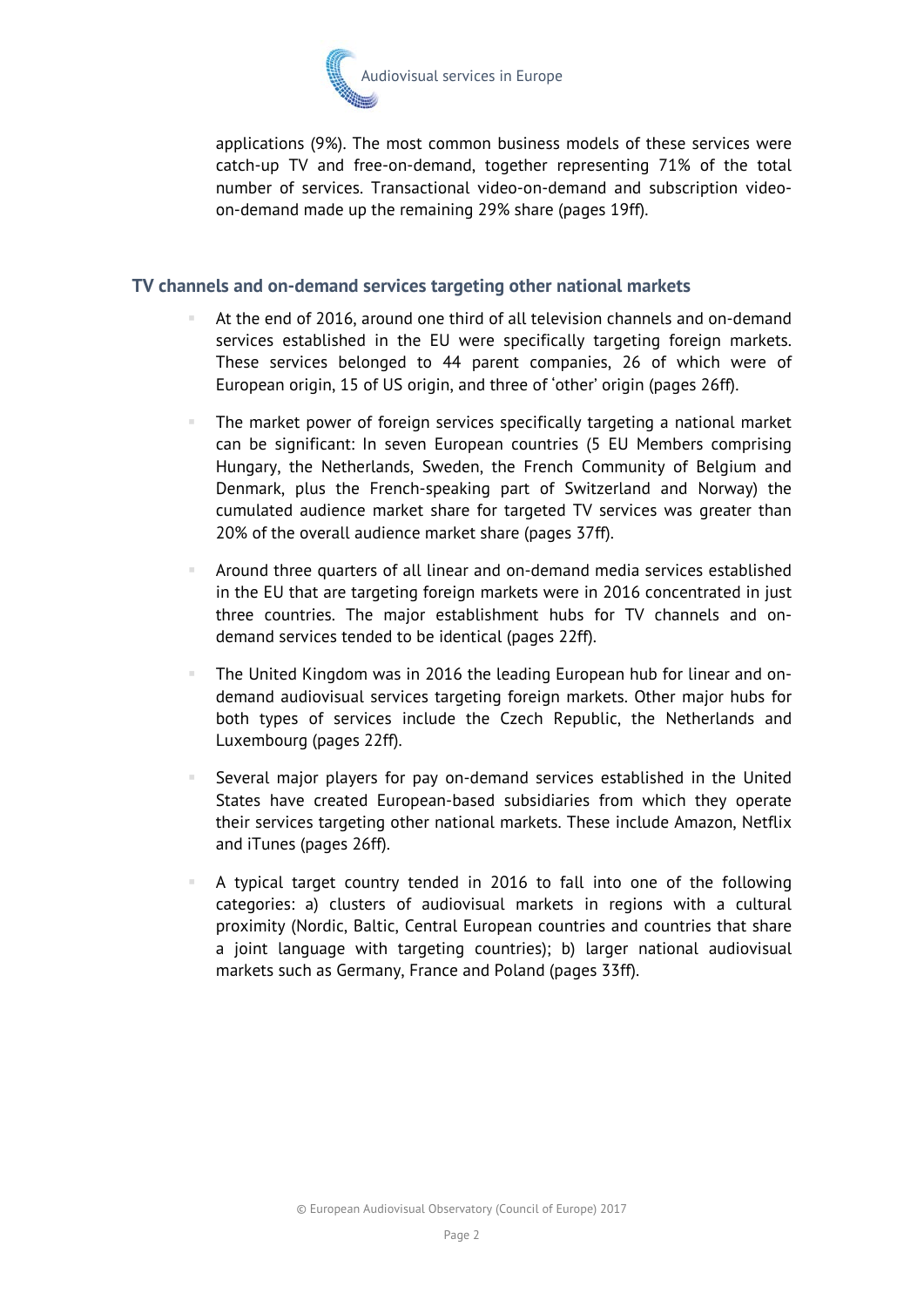

#### **Distribution and availability of linear and on-demand audiovisual services in Europe**

- Access to audiovisual services in 2016 varied greatly from one European country to another but was less pronounced for on-demand services. In two out of three EU countries, people were able to watch between 300 and 600 television channels on average, and in over two-thirds of EU Members States consumers could access between 100 and 150 on-demand audiovisual services (excluding catch-up TV services) (pages 39ff).
- The majority of TV channels available on average in a given country in 2016 were foreign channels. Overall, by December 2016, the share of foreign services available in an EU Member State tended to be higher for TV (84%) than for on-demand services (74%) (pages 43ff).
- A total of 75 pay on-demand services with US parent companies were available in 2016 in Europe, including several country-specific and linguistic versions of the same service, offered by major market players such as Google and Microsoft (pages 46ff).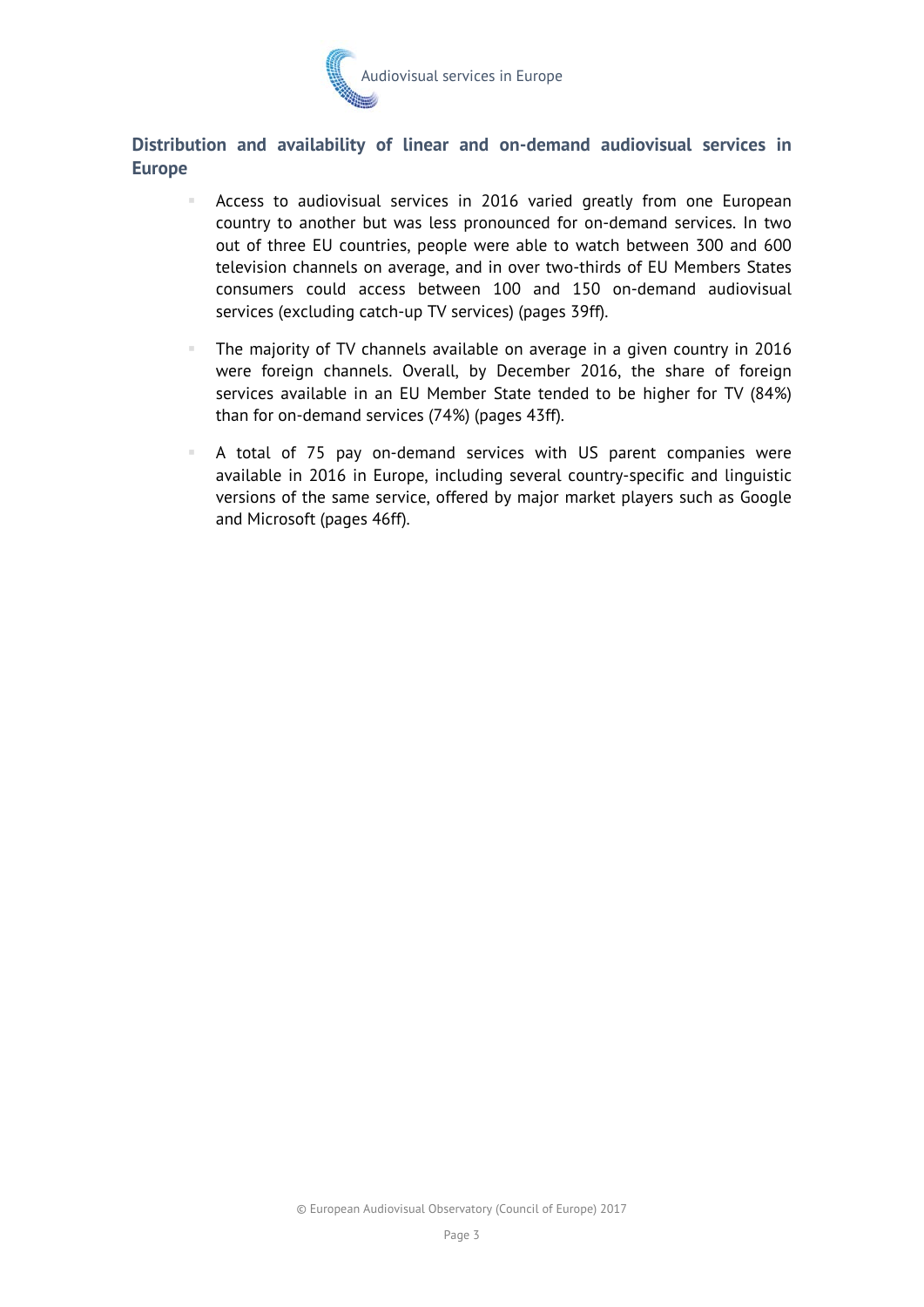

# <span id="page-11-0"></span>**Synthèse**

Cette étude dresse un panorama des médias audiovisuels européens en cartographiant l'origine et la circulation des services audiovisuels linéaires et à la demande. Elle se concentre pour l'essentiel sur les services destinés spécifiquement à d'autres pays que leur territoire d'origine, reflétant en cela la tendance qui veut qu'un nombre croissant de services ciblent un marché national donné depuis l'étranger. Ces services sont généralement distribués grâce à un certain nombre de pôles (appelés « *hubs* ») d'émergence récente, à partir desquels les radiodiffuseurs et les fournisseurs de services à la demande diffusent des services qui, pour certains, occupent une position significative sur le marché des pays ciblés. Les groupes qui gèrent ces services sont souvent de grandes sociétés internationales spécialisées dans la télédiffusion et le divertissement, dont le siège se trouve en Europe ou aux États-Unis.

Les principales conclusions de l'étude sont résumées ici selon trois axes : les services établis en Europe, les services s'adressant à d'autres marchés et enfin, la distribution des services en Europe.

#### **Services de médias audiovisuels établis en Europe**

- Fin 2016, la moitié des services de médias établis dans l'UE étaient concentrés dans trois pays : le Royaume-Uni, la France et l'Allemagne. Un service de télévision sur dix environ était une chaîne de service public, tandis qu'un sur trois était disponible au format HD. Cette année-là, l'UE comptait au total 4 063 services télévisuels et 2 207 services audiovisuels à la demande ; 5 226 services linéaires et 2 516 services à la demande étaient répartis dans 40 pays européens, ainsi qu'au Maroc (voir pages 10 et suivantes).
- Les deux tiers des chaînes de télévision basées dans l'UE en 2016 se répartissaient entre les sept catégories thématiques suivantes : sports (15 %), divertissement (13 %), films (9 %), programmes pour enfants (7 %), documentaires (7 %), programmes généralistes (7 %) et musique (7 %). Dans le domaine des services à la demande, les genres de prédilection étaient les mêmes que pour les services linéaires : programmes généralistes (17 %), films (17 %), programmes pour enfants (11 %), documentaires (9 %), fictions cinématographiques et télévisuelles (7 %), divertissement (7 %) et sports (6 %). Les chiffres étaient très proches pour les 40 pays couverts par les travaux de l'Observatoire, ainsi que pour le Maroc (pages 16 et suivantes).
- Parmi les services télévisuels établis dans l'UE, 20 % étaient accessibles par la télévision numérique terrestre (TNT), tandis que les autres l'étaient par câble, satellite ou télévision IP (IPTV). La majorité des chaînes de télévision étaient des services à péage et/ou premium, contre seulement 30 % transmises en clair. La majorité des services audiovisuels à la demande établis dans l'UE étaient disponibles uniquement en ligne (77 %). On trouvait ensuite les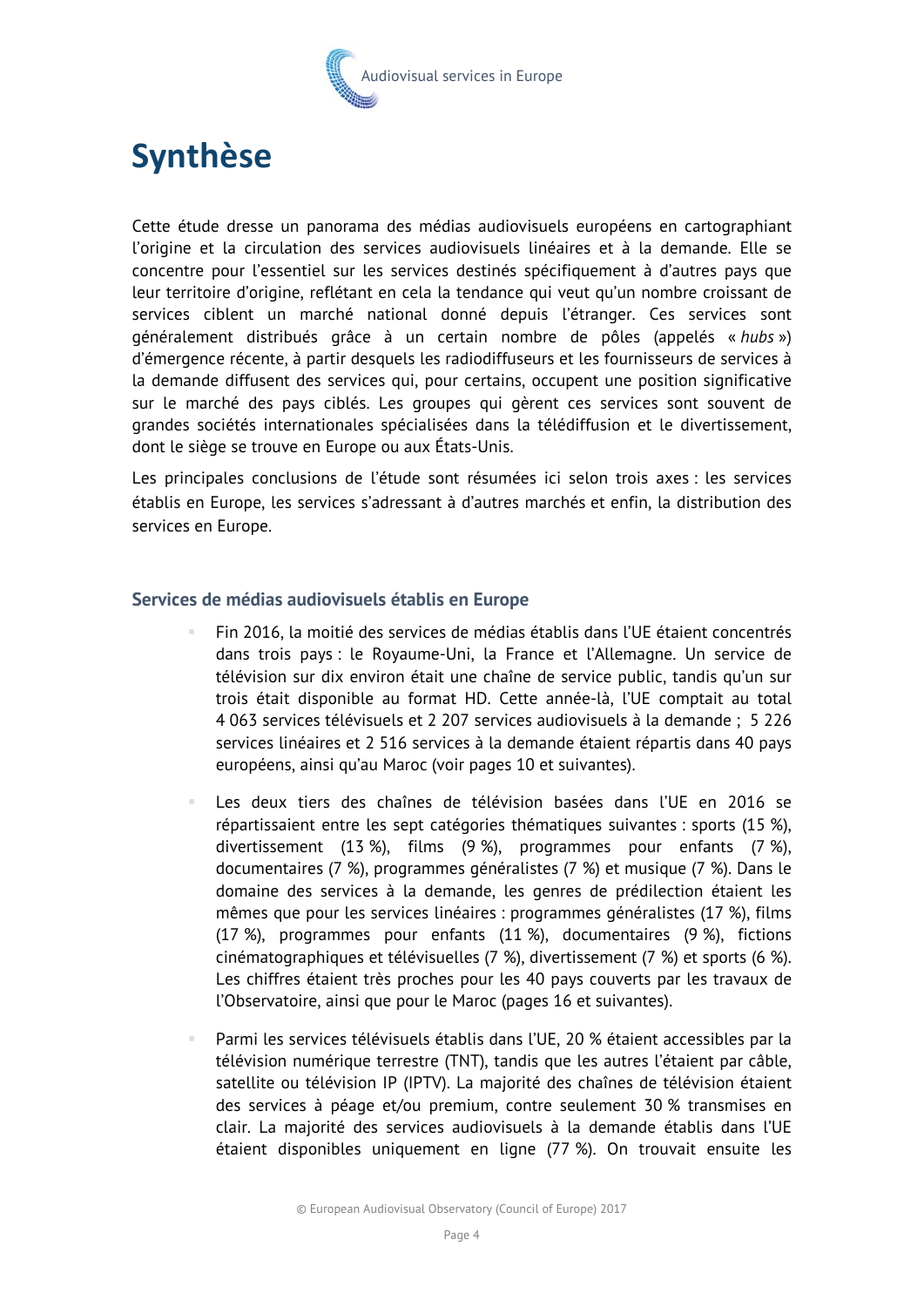

services à accès contrôlé, via un boîtier décodeur (14 %) et via un boîtier décodeur complété par des applications *over-the-top* (OTT) (9 %). S'agissant de leur modèle économique, ces services prenaient le plus souvent la forme de télévision de rattrapage ou de services à la demande gratuits, ces deux catégories représentant en tout 71 % des services. Les 29 % restants concernaient la vidéo à la demande à l'acte et sur abonnement (pages 19 et suivantes).

#### **Chaînes de télévision étrangères et services à la demande destinés à d'autres marchés nationaux**

- Fin 2016, un tiers environ des chaînes de télévision et des services à la demande établis dans l'UE s'adressaient spécifiquement à des marchés étrangers. Ces services étaient détenus par 44 groupes différents, dont 26 d'origine européenne, 15 américains et trois d'une origine « autre » (pages 26 et suivantes).
- Les services étrangers destinés à un marché national donné peuvent disposer d'une puissance significative sur le marché : dans sept pays européens (cinq États membres de l'UE – à savoir la Hongrie, les Pays-Bas, la Suède, la Communauté française de Belgique et le Danemark – ainsi que la Suisse romande et la Norvège), la part de marché cumulée des services télévisuels ciblés dépassait ainsi 20 % de l'audience totale (pages 37 et suivantes).
- En 2016, les trois quarts environ des services de médias linéaires et à la demande établis dans l'UE et destinés à des marchés étrangers se concentraient sur trois pays seulement. Les grands *hubs* étaient dans l'ensemble les mêmes pour les chaînes de télévision et les services à la demande (pages 22 et suivantes).
- Le Royaume-Uni constituait en 2016 le premier *hub* européen en matière de services audiovisuels linéaires et à la demande ciblant des marchés étrangers. Les autres grands pôles pour ces deux types de services étaient notamment la République tchèque, les Pays-Bas et le Luxembourg (pages 22 et suivantes).
- Plusieurs grands fournisseurs américains de services à la demande payants ont créé des filiales en Europe à partir desquelles ils proposent des services destinés à d'autres marchés nationaux. Citons notamment Amazon, Netflix et iTunes (pages 26 et suivantes).
- En 2016, les pays ciblés relevaient généralement de l'une des catégories suivantes : a) groupe de marchés audiovisuels au sein de régions présentant une proximité culturelle (pays nordiques ou baltes, pays d'Europe centrale et pays partageant une langue avec le pays d'origine des services) ; b) marchés nationaux plus vastes, tels que l'Allemagne, la France et la Pologne (pages 33 et suivantes).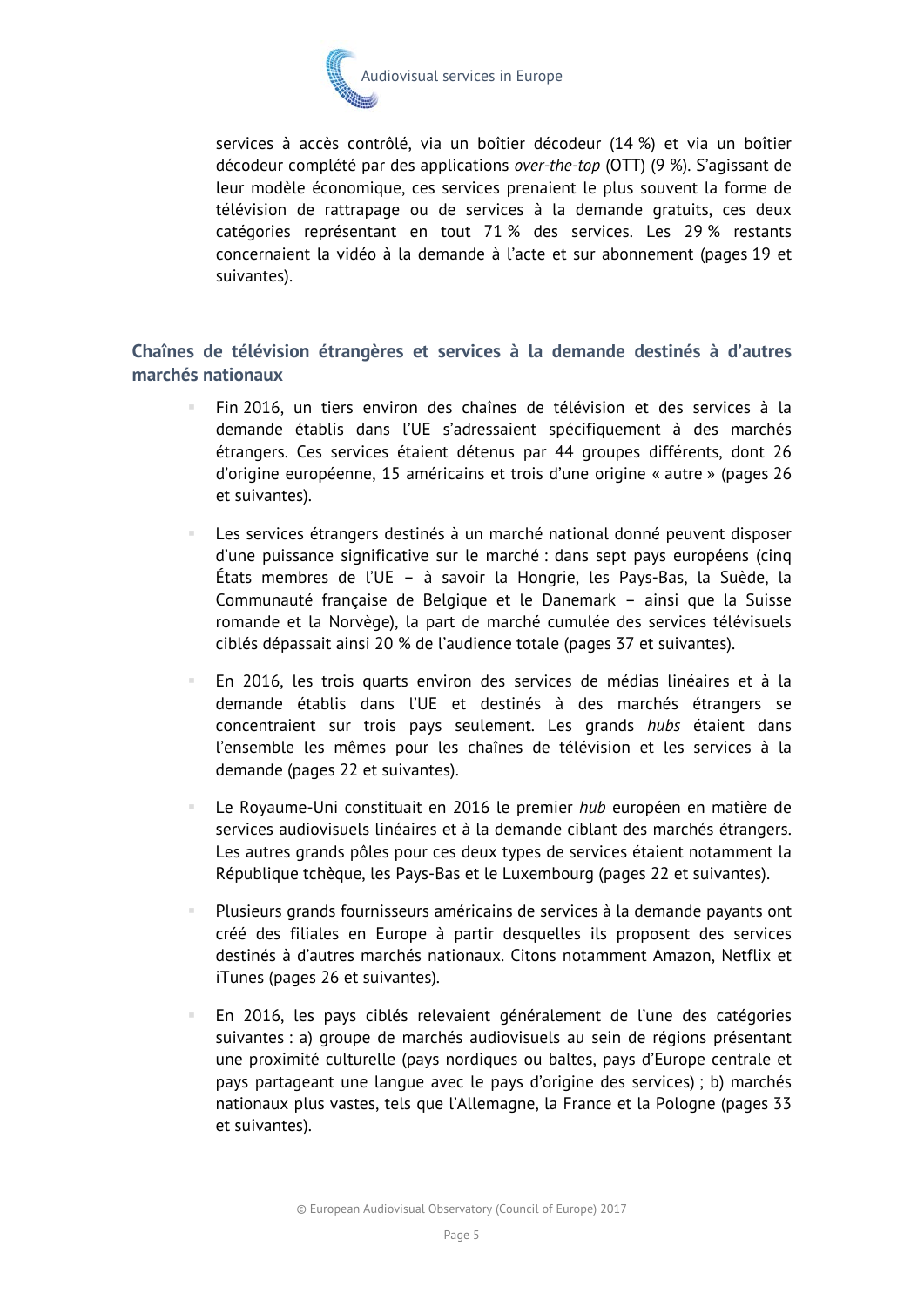

#### **Distribution et disponibilité des services audiovisuels linéaires et à la demande en Europe**

- En 2016, l'accès aux services audiovisuels était très variable d'un pays européen à un autre, mais restait moins développé pour les services à la demande. Dans deux tiers des pays de l'UE, les spectateurs disposaient en moyenne de 300 à 600 chaînes de télévision. Dans plus de deux tiers de ces mêmes États, ils avaient accès à un nombre de services audiovisuels à la demande compris entre 100 et 150 (hormis les services de rattrapage) (pages 39 et suivantes).
- La majorité des chaînes de télévision disponibles, en moyenne, dans un pays donné, étaient en 2016 des chaînes étrangères. Au total, en décembre 2016, la part des services étrangers accessibles dans un pays membre de l'UE avait tendance à être plus élevée pour les services linéaires (84 %) que pour les services à la demande (74 %) (pages 43 et suivantes).
- Au total, 75 services à la demande payants émanant de sociétés mères américaines étaient disponibles en Europe en 2016. Parmi eux figuraient plusieurs déclinaisons nationales et versions linguistiques d'un même service, proposées par de grands acteurs mondiaux tels que Google ou Microsoft (pages 46 et suivantes).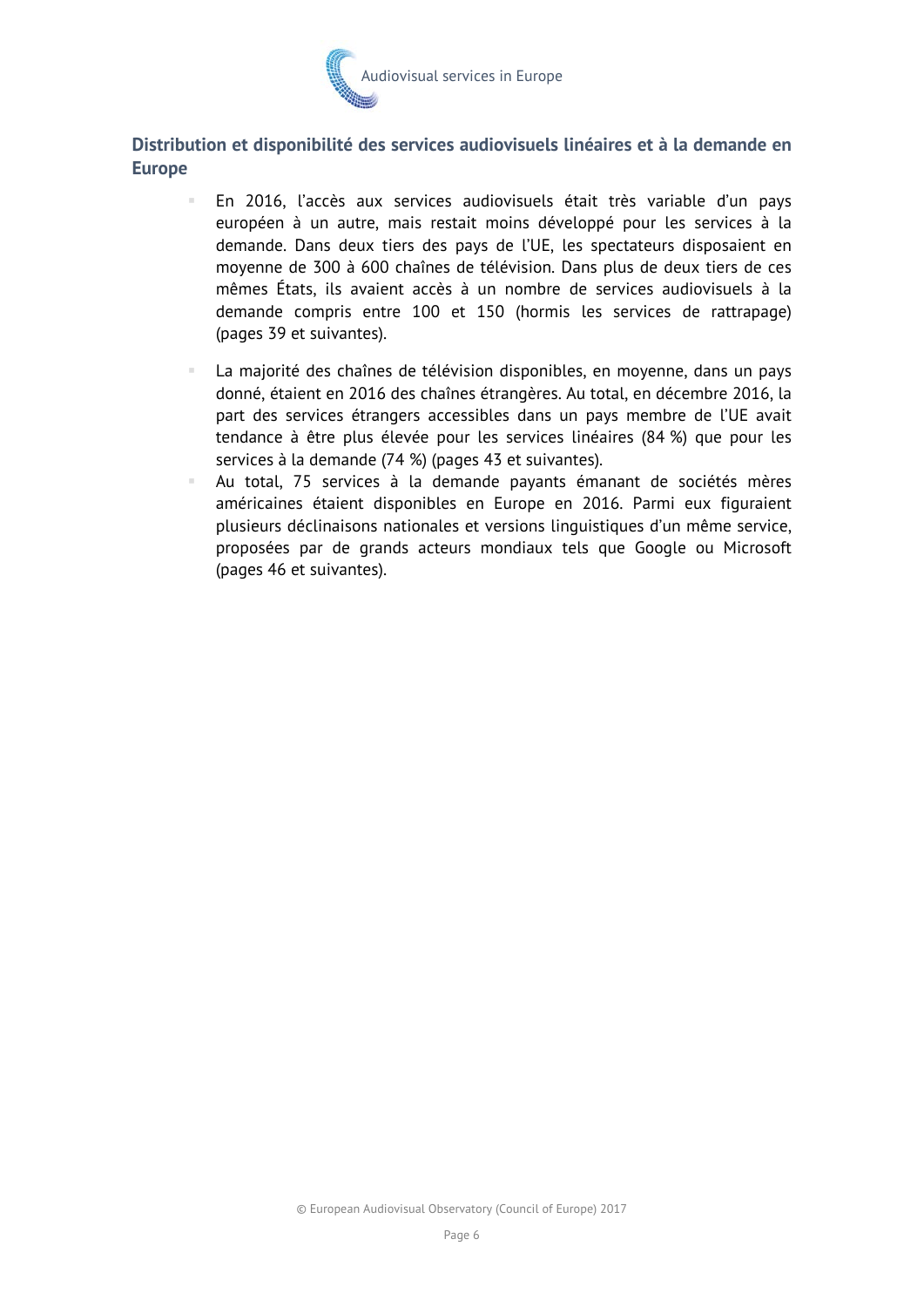

# <span id="page-14-0"></span>**Zusammenfassung**

Dieser Bericht gibt einen Überblick über die audiovisuelle Landschaft in Europa. Er verdeutlicht die Herkunft linearer Dienste und von audiovisuellen Abrufdiensten und ihre Verbreitung. Der Schwerpunkt des Berichts liegt auf audiovisuellen Diensten, die ihr Angebot speziell an andere Länder richten. Darin wird ein Trend sichtbar: Eine wachsende Zahl audiovisueller Dienste konzentriert sich auf einen bestimmten nationalen Markt. Diese Dienste stammen in der Regel von einer Reihe jüngst entstandener zentraler Standorte von denen aus Rundfunkveranstalter und Anbieter von Abrufdiensten ihre Dienste anbieten, die in einigen Fällen eine erhebliche Marktmacht in den betreffenden Zielländern darstellen. Bei den Gruppen, die diese Dienste verwalten, handelt es sich in der Regel um große internationale Rundfunk- und Entertainmentunternehmen, die in Europa und den USA ansässig sind.

Die wichtigsten Ergebnisse des Berichts lassen sich in drei Teilen zusammenfassen: in Europa ansässige Anbieter, audiovisuelle Dienste, die auf andere Märkte gerichtet sind, und die Verbreitung der Dienste in Europa.

#### **In Europa ansässige audiovisuelle Mediendienste**

- Die Hälfte aller in der EU ansässigen audiovisuellen Mediendienste konzentrierte sich Ende 2016 auf drei Länder: auf das Vereinigte Königreich, Frankreich und Deutschland. Bei einem von 10 Fernsehdiensten handelte es sich um einen öffentlich-rechtlichen Rundfunkkanal und bei einem Drittel der Anbieter um HD-Sender. Insgesamt waren 2016 in der EU 4 063 lineare Dienste und 2 207 Abrufdienste ansässig; in 40 europäischen Ländern plus Marokko waren es 5 226 Fernsehsender und 2 516 audiovisuelle Abrufdienste (Angaben für Abrufdienste schließen Catch-Up TV mit ein) (Seiten 10ff).
- Zwei Drittel aller 2016 in der EU ansässigen Fernsehkanäle boten sieben TV-Genres an: Sport (15 %); Unterhaltung (13 %); Spielfilme (9 %); Kinderprogramm (7 %); Dokumentation (7 %); Vollprogramm (7 %) und Musikprogramm (7 %). Die Top-Genres für On-Demand-Dienste waren fast identisch mit den Genres für lineare Dienste: 17 % Vollprogramm; 17 % Film; 11 % Kinderprogramme; 9 % Dokumentation; 7 % Kino- und Fernsehfilme; 7 % Unterhaltung und 6 % Sport. Die Zahlen waren ähnlich für die 40 europäischen Länder, die von der Informationsstelle untersucht wurden, plus Marokko (Seiten 16ff).
- Ein Fünftel der in der EU ansässigen Fernsehdienste konnte über digitales terrestrisches Fernsehen empfangen werden (DVB-T), der Rest über Kabel, Satellit oder Internet Protocol Television (IPTV). Bei den meisten Fernsehsendern handelt es sich um Pay-TV- oder Premiumsender, nur 30 % der Dienste waren frei empfangbar. Die meisten in der EU ansässigen audiovisuellen Abrufdienste waren ausschließlich über das Internet zugänglich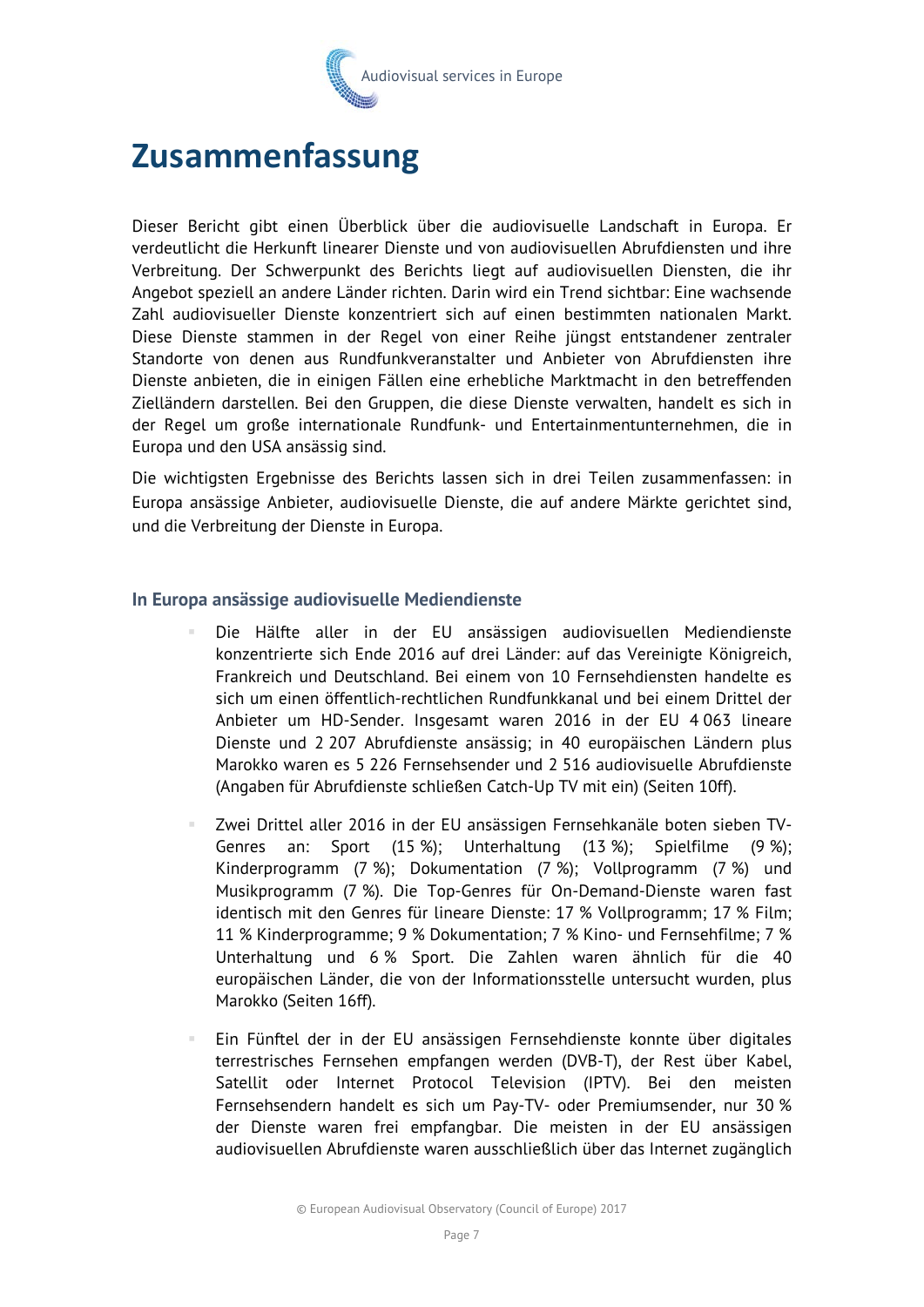

(77 %), gefolgt von verwalteten Zugängen über Set-Top-Boxen (14 %) und über eine Set-Top-Box ergänzt durch Over-the-top (OTT) Anwendungsprogramme (9 %). Die häufigsten Geschäftsmodelle, die angeboten wurden, waren Catch-Up TV und kostenfreie Abrufdienste, zusammen machten sie 71 % sämtlicher Dienste aus. Die restlichen 29 % entfielen auf T-VoD (Transactional Video-on-demand) und S-VoD (subscription video-on-demand) (Seiten 19ff).

#### **Ausländische Fernsehsender und Abrufdienste, die sich an nationale Märkte richten**

- Ende 2016 war rund ein Drittel aller in der EU ansässigen Fernsehkanäle und Abrufdienste auf ausländische Märkte gerichtet. Diese Dienste gehörten zu 44 Gruppen, davon waren 26 europäischer Herkunft, 15 US-amerikanischer Herkunft und drei "anderer" Herkunft (Seiten 26ff).
- Ausländische Dienste, die sich speziell auf einen nationalen Markt richten, können über eine erhebliche Marktmacht verfügen: In sieben europäischen Ländern (5 EU-Länder einschließlich Ungarn, die Niederlande, Schweden, die Französische Gemeinschaft Belgiens und Dänemark plus Schweiz und Norwegen) war der kumulierte Zuschauermarkt für Fernsehdienste größer als 20 % des gesamten Zuschauermarktanteils (Seiten 37ff).
- Rund drei Viertel aller linearen audiovisuellen Dienste und Abrufdienste mit Sitz in der EU, die ihr Angebot an ausländische Märkte richten, konzentrierten sich 2016 in gerade einmal drei Ländern. Dabei waren die wichtigsten zentralen Standorte für Fernsehsender und Abrufdienste nahezu identisch (Seiten 22ff).
- Die führende Drehscheibe für lineare Dienste und Abrufdienste in Europa, die ihr Angebot an ausländische Märkte richten, war 2016 das Vereinigte Königreich. Weitere wichtige Standorte für beide Arten von Diensten waren die Tschechische Republik, die Niederlande und Luxemburg (Seiten 22ff).
- Mehrere größere Anbieter kostenpflichtiger Abrufienste mit Sitz in den USA haben europäische Tochterfirmen gegründet, von denen aus sie andere Märkte bedienen. Dazu zählen Amazon, Netflix und iTunes (Seiten 26ff).
- Ein typisches Zielland fiel 2016 unter eine der folgenden Kategorien: a) Gruppen audiovisueller Märkte in kulturell ähnlichen Regionen (nordische, baltische, mitteleuropäische Länder und jene Länder, die dieselbe Sprache haben wie das Land, von dem aus die Dienste angeboten werden); b) größere nationale audiovisuelle Märkte wie Deutschland, Frankreich und Polen (Seiten 33ff).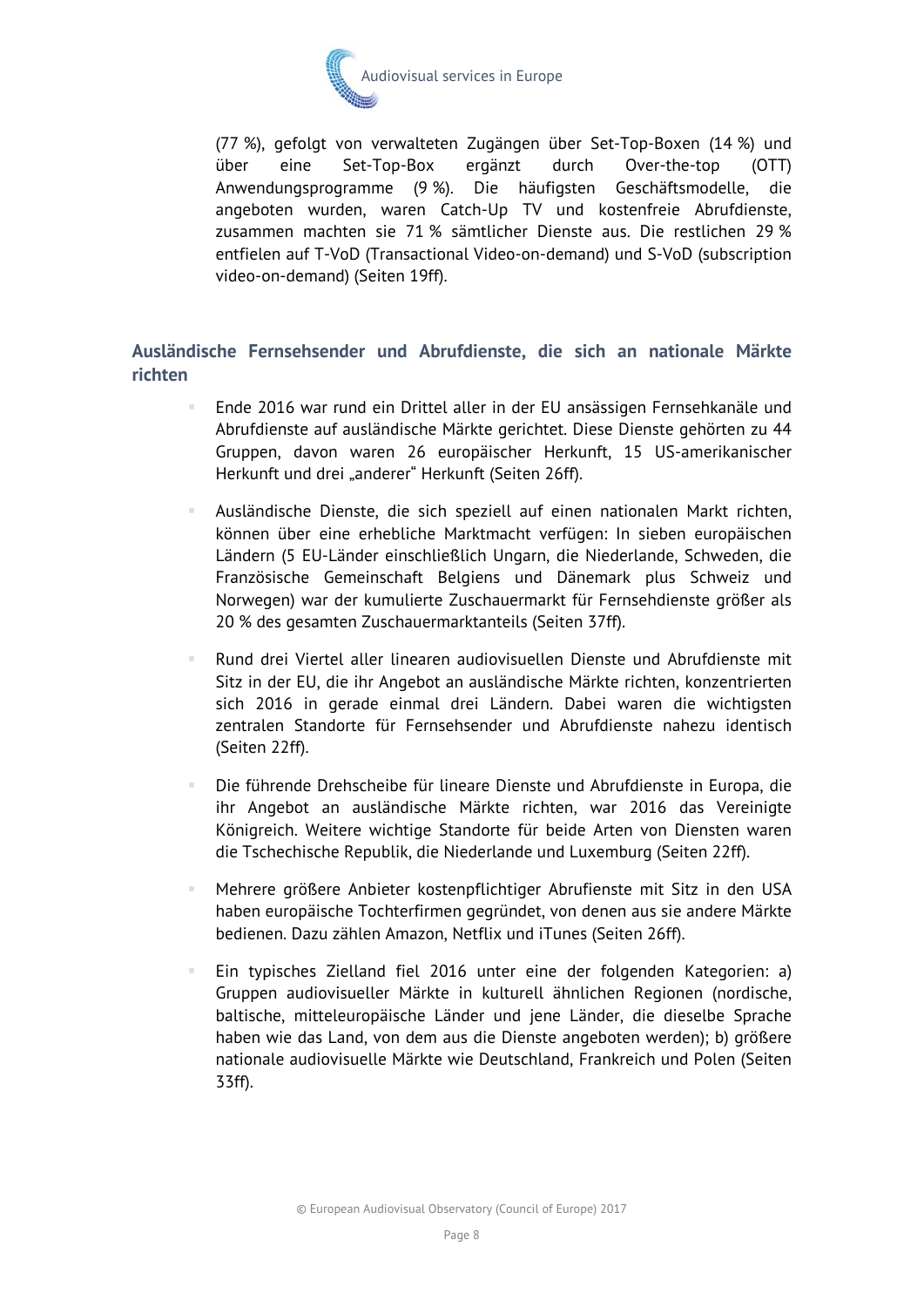

#### **Verbreitung und Verfügbarkeit linearer Dienste und audiovisueller Abrufdienste in Europa**

- Der Zugang zu audiovisuellen Diensten war 2016 in den europäischen Ländern höchst unterschiedlich. Weniger ausgeprägt waren diese Unterschiede bei den audiovisuellen Abrufdiensten. In zwei von drei EU-Ländern konnten die Kunden im Schnitt zwischen 300 und 600 Fernsehkanäle empfangen, und in mehr als zwei Drittel der EU-Länder hatten die Verbraucher Zugang zu 100 bis 150 audiovisuellen Abrufdiensten (Catch-up TV Dienste nicht inbegriffen) (Seiten 39ff).
- Die meisten Fernsehsender, die 2016 im Durchschnitt in einem bestimmten Land empfangen werden konnten, waren ausländische Sender. Insgesamt war im Dezember 2016 der Anteil an ausländischen Diensten bei Fernsehkanälen (84 %) tendenziell höher als bei Abrufdiensten (74 %) (Seiten 43ff).
- Insgesamt gab es in Europa 2016 75 kostenpflichtige Abrufdienste, die Tochterfirmen von US-Unternehmen waren, einschließlich mehrerer länderspezifischer und sprachlicher Versionen desselben Dienstes, die von großen Unternehmen wie Google und Microsoft angeboten werden (Seiten 46ff).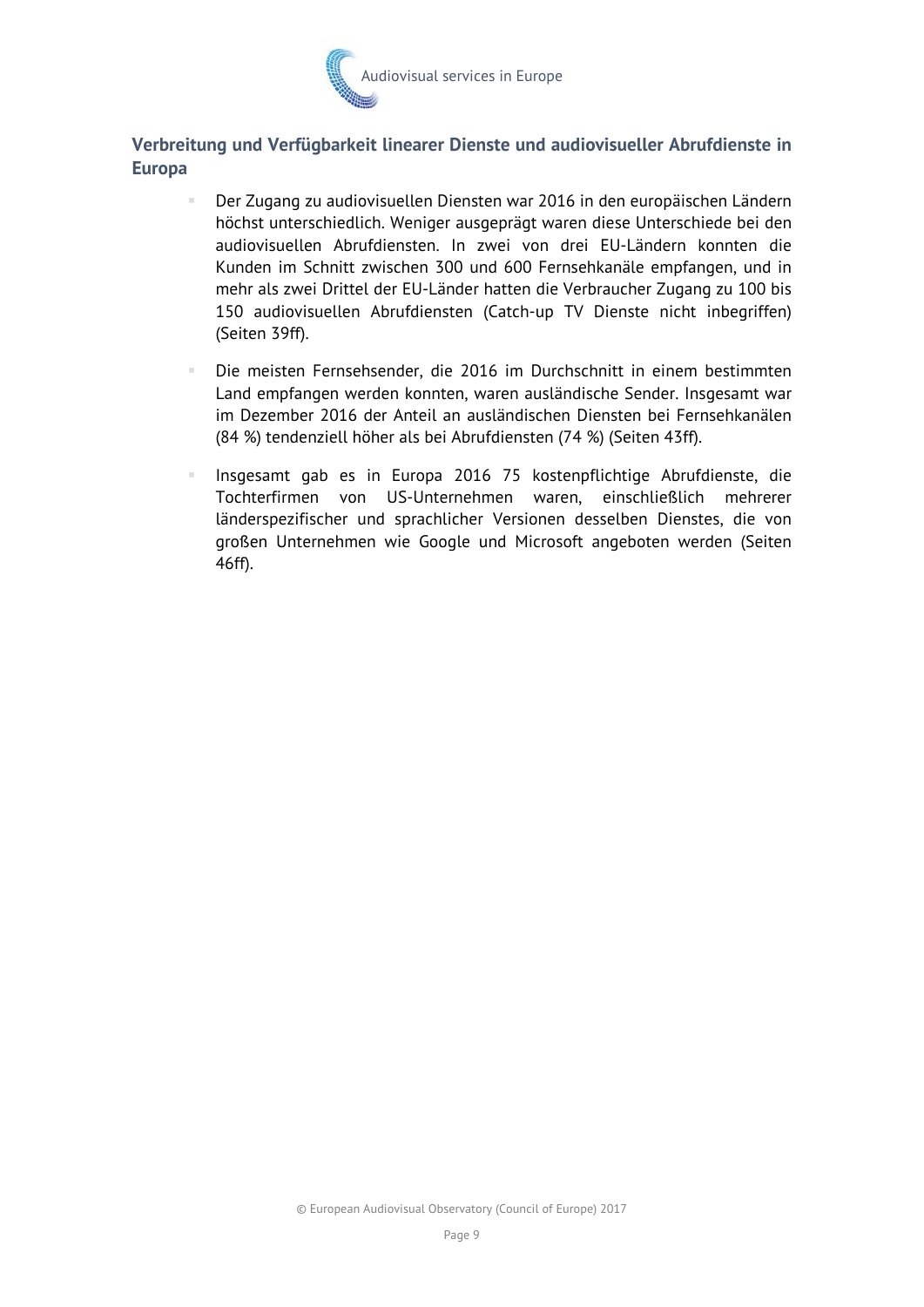

# <span id="page-17-0"></span>**1.Linear and on-demand services established in Europe**

### <span id="page-17-1"></span>**1.1. Concentration of audiovisual media services**

#### **Pan-European trends**

- At the end of 2016, the EU was home to a total of 4,063 television and 2,207 ondemand services. Around one in 10 television services was a public service broadcasting channel and 34% of all linear services in the EU were available in HD format. In the territories of the 40 European countries covered by the Observatory, plus Morocco, a total of 5,226 television and 2,516 video-on-demand services had been established.
- Half of all audiovisual media services that has been established in the EU by 2016 were concentrated in three countries: The cumulated numbers of services based in the United Kingdom, France and Germany accounted for 49% of all TV channels and 53% of all on-demand services established in the EU by 2016. The top 10 countries accounted for 79% of linear services and on-demand services. A significant number of services based in the UK (67% share of total linear services and 19% share of total on-demand services) and several other countries were specifically targeting foreign markets (for more information see chapter 2).
- Market size, varying economic conditions, cultural proximity to other countries and individual licensing regimes all play a part in explaining the sometimes significant differences between national television landscapes, particularly with regard to the total number of services based in a country. The number of services targeting other markets can at times significantly boost the overall number of services established in a country. Differences in the figures compiled for this report ranged from 1,389 television channels and 813 on-demand services established by 2016 in the United Kingdom – which led the pack of countries serving as major European hubs for services targeting foreign markets - to 16 linear and 13 on-demand services in Lithuania.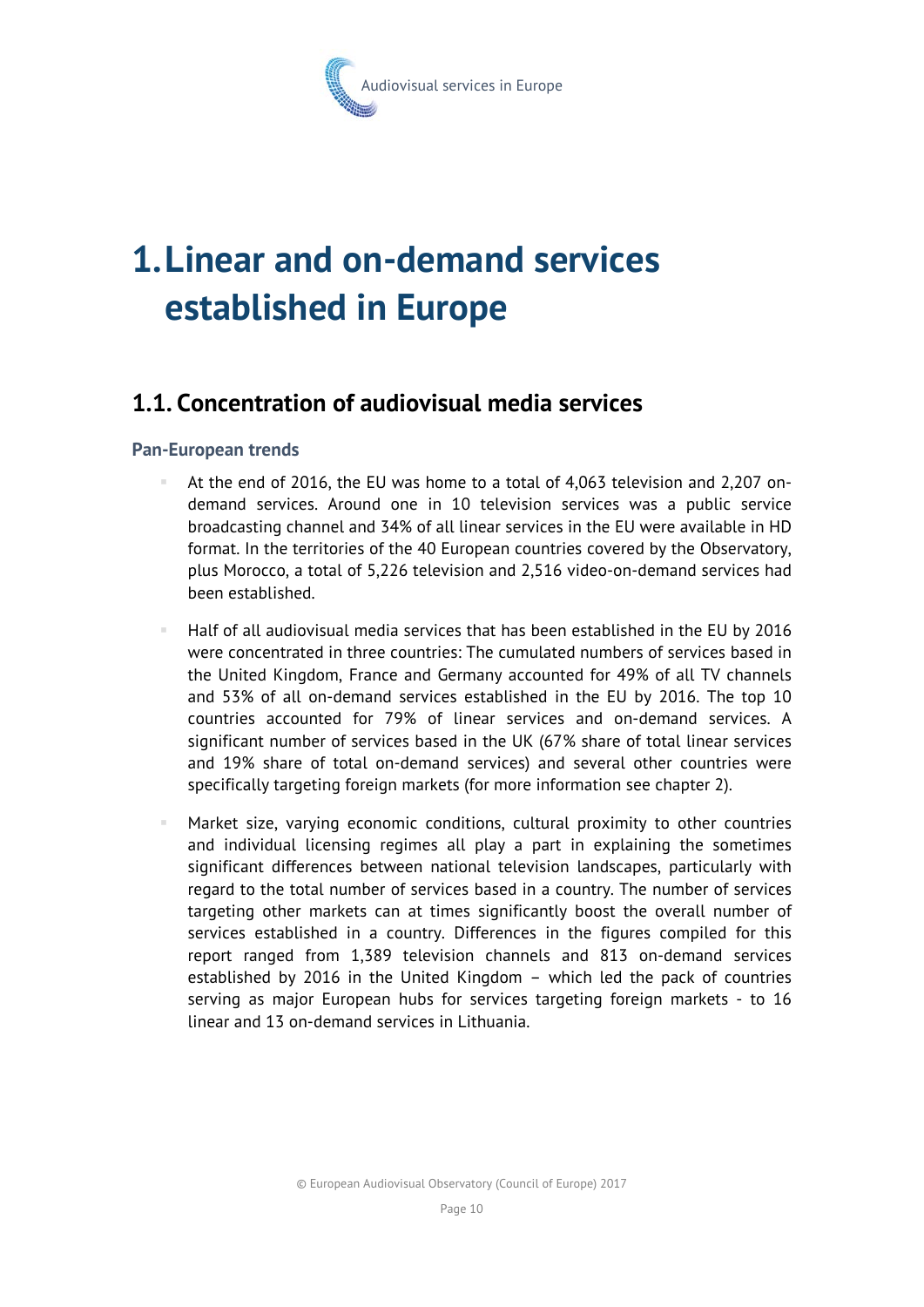#### **Methodological note**

-

Please note that the figures for linear services exclude windows, as well as regional and local channels. Those for on-demand audiovisual services, unless indicated otherwise, include all types of services: subscription video-on-demand, transactional video-on-demand, free on-demand and catch-up TV services (except catch-up TV services with genre local/regional and windows).

A general paucity of comprehensive lists compiled by media regulatory authorities complicated a consistent search for, and identification of, on-demand audiovisual services. Hence the sometimes notable differences in data records between the 4[1](#page-18-0) countries covered in this report<sup>1</sup> where data was readily provided such as France, Germany and the United Kingdom and others where it was more difficult to gather such information in a consistent manner.

In order to provide meaningful figures for on-demand audiovisual services we considered only the services with some relevance for the country in question (mainly based on the language). For a definition of categories of services please see the Annexes of this report (pages 47ff).

The TV data for Belgium referred to in this chapter and the rest of the report excludes the 46 language versions of the 'Europe by Satellite TV (EbS)' information service of the European Commission as its main purpose is to provide footage to TV and radio stations and is hence not considered as a conventional television channel.

The data for Russia used in this chapter is from March 2016.

<span id="page-18-0"></span><sup>1</sup> EU Member States: Austria (AT), Belgium (BE), French Community of Belgium (CFB), German Community of Belgium (DGB), Flemish Community of Belgium (VLG), Bulgaria (BG), Cyprus (CY), Czech Republic (CZ), Germany (DE), Denmark (DK) Estonia (EE), Spain (ES), Finland (FI), France (FR), Greece (GR), Croatia (HR), Hungary (HU), Ireland (IE), Italy (IT), Lithuania (LT), Luxembourg (LU), Latvia (LV) Malta (MT), Netherlands (NL), Poland (PL), Portugal (PT), Romania (RO), Sweden (SE), Slovenia (SI), Slovakia (SK), United Kingdom (UK); Other members of the European Audiovisual Observatory: Albania (AL), Armenia (AM), Bosnia and Herzegovina (BA), Switzerland (CH), Georgia (GE), Iceland (IS), Liechtenstein (LI), Morocco (MA), Montenegro (ME), "The former Yugoslav Republic of Macedonia" (MK), Norway (NO), Russia (RU), Turkey (TR).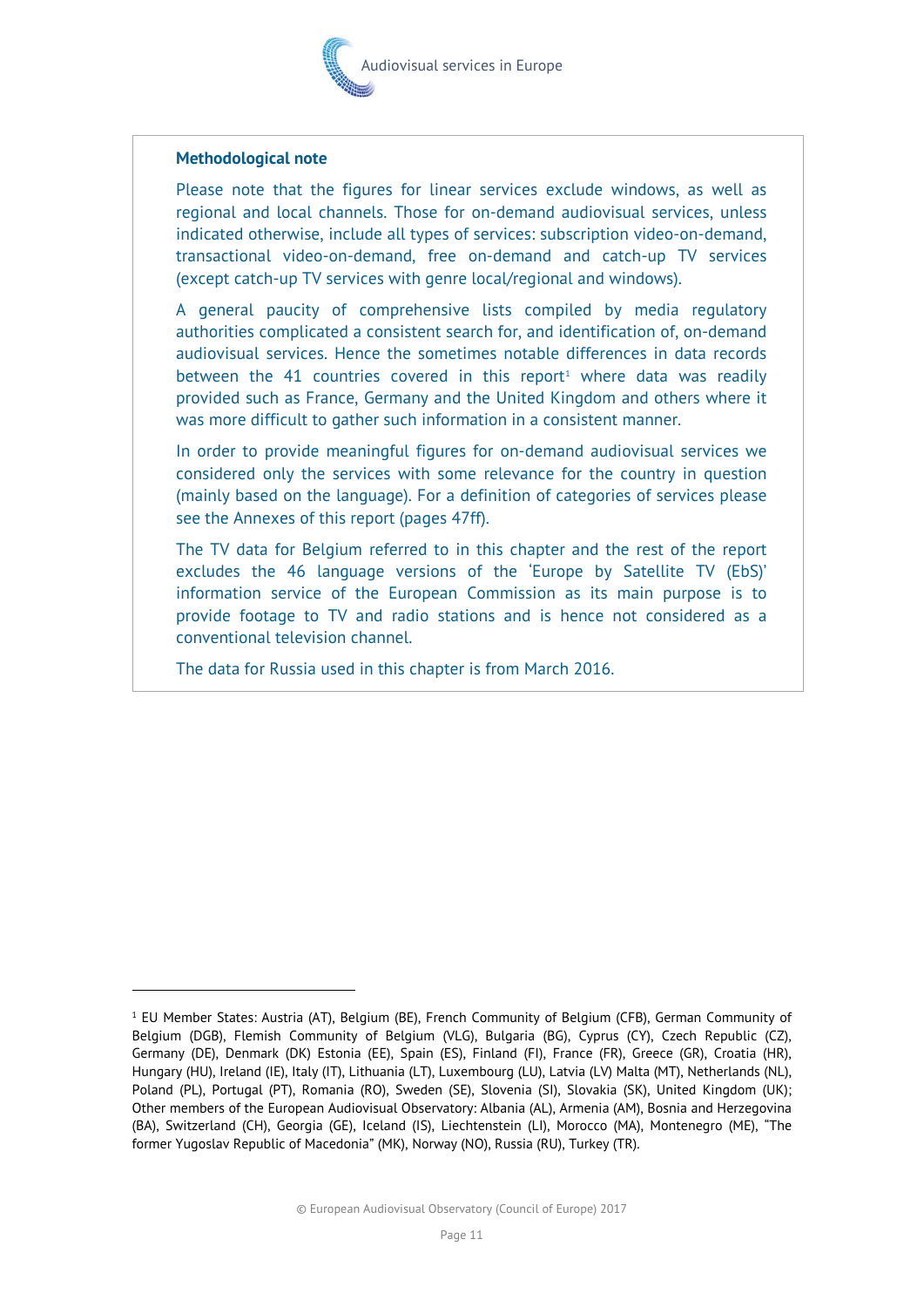

**Figure 1. TV channels by country of establishment in EUR 40 + Morocco – In number of services (2016)**

<span id="page-19-0"></span>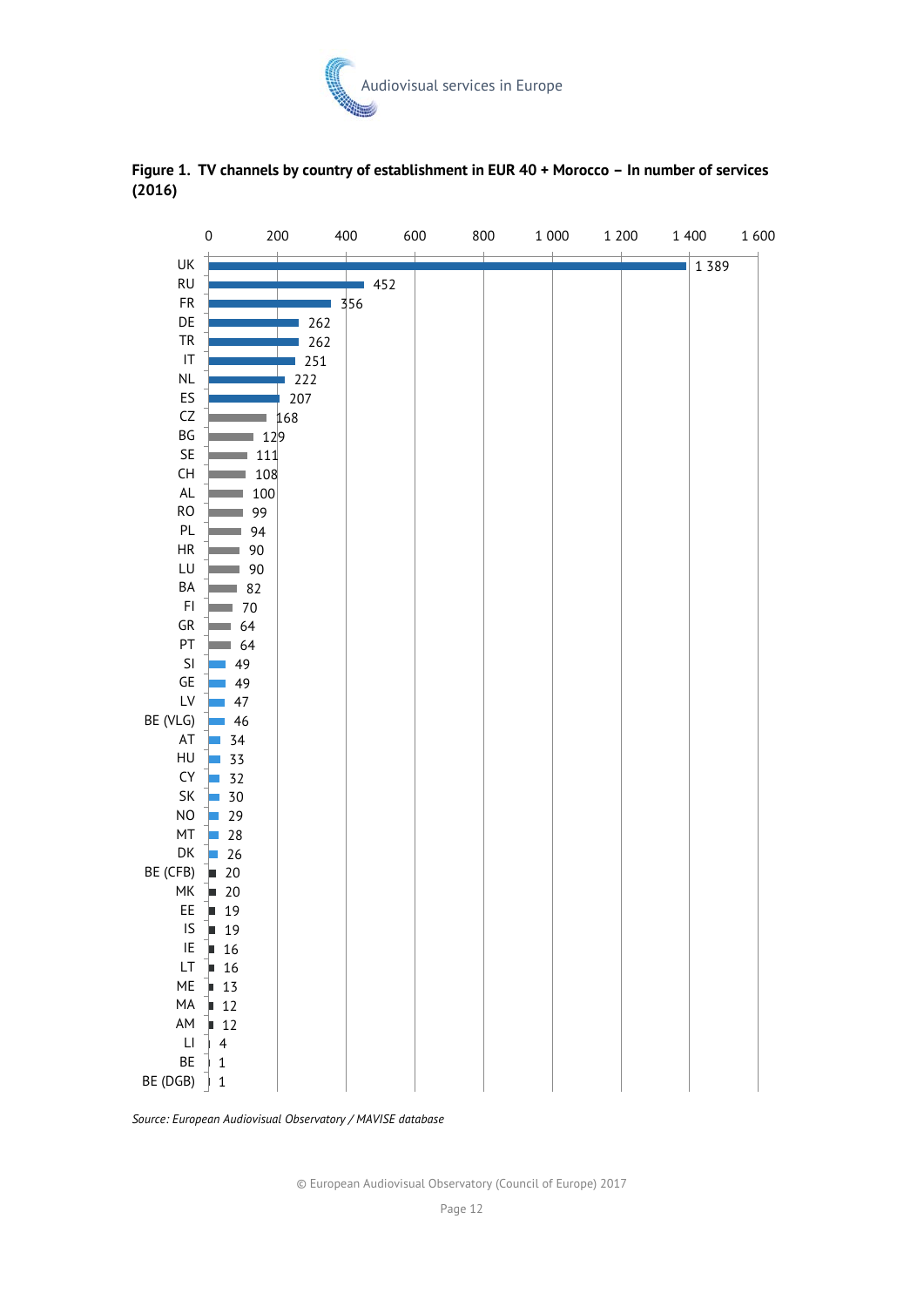

<span id="page-20-0"></span>

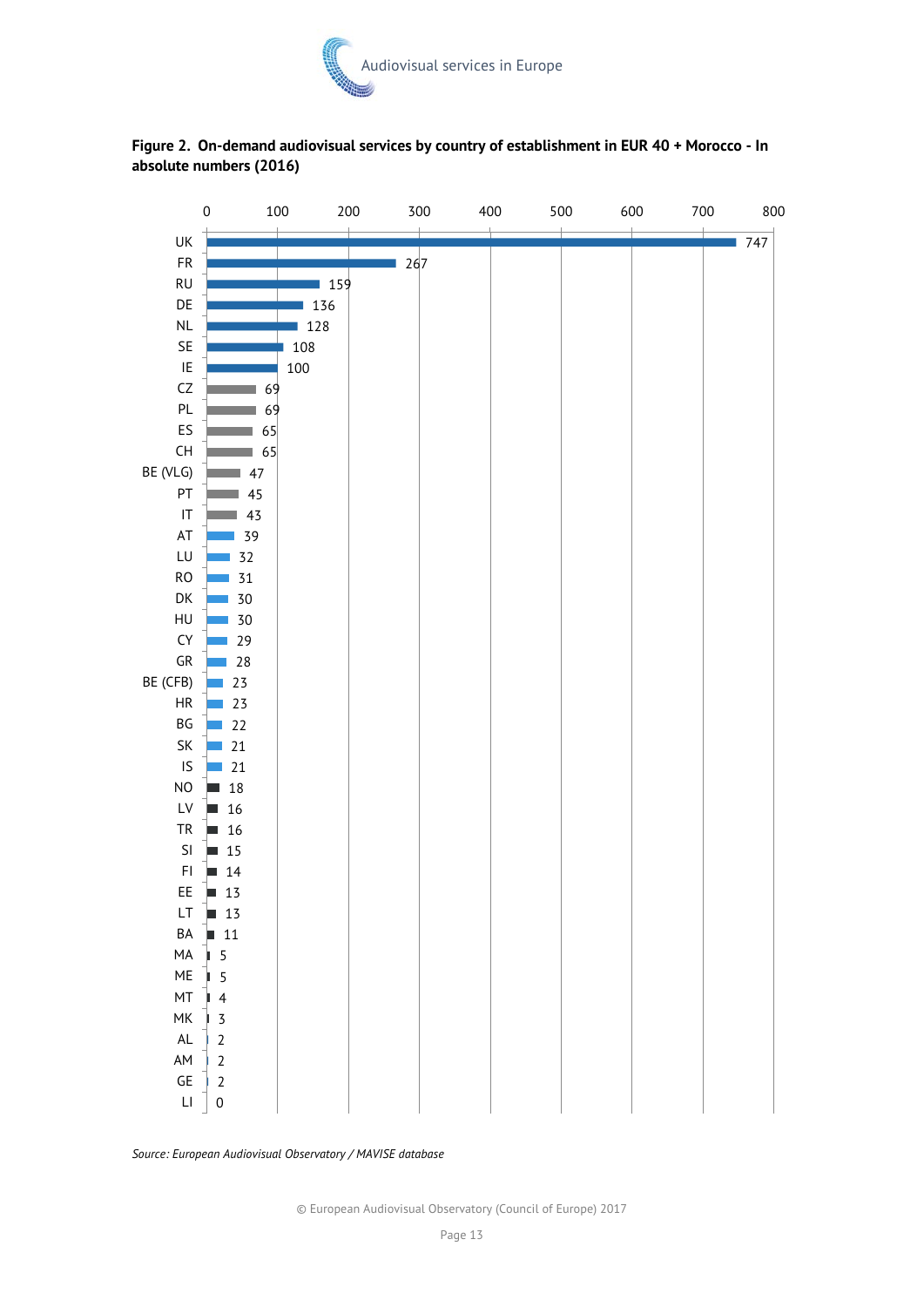

| <b>Country</b>     | <b>Total national</b> | % share of EU total | <b>Cumulative %</b> |
|--------------------|-----------------------|---------------------|---------------------|
| <b>UK</b>          | 1,389                 | 34%                 | 34%                 |
| <b>FR</b>          | 356                   | 9%                  | 43%                 |
| <b>DE</b>          | 262                   | 6%                  | 49%                 |
| IT                 | 251                   | 6%                  | 56%                 |
| <b>NL</b>          | 222                   | 5%                  | 61%                 |
| ES                 | 207                   | 5%                  | 66%                 |
| <b>CZ</b>          | 168                   | 4%                  | 70%                 |
| <b>BG</b>          | 129                   | 3%                  | 73%                 |
| <b>SE</b>          | 111                   | 3%                  | 76%                 |
| <b>RO</b>          | 99                    | 2%                  | 79%                 |
| PL                 | 94                    | 2%                  | 81%                 |
| <b>HR</b>          | 90                    | 2%                  | 83%                 |
| LU                 | 90                    | 2%                  | 85%                 |
| <b>FI</b>          | 70                    | 2%                  | 87%                 |
| <b>GR</b>          | 64                    | 2%                  | 89%                 |
| PT                 | 64                    | 2%                  | 90%                 |
| <b>SI</b>          | 49                    | 1%                  | 91%                 |
| LV                 | 47                    | 1%                  | 93%                 |
| BE (VLG)           | 46                    | 1%                  | 94%                 |
| <b>AT</b>          | 34                    | 1%                  | 95%                 |
| HU                 | 33                    | 1%                  | 95%                 |
| <b>CY</b>          | 32                    | 1%                  | 96%                 |
| <b>SK</b>          | 30                    | 1%                  | 97%                 |
| <b>MT</b>          | 28                    | 1%                  | 98%                 |
| <b>DK</b>          | 26                    | 1%                  | 98%                 |
| BE (CFB)           | 20                    | 0%                  | 99%                 |
| EE                 | 19                    | 0%                  | 99%                 |
| IE                 | 16                    | 0%                  | 100%                |
| LT                 | 16                    | 0%                  | 100%                |
| BE (DGB)           | $\overline{1}$        | 0%                  | 100%                |
| <b>Total EU 28</b> | 4,063                 | 100%                | 100%                |

#### <span id="page-21-0"></span>**Table 1. Concentration of TV channels established in the EU 28 (2016)**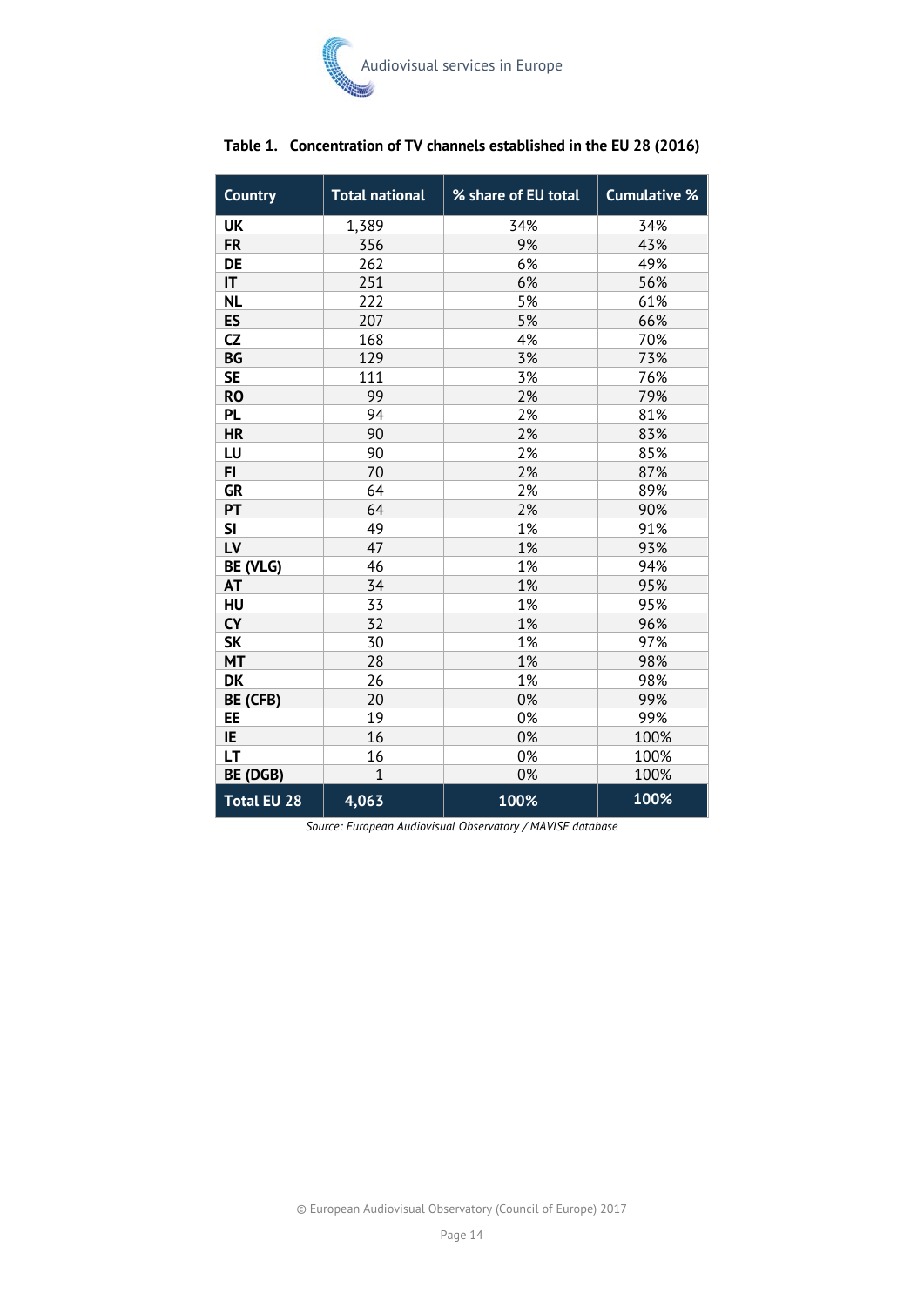

<span id="page-22-0"></span>

|  | Table 2. Concentration of on-demand audiovisual services established in the EU 28 $(2016)^2$ |  |  |  |  |  |  |  |
|--|----------------------------------------------------------------------------------------------|--|--|--|--|--|--|--|
|--|----------------------------------------------------------------------------------------------|--|--|--|--|--|--|--|

| <b>Country</b>     | <b>Total national</b> | % share of EU total | <b>Cumulative %</b> |
|--------------------|-----------------------|---------------------|---------------------|
| UK                 | 747                   | 34%                 | 34%                 |
| <b>FR</b>          | 267                   | 12%                 | 46%                 |
| DE                 | 136                   | 6%                  | 52%                 |
| <b>NL</b>          | 128                   | 6%                  | 58%                 |
| <b>SE</b>          | 108                   | 5%                  | 63%                 |
| IE.                | 100                   | 5%                  | 67%                 |
| <b>CZ</b>          | 69                    | 3%                  | 70%                 |
| <b>PL</b>          | 69                    | 3%                  | 74%                 |
| ES                 | 65                    | 3%                  | 77%                 |
| BE (VLG)           | 47                    | 2%                  | 79%                 |
| PT                 | 45                    | 2%                  | 81%                 |
| IT                 | 43                    | 2%                  | 83%                 |
| <b>AT</b>          | 39                    | 2%                  | 84%                 |
| LU                 | 32                    | 1%                  | 86%                 |
| <b>RO</b>          | 31                    | 1%                  | 87%                 |
| <b>DK</b>          | 30                    | 1%                  | 89%                 |
| HU                 | 30                    | 1%                  | 90%                 |
| <b>CY</b>          | 29                    | 1%                  | 91%                 |
| <b>GR</b>          | 28                    | 1%                  | 93%                 |
| BE (CFB)           | 23                    | 1%                  | 94%                 |
| <b>HR</b>          | 23                    | 1%                  | 95%                 |
| BG                 | 22                    | 1%                  | 96%                 |
| <b>SK</b>          | 21                    | 1%                  | 97%                 |
| LV                 | 16                    | 1%                  | 97%                 |
| <b>SI</b>          | 15                    | 1%                  | 98%                 |
| FI.                | 14                    | 1%                  | 99%                 |
| EE                 | 13                    | 1%                  | 99%                 |
| LT                 | 13                    | 1%                  | 100%                |
| <b>MT</b>          | 4                     | 0%                  | 100%                |
| <b>Total EU 28</b> | 2,333                 | 100%                | 100%                |

*Source: European Audiovisual Observatory / MAVISE database*

1

<span id="page-22-1"></span><sup>&</sup>lt;sup>2</sup> Services established in a country may be targeting EU and other European and non-European countries. Apple service iTunes, for e.g., is managed, for a significant number of non-European countries, from Luxembourg.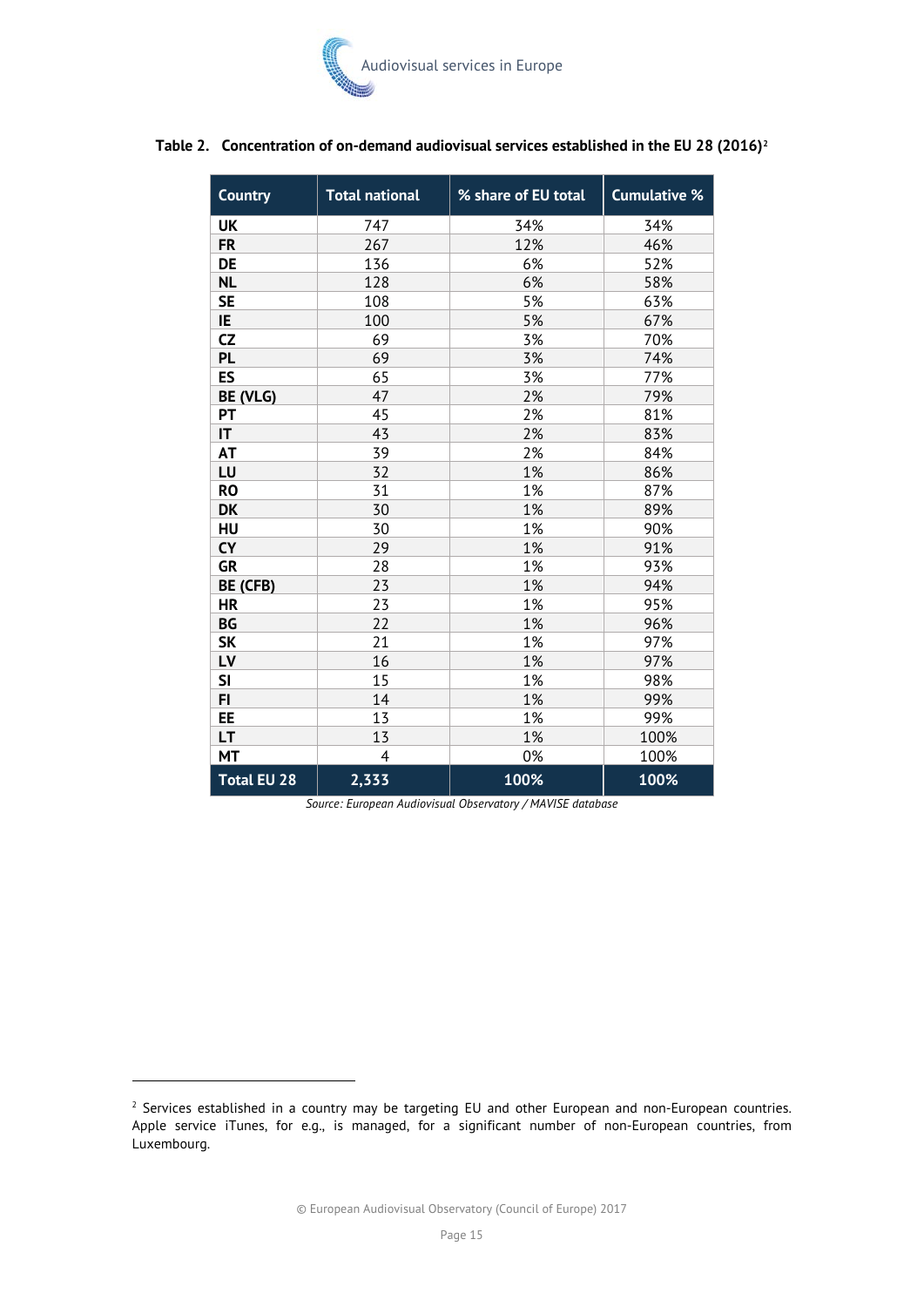

## <span id="page-23-0"></span>**1.2. Genre analysis of audiovisual media services**

#### **Pan-European trends**

The European television and on-demand market is characterised by an array of thematic channels catering for a variety of specialist interests and target audiences.

- Two thirds of all TV channels established in the EU by 2016 were divided between seven genres: sport (15%); entertainment (13%); film (9%); children (7%); documentary (7%); generalist (7%); and music channels (7%). The aggregated total of these top seven genres was the equivalent of 65% of all television channels established in the 28 EU Member States. The results were similar for the EUR 40 countries and Morocco.
- Three quarters of all on-demand audiovisual services established in the EU by 2016 were divided between seven genres. The top genres were virtually identical to those for linear services (although the ranking order differed): 17% generalist; 17% film; 11% children; 9% documentary; 7% film and TV fiction; 7% entertainment; and 6% sport. The aggregated total of these top seven genres constituted the equivalent of 73% of all on-demand audiovisual services established in the 28 EU Member States. Again, the results were similar for the EUR 40 countries and Morocco.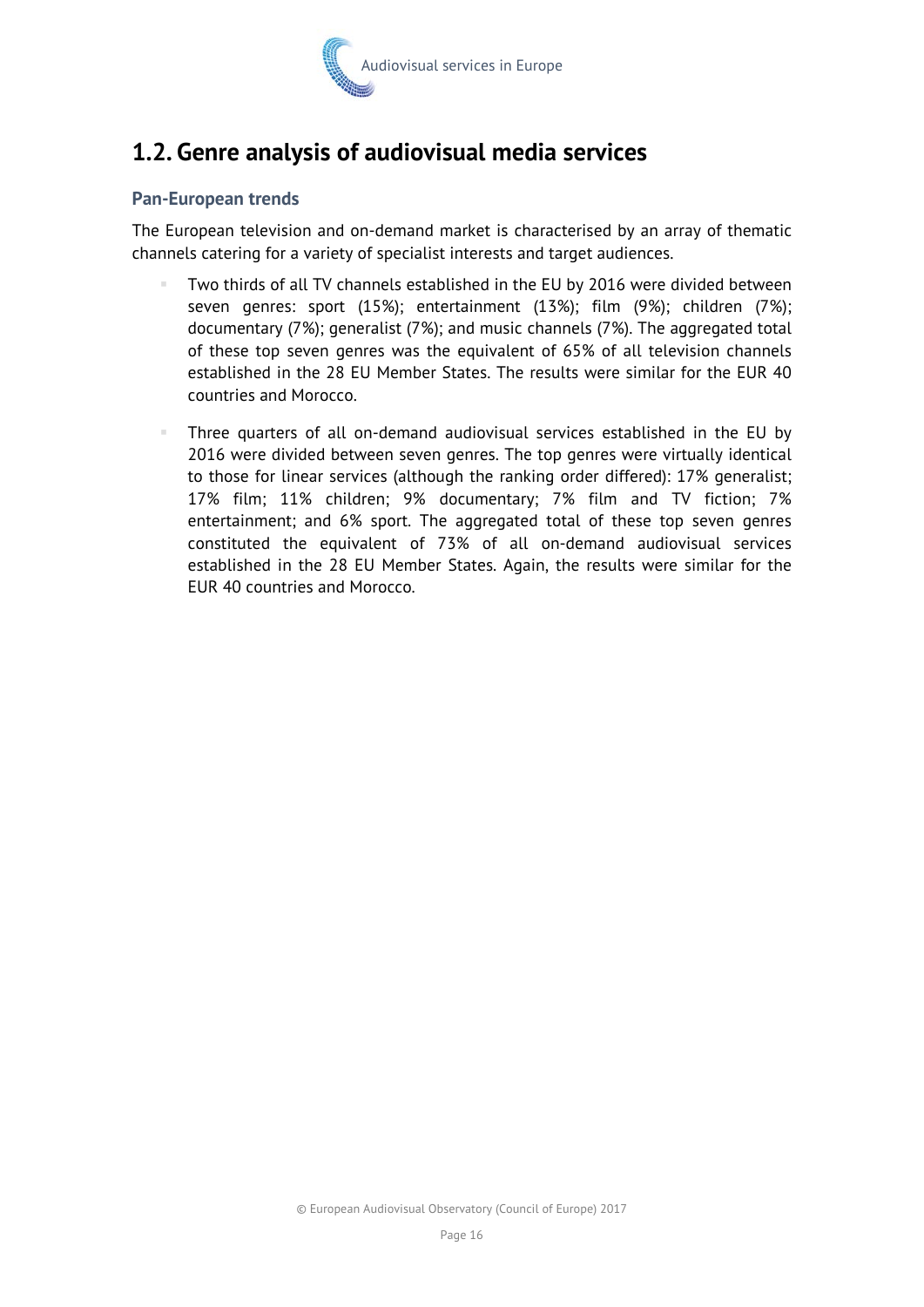

<span id="page-24-0"></span>



*Source: European Audiovisual Observatory / MAVISE database; \* Including the genres: Adult (4%); Home shopping (3%); International linguistic and cultural (2%); Religious (2%); Cultural/educational (2%); Film and TV fiction (1%); Parliamentary/government/administration (<1%); Other/not identified (4%).*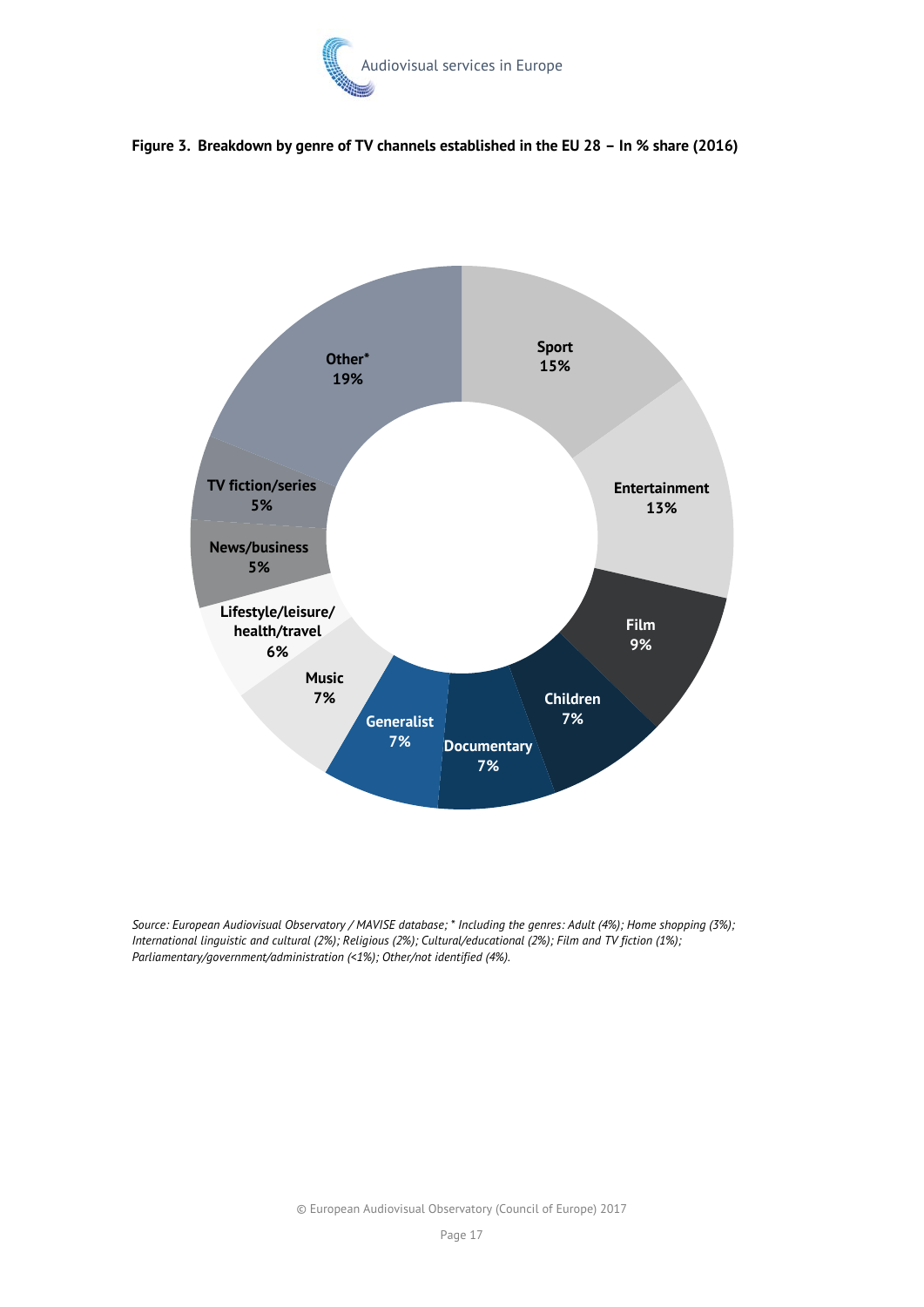

<span id="page-25-0"></span>**Figure 4. Breakdown by genre of on-demand audiovisual services established in the EU 28 – In % share (2016)**



*Source: European Audiovisual Observatory / MAVISE database; \* Including the genres: Adult (3%); Lifestyle/leisure/health/travel (3%); Cultural/educational (1%); International linguistic and cultural (1%); Film and TV fiction (1%); Religious (<1%); Parliamentary/government/administration (<1%); Home shopping (<1%); Other/not identified (3%).*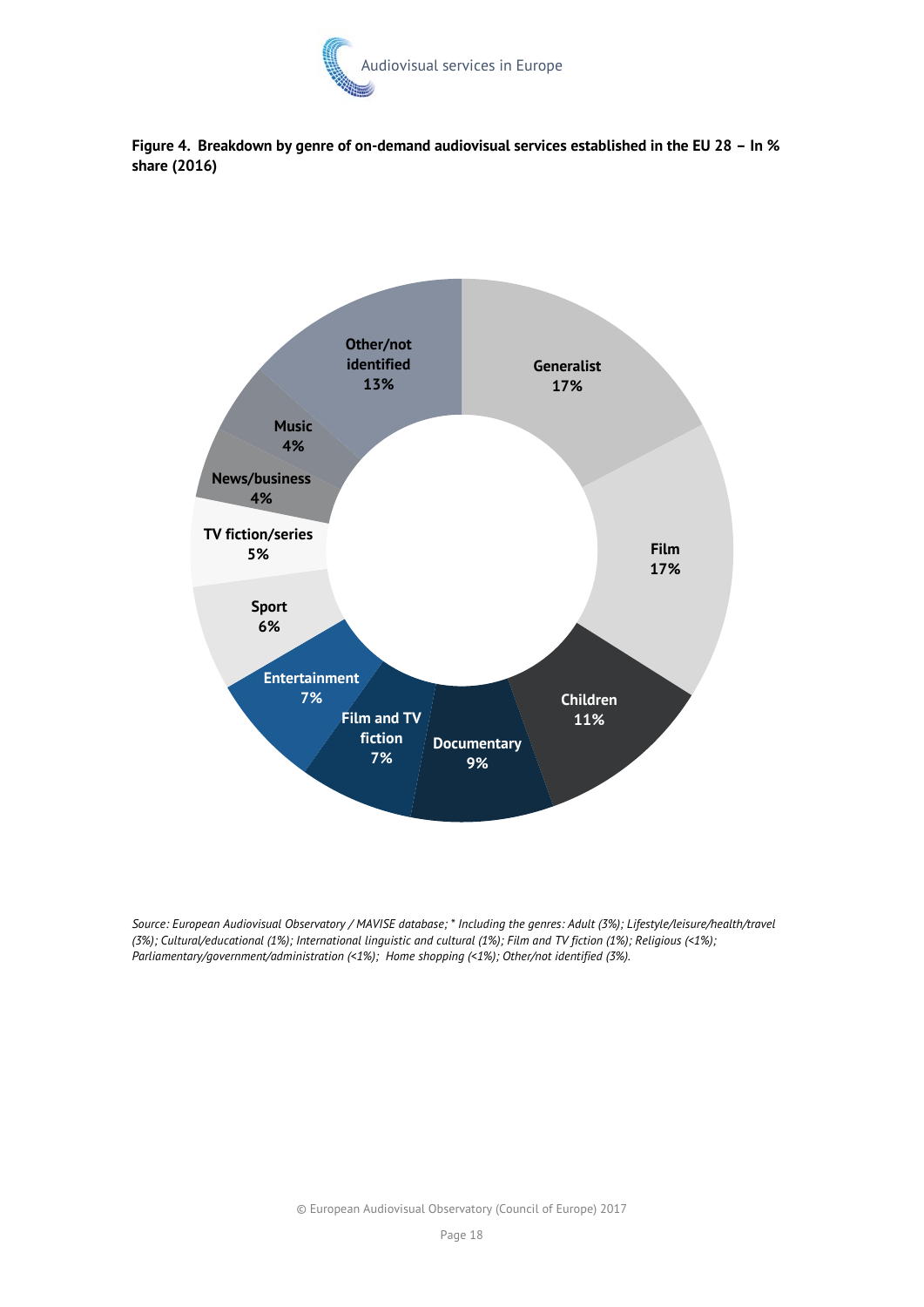

# <span id="page-26-0"></span>**1.3. Access to and distribution types of audiovisual media services**

#### **Pan-European trends**

-

- One out of five television services established in the EU by 2016 were accessible via DTT, and the rest could be accessed via cable, satellite, or internet protocol television (IPTV)<sup>3</sup>. The majority of television channels were pay and/or premium services while 30% were available free-to-air.[4](#page-26-2)
- The patterns of access and distribution observed for linear services resembled those for on-demand audiovisual media services. The vast majority (77%) of ondemand audiovisual services based in the EU were accessible online only. A total of 14% offered managed access through a set-top box. And 9% offered managed access through a set-top box, complemented by over-the-top (OTT) applications. The most common business models of these services were catch-up TV and free on-demand, representing a combined 71% of the total number of services. Transactional video-on-demand (17%) and subscription video-on-demand (12%) were the predominant business models for 29% of services.<sup>[5](#page-26-3)</sup> Subscription videoon-demand accounted for 46% of the overall increase in consumer spending for pay-services in 2015 and hence contributed to the overall market growth of the audiovisual sector (for more information please see Key Trends 201[6](#page-26-4)<sup>6</sup>).

<span id="page-26-1"></span><sup>&</sup>lt;sup>3</sup> The results were similar for the EUR 40 countries, plus Morocco: 16% of services were mainly accessible via DTT while 84% of channels established in these countries were mainly accessible via cable/satellite, IPTV and mobile.

<span id="page-26-2"></span><sup>4</sup> The results resembled those for the EUR 40 countries, plus Morocco: 62% pay and/or premium TV channels and 37% free-to-air services.

<span id="page-26-4"></span><span id="page-26-3"></span><sup>&</sup>lt;sup>5</sup> The results were similar for EUR 38 countries, plus Morocco (no data available for "The former Yugoslav Republic of Macedonia" and Liechtenstein): catch-up TV (50%), free on-demand 21%, TVOD 17%, SVOD 12%. 6 Yearbook 2016 - Key trends. European Audiovisual Observatory (Council of Europe), Strasbourg 2017.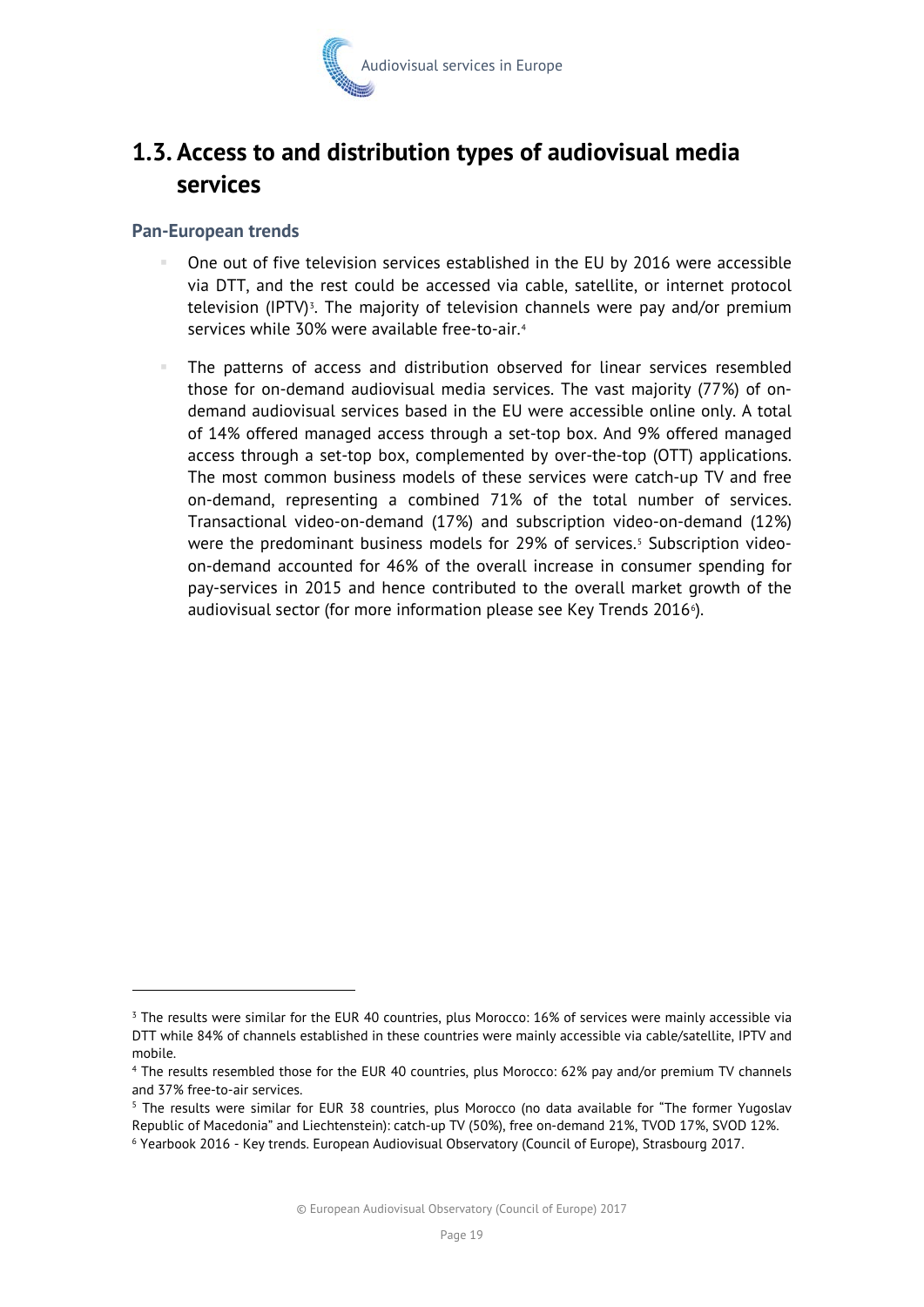

<span id="page-27-0"></span>**Figure 5. Breakdown of TV channels established in the EU 28 by kind of transmission – In % share (2016)**



*Source: European Audiovisual Observatory / MAVISE database*

#### <span id="page-27-1"></span>**Figure 6. Breakdown of TV channels established in the EU 28 by access – In % share (2016)**

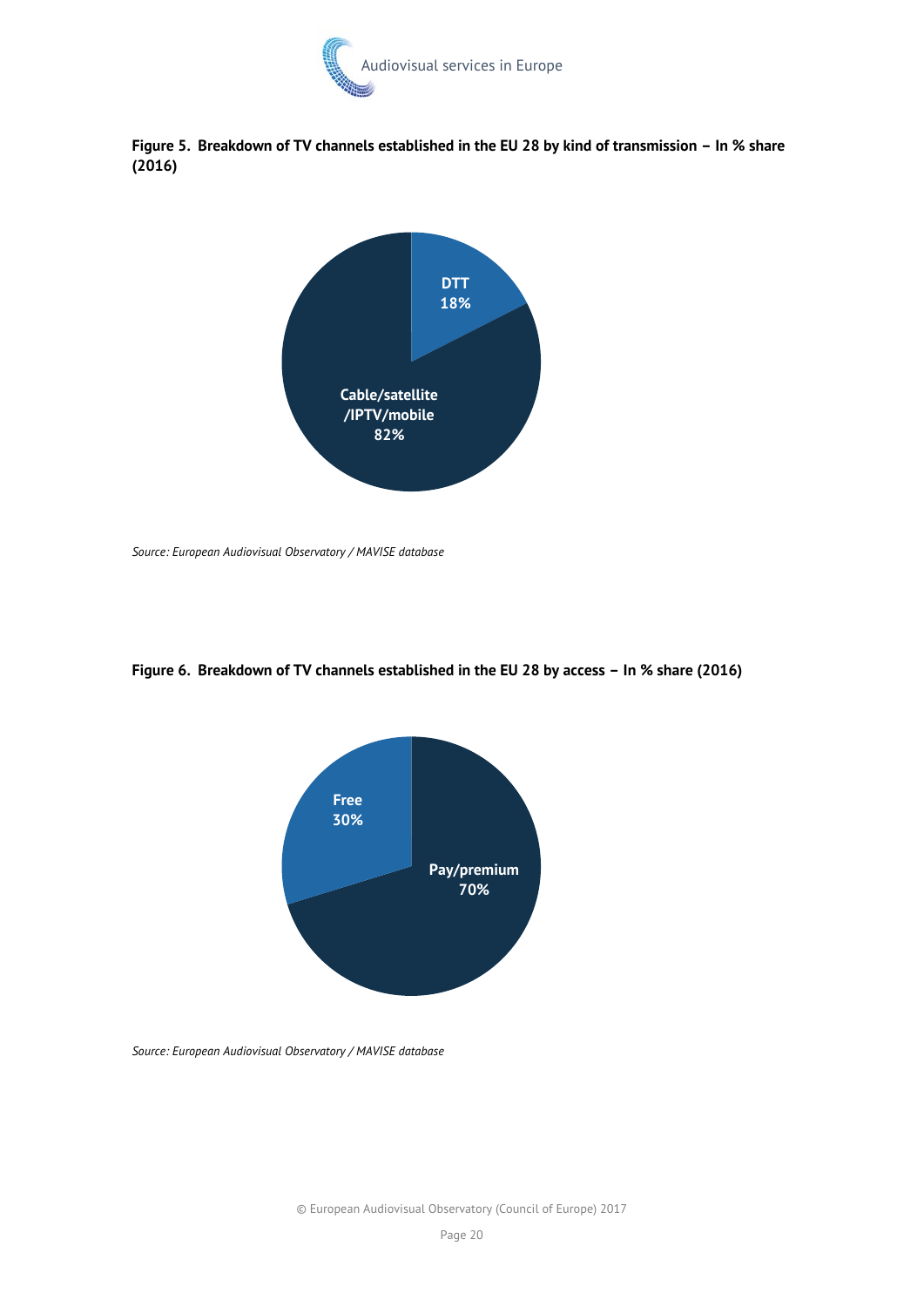

<span id="page-28-0"></span>



<span id="page-28-1"></span>*Source: European Audiovisual Observatory / MAVISE database Note: Excluding catch-up TV services*





*Source: European Audiovisual Observatory / MAVISE database; sharing platforms retrieved <1% of the figures*

© European Audiovisual Observatory (Council of Europe) 2017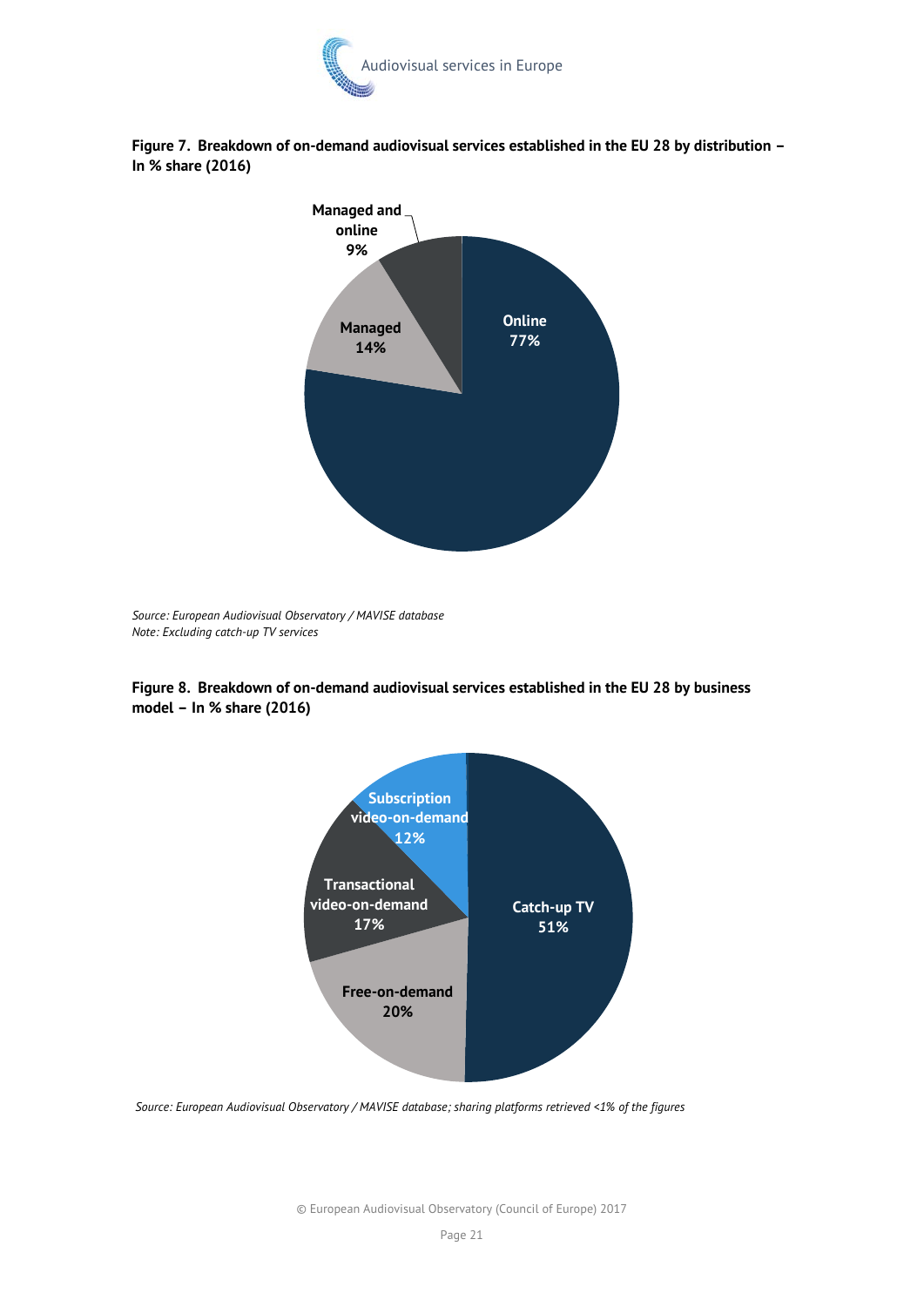# <span id="page-29-0"></span>**2.Audiovisual media services established in the EU targeting other countries**

### <span id="page-29-1"></span>**2.1. Establishment hubs**

#### **Pan-European trends**

1

- The figures in this report show that a series of hubs have emerged in Europe from where audiovisual services serve several countries. These hubs are home to numerous pan-European brand channels and on-demand audiovisual services presumably owned by large broadcasting and entertainment corporations, many of which are of American origin. Around one third of all television channels  $(31%)^7$  $(31%)^7$ and on-demand services  $(34%)^8$  $(34%)^8$  established in the EU by 2016 were specifically targeting foreign markets.
- Around three quarters of all linear and on-demand media services established in the EU by 2016, and targeting foreign markets, were concentrated in just three countries: The cumulated numbers of on-demand services based in the United Kingdom, the Netherlands and Ireland accounted for 75% of all services targeting foreign markets, while linear services in the UK, the Czech Republic and France comprised 73% of all such services targeting foreign markets.
- The United Kingdom, home to 758 television channels targeting foreign markets, was the most significant European hub for linear services targeting other countries. It was followed by other major TV hubs including: the Czech Republic (91); France (77); the Netherlands (73); Luxembourg (64); and Spain (57). More than half of the channels established in the UK and the Czech Republic were targeting foreign markets. Other EU countries with a significant number of television channels under their national licensing regimes, and targeting foreign territories, included: Sweden (48); Bulgaria (26); Germany (20); Romania (19); and Hungary (15).
- As was the case with linear television, the United Kingdom was in 2016 by far the major hub for on-demand audiovisual services targeting foreign markets. In

© European Audiovisual Observatory (Council of Europe) 2017

<span id="page-29-2"></span> $7$  Total linear services established in the EU (excluding windows, local and regional channels) n=4,063; total linear services established in the EU targeting foreign markets n=1,276.

<span id="page-29-3"></span><sup>8</sup> Total on-demand services established in the EU (excluding catch-up TV) n=969; total on-demand services established in the EU targeting other markets n=326.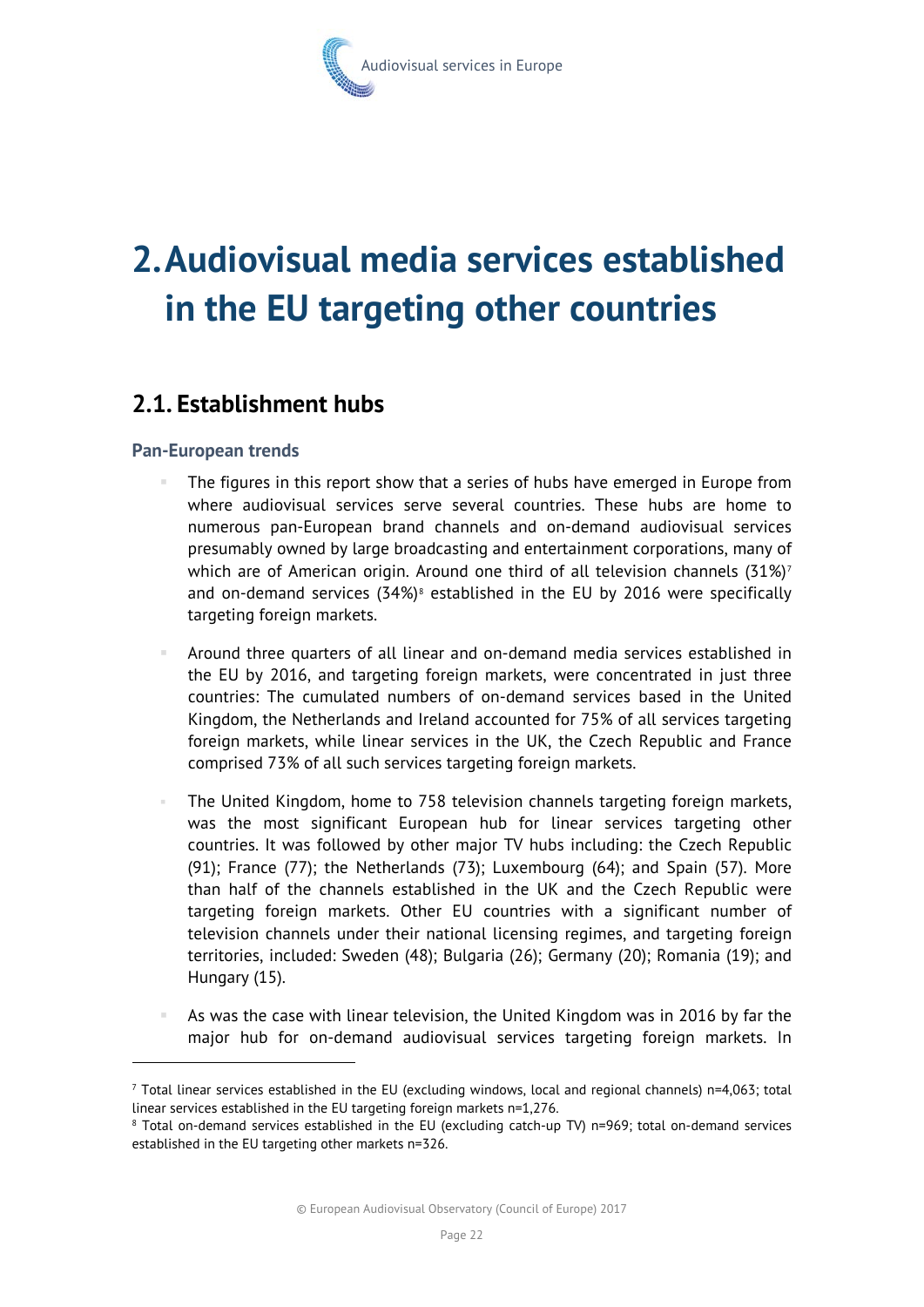

addition, some smaller countries also accounted for a significant share of ondemand services targeting other EU countries. These included: the Netherlands (64); Ireland (30); Sweden (16); the Czech Republic (15); Luxembourg (15); France (12); and Cyprus (11). In the United Kingdom[9,](#page-30-0) the Netherlands and Luxembourg, more than half of the services established in each country was targeting foreign markets.

#### **Methodological note**

For a detailed definition of services targeting other national markets please see the methodological overview in the Annexes of this report (pages 47ff).

The figures for on-demand audiovisual services targeting other markets exclude catch-up TV services.

1

<span id="page-30-0"></span><sup>9</sup> A total of 55% for linear and 53% for on-demand services.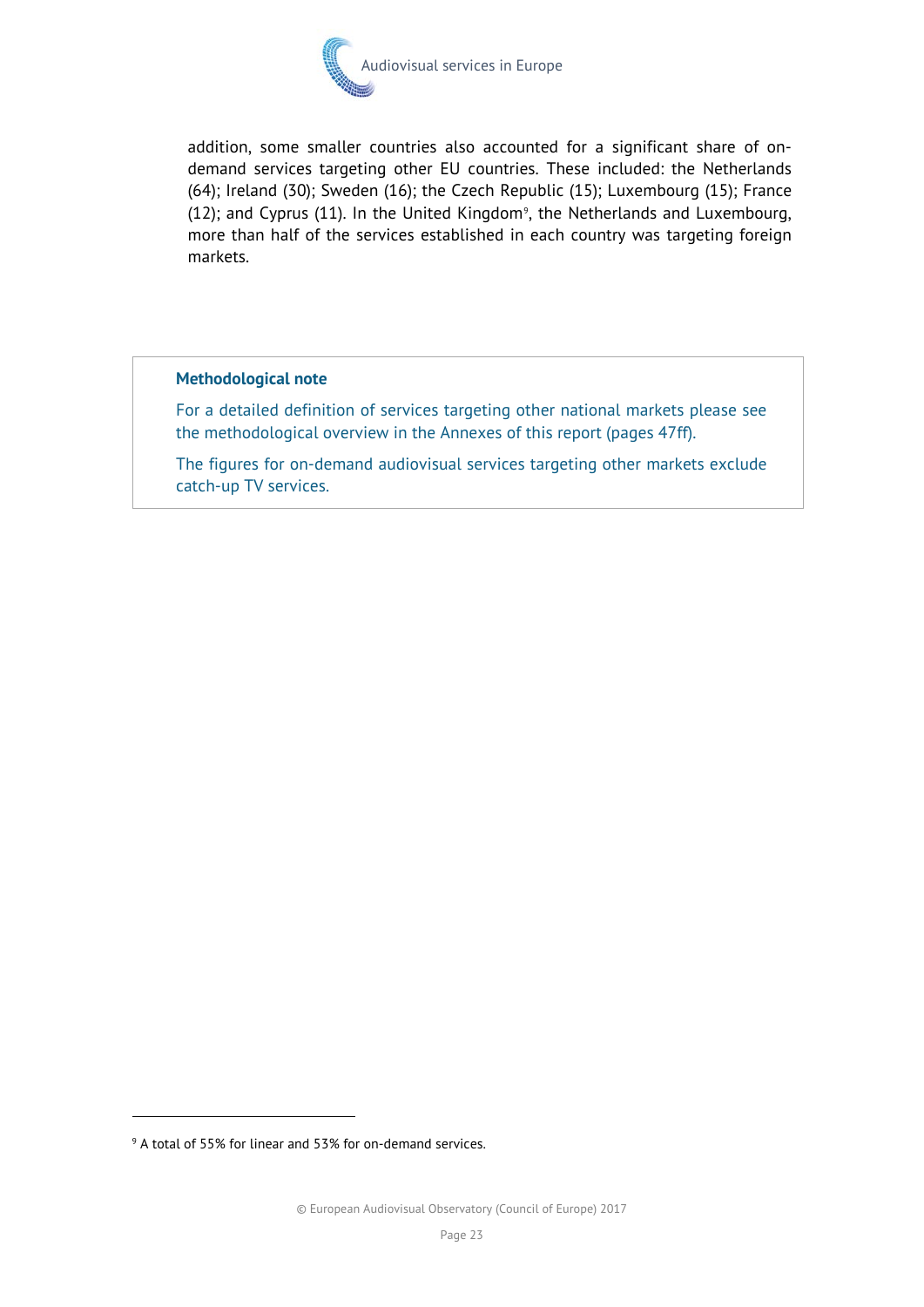

<span id="page-31-0"></span>



*Source: European Audiovisual Observatory / MAVISE database; © Copyright Showeet.com*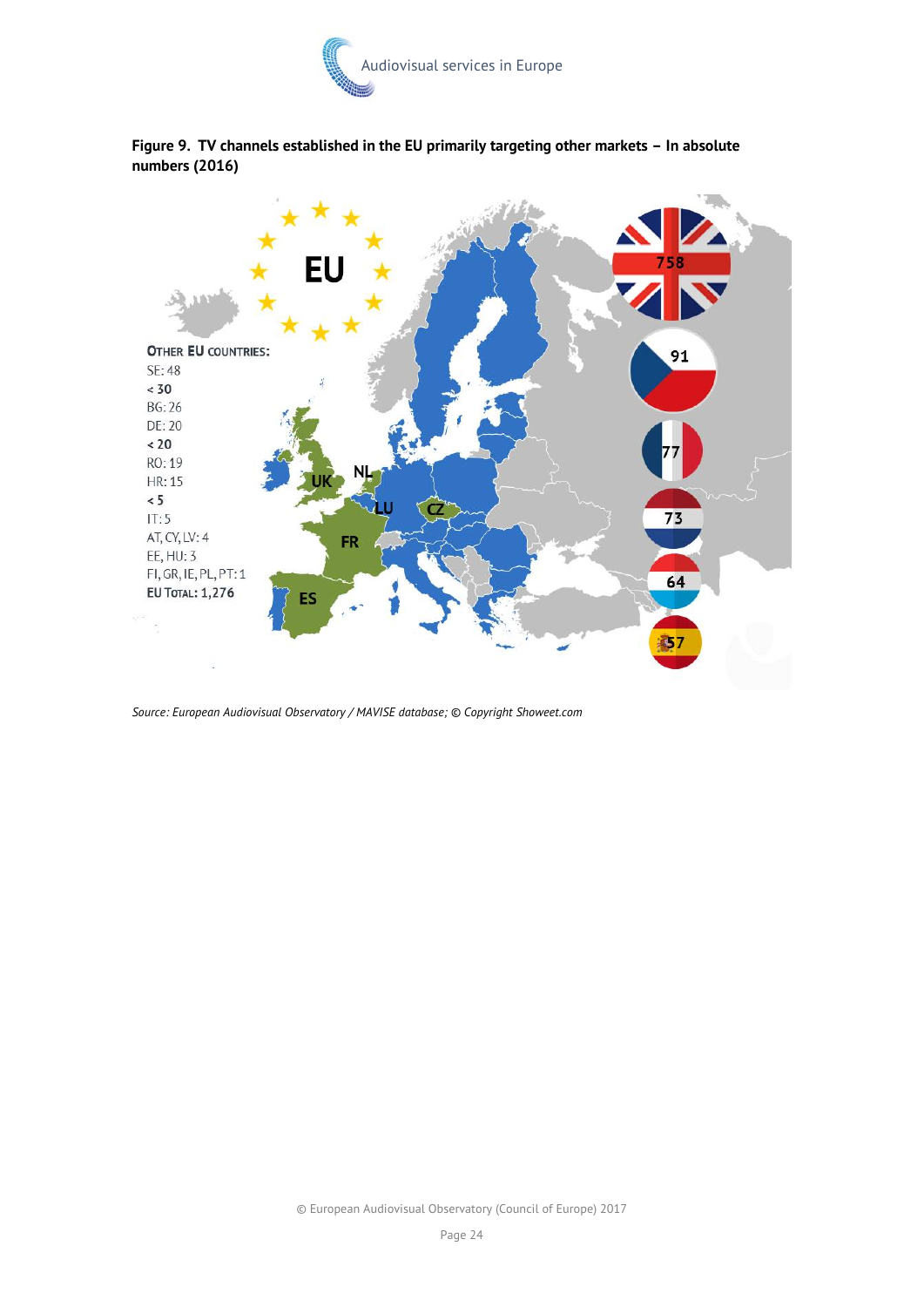

**Figure 10. On-demand audiovisual services established in the EU primarily targeting other markets – In absolute numbers (2016)**

<span id="page-32-0"></span>

*Source: European Audiovisual Observatory / MAVISE database; © Copyright Showeet.com*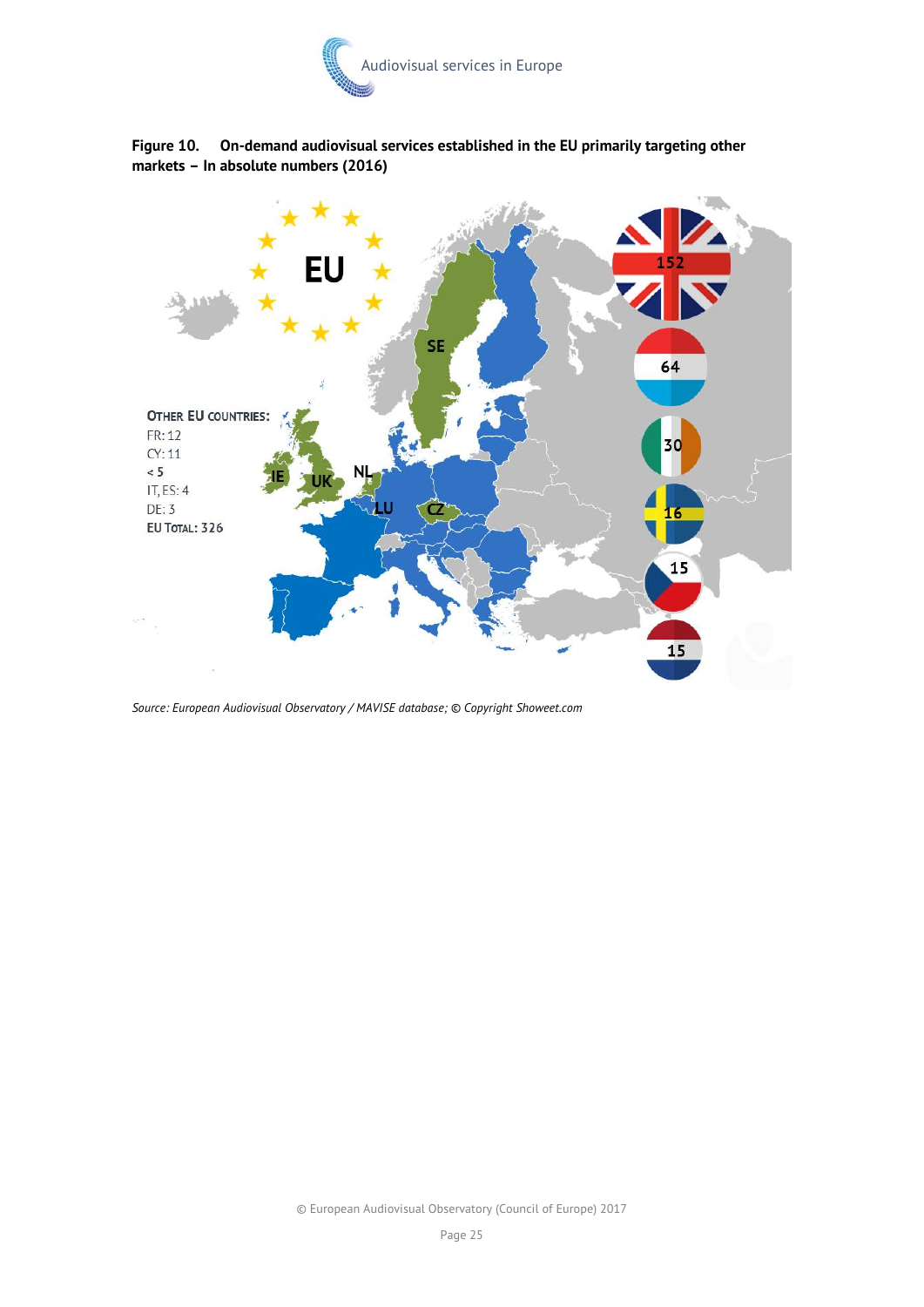## <span id="page-33-0"></span>**2.2. Ownership structures**

#### **Pan-European trends**

- The EU was in 2016 home to at least 44 major groups owning a significant number of linear and on-demand services targeting foreign markets: 26 were of European origin, 15 were US-based and three had been established in other territories<sup>10</sup>.
- Among the groups owning services that were specifically targeting foreign markets, several offered both linear and on-demand services. Seven of the companies with this twin offer were primary corporations or subsidiaries of parent companies based in the United States. Examples in alphabetical order: AMC Networks; Discovery; Sony; Time Warner; Viacom; Walt Disney. Major European groups with both linear and on-demand offers included: Albert Bonnier (Sweden); Bertelsmann (Germany); and the Modern Times Group (Sweden).
- Several distinguished internationally-operating, US-based entertainment companies had several key European bases where their services were licensed. Those with services established in at least three European countries included:  $21<sup>st</sup>$ Century Fox (Bulgaria, Spain, United Kingdom); AMC Networks (Czech Republic, Hungary, United Kingdom); Discovery Communications (Germany, France, United Kingdom); Time Warner (Czech Republic, Sweden, United Kingdom); Viacom (Czech Republic, Netherlands, United Kingdom); and Walt Disney - which had been established in four European countries (Czech Republic, Spain, Netherlands, United Kingdom). The Modern Times Group (Sweden, United Kingdom) and RTL (Germany, Luxembourg) were European examples of companies with multiple bases from which they broadcast their services. Major US networks with a single base from where they were targeting other European markets were Comcast and Scripps Networks, both of which were based in the United Kingdom. The majority of US groups were based in the United Kingdom, the number one hub in the EU, in 2016, for services targeting foreign markets.
- The main players for pay on-demand services were based in the United Kingdom (Amazon Prime), the Netherlands (Netflix) and Ireland (iTunes Store) while Google Play continued to operate from the United States, as did Microsoft Store.

#### **Methodological note**

The information on parent companies listed in the tables of this chapter takes into account the ownership of broadcasting companies under direct, indirect or partial control of the parent company.

1

<span id="page-33-1"></span><sup>10</sup> Dominica, Hong Kong and Japan.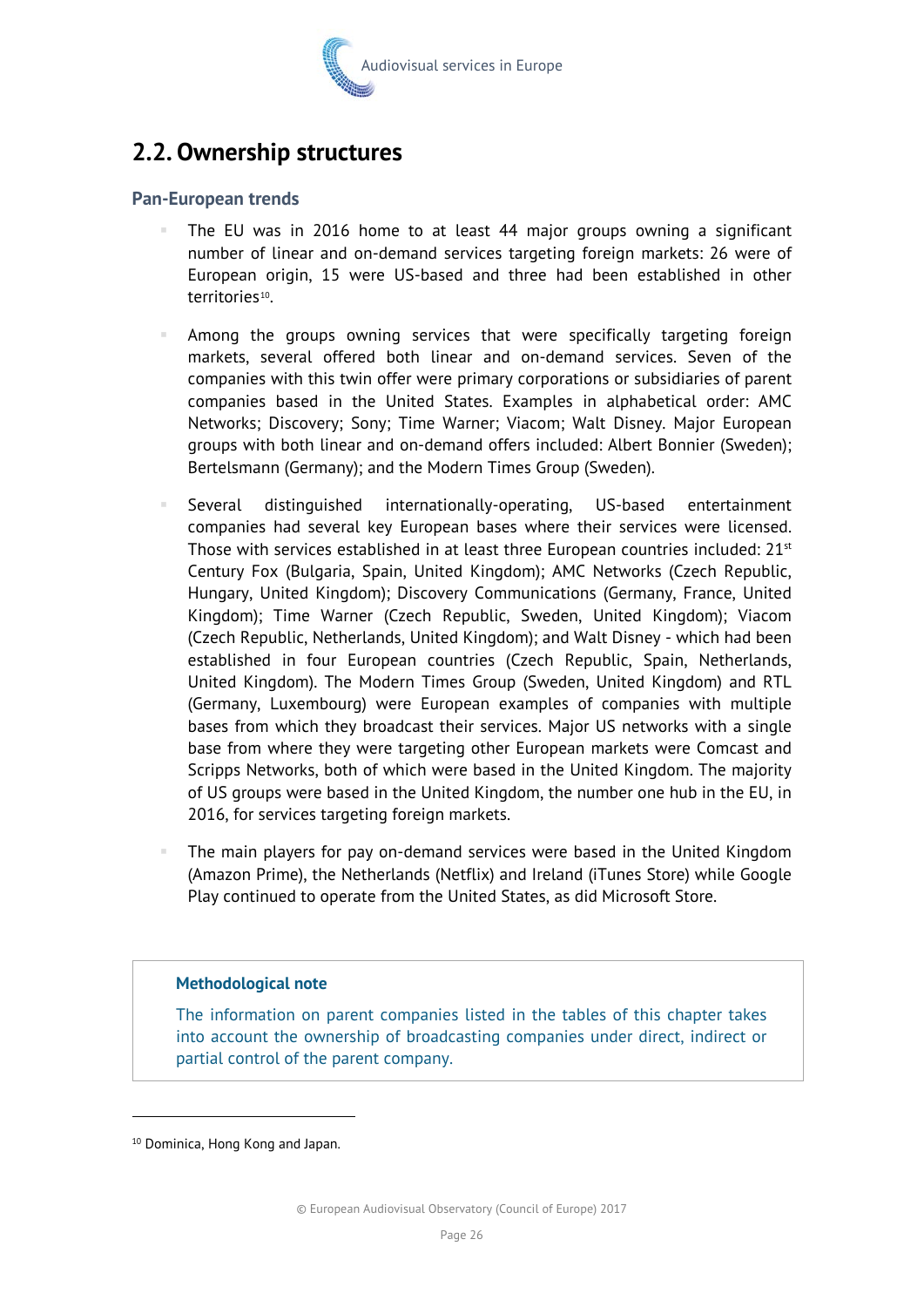#### <span id="page-34-0"></span>**Table 3. Examples of TV channels targeting other markets by country of establishment and parent company – Top 6 countries (2016)**

| #  | <b>PARENT COMPANY</b>                                                                    | <b>EXAMPLES OF TV CHANNEL BRANDS</b>                                                                               | <b>TARGET MARKET</b>                |
|----|------------------------------------------------------------------------------------------|--------------------------------------------------------------------------------------------------------------------|-------------------------------------|
| 1. | <b>United Kingdom (total 758)</b>                                                        |                                                                                                                    |                                     |
|    | 21 <sup>st</sup> Century Fox (US)                                                        | Baby TV, History Channel, National<br>Geographic                                                                   | Europe <sup>(1)</sup>               |
|    | AMC Networks (US)                                                                        | CBS, Extreme Sports Channel, Jimjam                                                                                | Europe <sup>(1)</sup>               |
|    | Comcast (US)                                                                             | E! Entertainment, Sci-Fi, Universal<br>Channel                                                                     | Europe <sup>(1)</sup>               |
|    | <b>Discovery Communications (US)</b>                                                     | Animal Planet, Discovery Channel, TLC                                                                              | Europe <sup>(1)</sup>               |
|    | Modern Times Group MTG (SE)                                                              | Viasat (Explore, History, Motor, Nature,<br>Sport)                                                                 | Europe <sup>(1)</sup>               |
|    | Scripps Networks (US)                                                                    | Travel Channel, Fine Living Network                                                                                | Europe <sup>(1)</sup>               |
|    | Sony Pictures (US)                                                                       | AXN, Sony Entertainment Television                                                                                 | Europe <sup>(1)</sup>               |
|    | SPI International (NL)                                                                   | FilmBox, FightBox, FashionBox                                                                                      | Central Europe                      |
|    | Time Warner (US)                                                                         | Boomerang, Cartoon Network, TNT                                                                                    | Europe <sup>(1)</sup>               |
|    | Viacom (US)                                                                              | MTV, Nick Junior, Nickelodeon                                                                                      | Europe <sup>(1)</sup>               |
|    | Walt Disney Company (US)                                                                 | Disney Channel, Disney Junior, Disney<br><b>XD</b>                                                                 | Europe <sup>(1)</sup>               |
| 2. | <b>Czech Republic (total 91)</b>                                                         |                                                                                                                    |                                     |
|    | AMC Networks (US)                                                                        | AMC TV, Mimimax, Megamax                                                                                           | Central Europe                      |
|    | Time Warner (US)                                                                         | Cinemax, HBO                                                                                                       | Central and South<br>Eastern Europe |
|    | Viacom (US)                                                                              | Comedy Central, Nickelodeon                                                                                        | Central Europe                      |
|    | Walt Disney Company (US)                                                                 | Disney Channel, Disney Junior, Disney<br><b>XD</b>                                                                 | Central Europe                      |
| 3. | France (total 77)                                                                        |                                                                                                                    |                                     |
|    | Discovery Communications (US)                                                            | Eurosport                                                                                                          | Europe <sup>(1)</sup>               |
|    | Euronews (FR)                                                                            | Euronews                                                                                                           | Europe <sup>(1)</sup>               |
|    | Motorsport Network (US)                                                                  | Motors TV                                                                                                          | Europe <sup>(1)</sup>               |
|    | TV5MONDE (FR)                                                                            | TV5MONDE                                                                                                           | Europe <sup>(1)</sup>               |
| 4. | <b>Netherlands (total 73)</b>                                                            |                                                                                                                    |                                     |
|    | Viacom (US)                                                                              | MTV, Nickelodeon, Comedy Central                                                                                   | Nordic countries,<br>BE, PL         |
|    | Walt Disney Company (US)                                                                 | Disney Channel                                                                                                     | <b>BE</b>                           |
|    | Various adult channels* owned<br>by Liliocerus Holding (NL), Marc<br>Dorcel TV (NL) etc. | Dorcel TV, Playboy etc.                                                                                            | Europe $(1)$                        |
| 5. | Spain (total 57)                                                                         |                                                                                                                    |                                     |
|    | 21 <sup>st</sup> Century Fox (US)                                                        | FOX, National Geographic                                                                                           | Europe <sup>(1)</sup>               |
|    | Sony Pictures (US)                                                                       | <b>AXN</b>                                                                                                         | PT                                  |
|    | Walt Disney Company (US)                                                                 | Disney Junior                                                                                                      | PT                                  |
| 6. | Luxembourg (total 56)                                                                    |                                                                                                                    |                                     |
|    | Bertelsmann (DE)                                                                         | RTL, Film+                                                                                                         | Europe <sup>(1)</sup>               |
|    | United Media Network (CH)                                                                | N1, SK Sport Klub                                                                                                  | Central and South<br>Eastern Europe |
|    |                                                                                          | $(1)$ Various European countries; $*$ Several adult channels have moved their licencing to Switzerland since 2014. |                                     |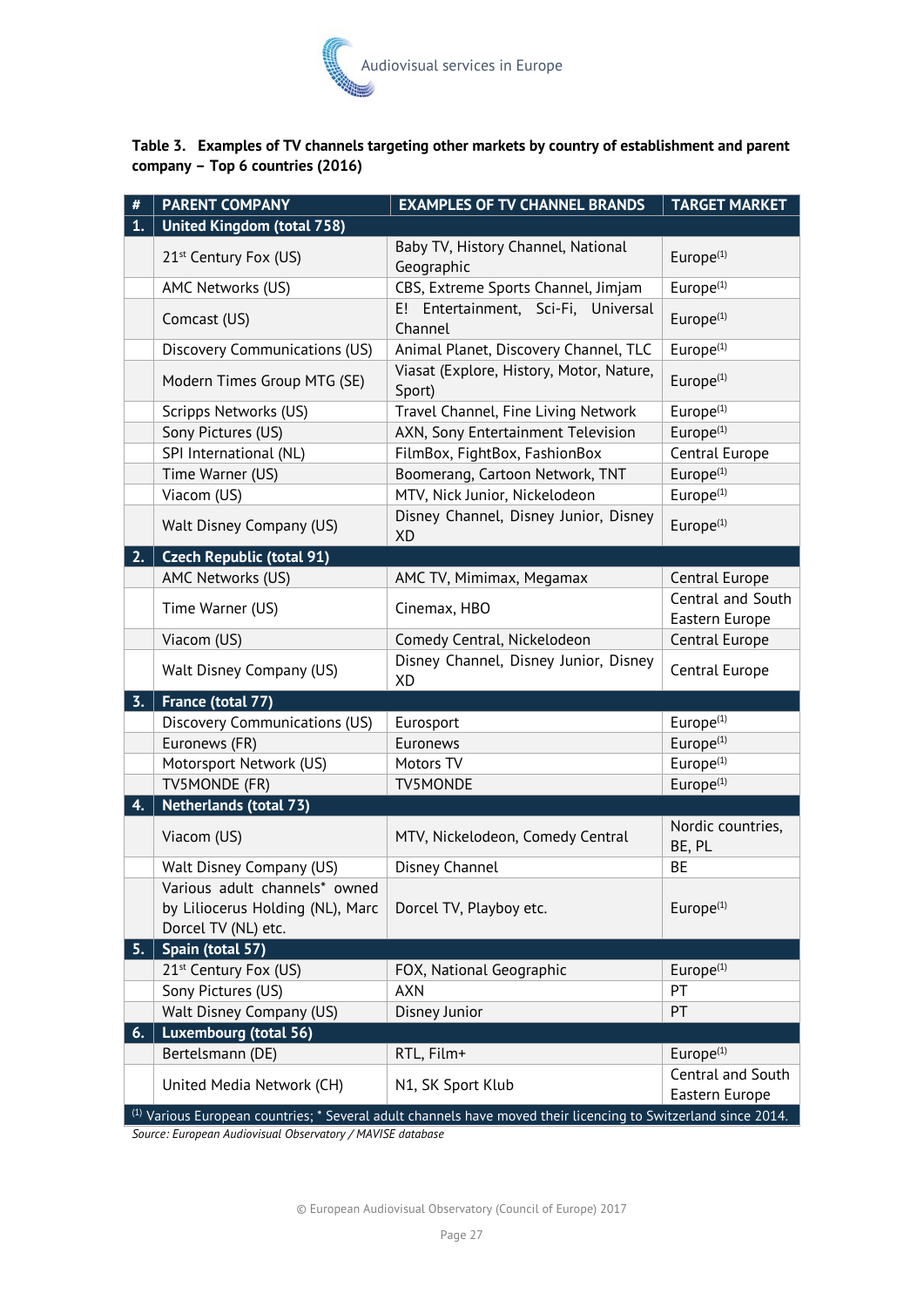

The following table details examples of TV channels that are targeting foreign markets in the remaining EU Member States other than the aforementioned top six. The function of the table is to illustrate where else in the EU, in 2016, big audiovisual groups held licenses for distribution.

#### <span id="page-35-0"></span>**Table 4. Examples of TV channels targeting other markets by country of establishment and parent company – Other EU countries (2016)**

| #         | <b>PARENT COMPANY</b>                       | <b>EXAMPLES OF TV CHANNEL BRANDS</b>                                                                            | <b>TARGET MARKET</b>                   |
|-----------|---------------------------------------------|-----------------------------------------------------------------------------------------------------------------|----------------------------------------|
| 7.        | Sweden (total 48)                           |                                                                                                                 |                                        |
|           | Modern Times Group MTG (SE)                 | Viasat                                                                                                          | Nordic and Baltic<br>countries         |
|           | Albert Bonnier (SE)                         | C MORE                                                                                                          | Nordic countries                       |
|           | Time Warner (US)                            | <b>HBO Nordic</b>                                                                                               | Nordic countries                       |
|           | RTR ("VGTRK") (RU)                          | Russia 1 (Rossiya 1 / RTR)*                                                                                     | <b>Baltic countries</b>                |
| 8.        | <b>Bulgaria (total 26)</b>                  |                                                                                                                 |                                        |
|           | 21 <sup>st</sup> Century Fox (US)           | FOX, 24 Kitchen, National Geographic                                                                            | Central and<br>South Eastern<br>Europe |
| 9.        | <b>Germany (total 20)</b>                   |                                                                                                                 |                                        |
|           | Bertelsmann (DE)                            | Auto Motor Sport                                                                                                | Central Europe                         |
|           | Da Vinci Media (DE)                         | Da Vinci Learning                                                                                               | Europe <sup>(1)</sup>                  |
|           | Motorvision (UK)                            | Motorvision TV                                                                                                  | GR, PT                                 |
|           | Axel Springer (DE)                          | N24 Austria                                                                                                     | AT                                     |
|           | Discovery (US)                              | <b>DMAX Austria</b>                                                                                             | AT                                     |
| 10.       | Romania (total 19)                          |                                                                                                                 |                                        |
|           | RCS & RDS (RO)                              | Digi TV                                                                                                         | HU                                     |
|           | Tematic Cable (RO)                          | The Fishing and Hunting Channel                                                                                 | Central Europe                         |
|           | Tematic Media Group KFT (HU)                | Sport Klub                                                                                                      | HU, PL                                 |
| 11.       | Italy (total 5)                             |                                                                                                                 |                                        |
|           | Polcast Media Distribution (PL)             | Polonia 1, Novela TV, Water Planet TV                                                                           | PL                                     |
|           | <b>EXAMPLES OF OTHER COUNTRIES</b>          |                                                                                                                 |                                        |
|           | Austria, Cyprus, Latvia (total 4 each)      |                                                                                                                 |                                        |
| AT        | Red Bull GmbH (AT)                          | Red Bull TV Deutschland, Servus TV<br>Deutschland/Schweiz                                                       | CH, DE                                 |
| <b>CY</b> | Cold Office BBS Limited (CY)                | K1 Cobbs TV, K2 Cobbs TV                                                                                        | <b>Baltic countries</b>                |
| LV        | Baltijas Mediju Alianse (RU/LV)             | Pirmais Baltijas Kanāls (PBK)                                                                                   | EE, LT                                 |
|           | Easy Link International<br>Development (HK) | Multimania                                                                                                      | EE, LT                                 |
|           | Estonia, Hungary (total 3 each)             |                                                                                                                 |                                        |
| EE        | Mega Max Media (SK)                         | Kidzone                                                                                                         | LV, LT                                 |
| HU        | AMC Networks (US)                           | Sport 1, TV Paprika                                                                                             | CZ                                     |
|           |                                             | <sup>(1)</sup> Various European countries; * Russia 1 (Rossiya 1/RTR) holds a satellite registration in Sweden. |                                        |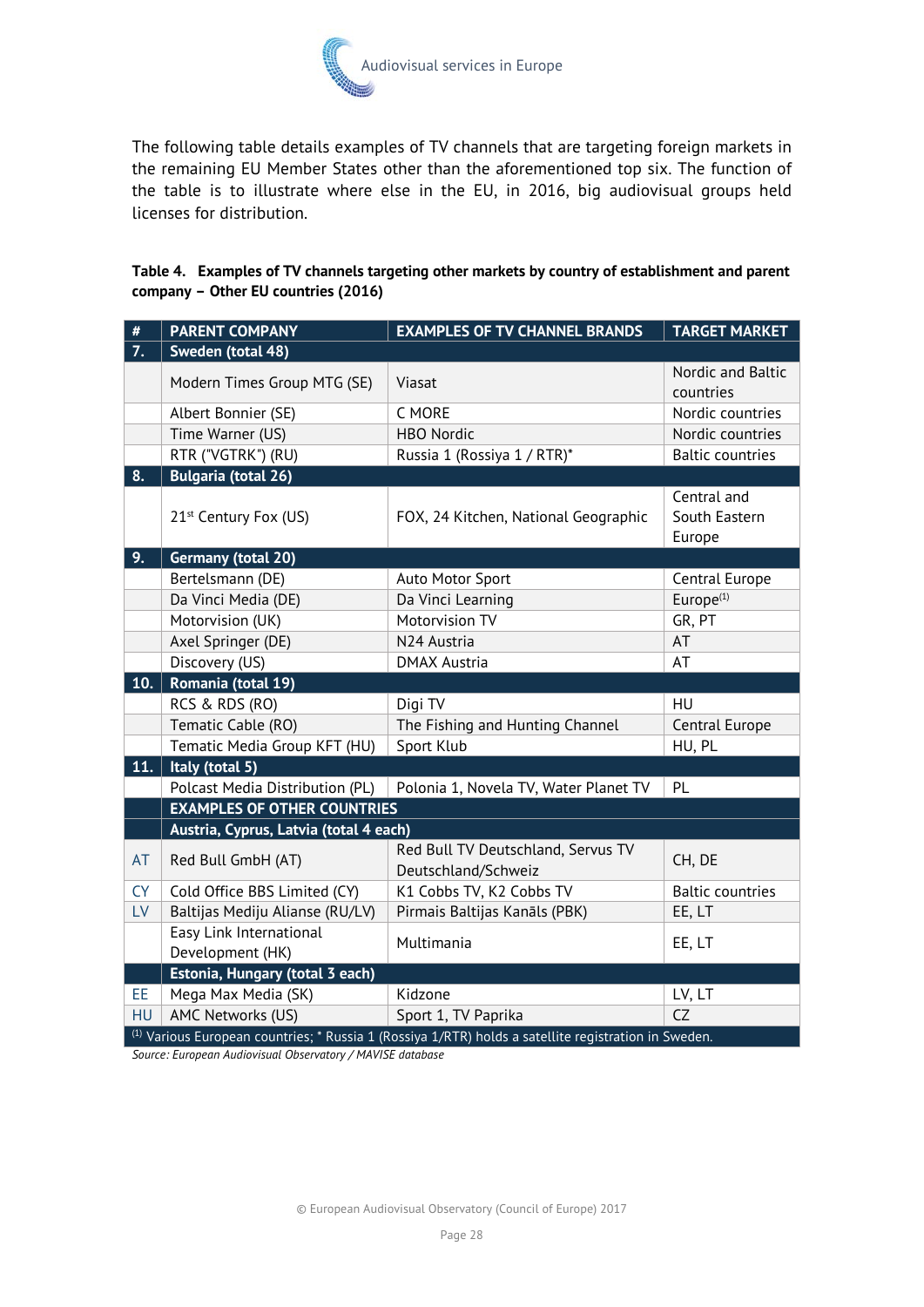#### <span id="page-36-0"></span>**Table 5. Examples of on-demand audiovisual services targeting other markets by country of establishment and parent company (2016)**

| #                | <b>PARENT COMPANY</b>                | <b>EXAMPLES OF ON-DEMAND</b><br><b>SERVICES</b>                                                                                                 | <b>TARGET MARKET</b>                        |
|------------------|--------------------------------------|-------------------------------------------------------------------------------------------------------------------------------------------------|---------------------------------------------|
| 1.               | <b>United Kingdom (total 152)</b>    |                                                                                                                                                 |                                             |
|                  | Amazon (US)                          | Amazon Prime                                                                                                                                    | Europe <sup>(1)</sup>                       |
|                  | Sony (US)                            | - AXN Player<br>- Vidzone, Sony Entertainment<br>Network, Video Unlimited                                                                       | - Central Europe<br>- Europe <sup>(1)</sup> |
|                  | Discovery Communications (US)        | Discovery                                                                                                                                       | Nordic countries,<br>FR, HU, IT             |
|                  | Walt Disney (US)                     | Disney Movies on-demand                                                                                                                         | Europe <sup>(1)</sup>                       |
|                  | Modern Times Group MTG (SE)          | Viaplay                                                                                                                                         | Nordic and Baltic<br>countries, HU          |
| 2.               | <b>Netherlands (total 64)</b>        |                                                                                                                                                 |                                             |
|                  | Netflix (US)                         | Netflix                                                                                                                                         | Europe <sup>(1)</sup>                       |
|                  | Liberty Global (US)                  | UPC, Virgin Media, MyPrime                                                                                                                      | Europe <sup>(1)</sup>                       |
|                  | Modern Times Group MTG (SE)          | Zoomin.tv                                                                                                                                       | Europe <sup>(1)</sup>                       |
| $\overline{3}$ . | Ireland (total 30)                   |                                                                                                                                                 |                                             |
|                  | Apple (US)                           | iTunes Store                                                                                                                                    | Europe <sup>(1)</sup>                       |
| 4.               | Sweden (total 16)                    |                                                                                                                                                 |                                             |
|                  | Albert Bonnier (SE)                  | SF Anytime, C More                                                                                                                              | Nordic countries                            |
|                  | Time Warner (US)                     | <b>HBO Nordic</b>                                                                                                                               | Nordic countries                            |
|                  | Magine Sweden (SE) <sup>(2)</sup>    | Plejmo                                                                                                                                          | Nordic countries                            |
| 5.               | <b>Czech Republic (total 15)</b>     |                                                                                                                                                 |                                             |
|                  | Time Warner (US)                     | HBO GO                                                                                                                                          | Central Europe                              |
|                  | AMC Networks (US)                    | Minimax                                                                                                                                         | Central Europe                              |
|                  | Viacom (US)                          | MTV, Comedy Central                                                                                                                             | Central Europe                              |
| 6.               | Luxembourg (total 15)                |                                                                                                                                                 |                                             |
|                  | Bertelsmann (DE)                     | <b>RTL</b>                                                                                                                                      | BE, NL                                      |
| 7.               | France (total 12)                    |                                                                                                                                                 |                                             |
|                  | Unifrance Film International<br>(FR) | My French Film Festival                                                                                                                         | Europe $(1)(3)$                             |
|                  | <b>IDMAGE (FR)</b>                   | Africafilms.tv                                                                                                                                  | ES, UK, IE, Africa                          |
|                  | ARTE France (FR)                     | ARTE Concert, ARTE Créative                                                                                                                     | AT, CH, DE                                  |
| 8.               | Cyprus (total 11)                    |                                                                                                                                                 |                                             |
|                  | Vaskiani Ventures Limited (CY)       | Megogo.net                                                                                                                                      | Central Europe                              |
|                  | Filmaxi Limited (DM)                 | Banaxi                                                                                                                                          | Central Europe                              |
| 9.               | Italy (total 4)                      |                                                                                                                                                 |                                             |
|                  | Brace (IT)                           | Chili                                                                                                                                           | AT, DE, PL, GB                              |
| 10.              | Spain (total 4)                      |                                                                                                                                                 |                                             |
|                  | Rakuten (JP)                         | WuakiTV                                                                                                                                         | FR, DE, IT, UK                              |
| 11.              | Germany (total 3)                    |                                                                                                                                                 |                                             |
|                  | Netleih GmbH & CO. KG (DE)           | Videobuster                                                                                                                                     | AT, CH                                      |
| Morocco.         |                                      | <sup>(1)</sup> Various European countries; <sup>(2)</sup> owned by Macintex Sociedad Limitada (ES); <sup>(3)</sup> as well as Canada, Japan and |                                             |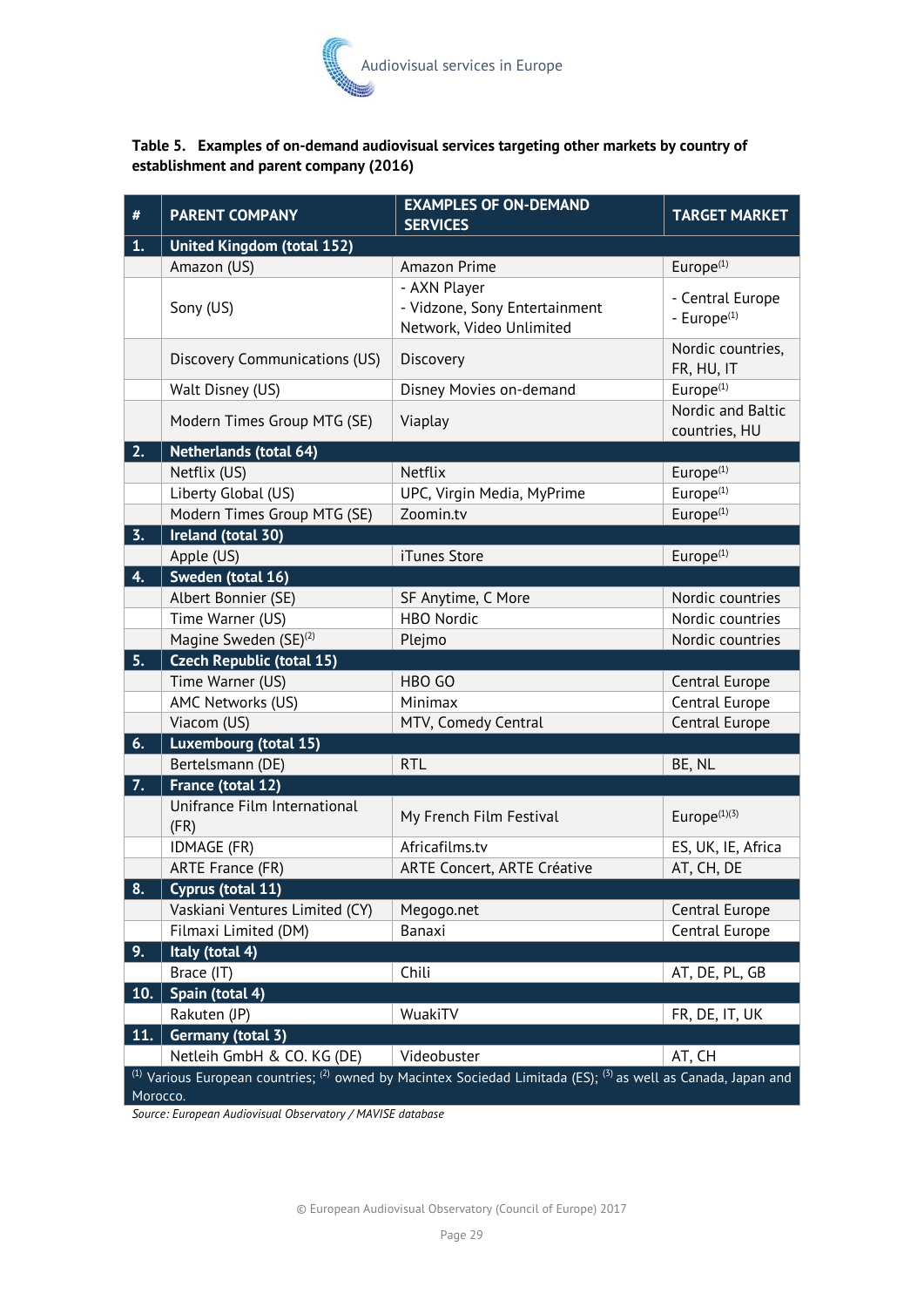

## <span id="page-37-0"></span>**2.3. Content features**

#### **Pan-European trends**

- Three quarters of all linear services established in the EU that are targeting foreign markets were in 2016 divided between six genres: documentary (16%); sport (14%); entertainment (13%); children (12%); film (12%); TV fiction/series (10%).
- The top genres for on-demand services targeting foreign markets tended to be more geared towards film and TV fiction than was the case with linear services: film and TV fiction (31%); film (26%); generalist (15%); children (7%); music (7%); TV fiction/series (7%).

#### **Methodological note**

The figures for on-demand audiovisual services used in this section comprise the following: subscription video on-demand, transactional video on-demand, and free on-demand; catch-up TV is excluded.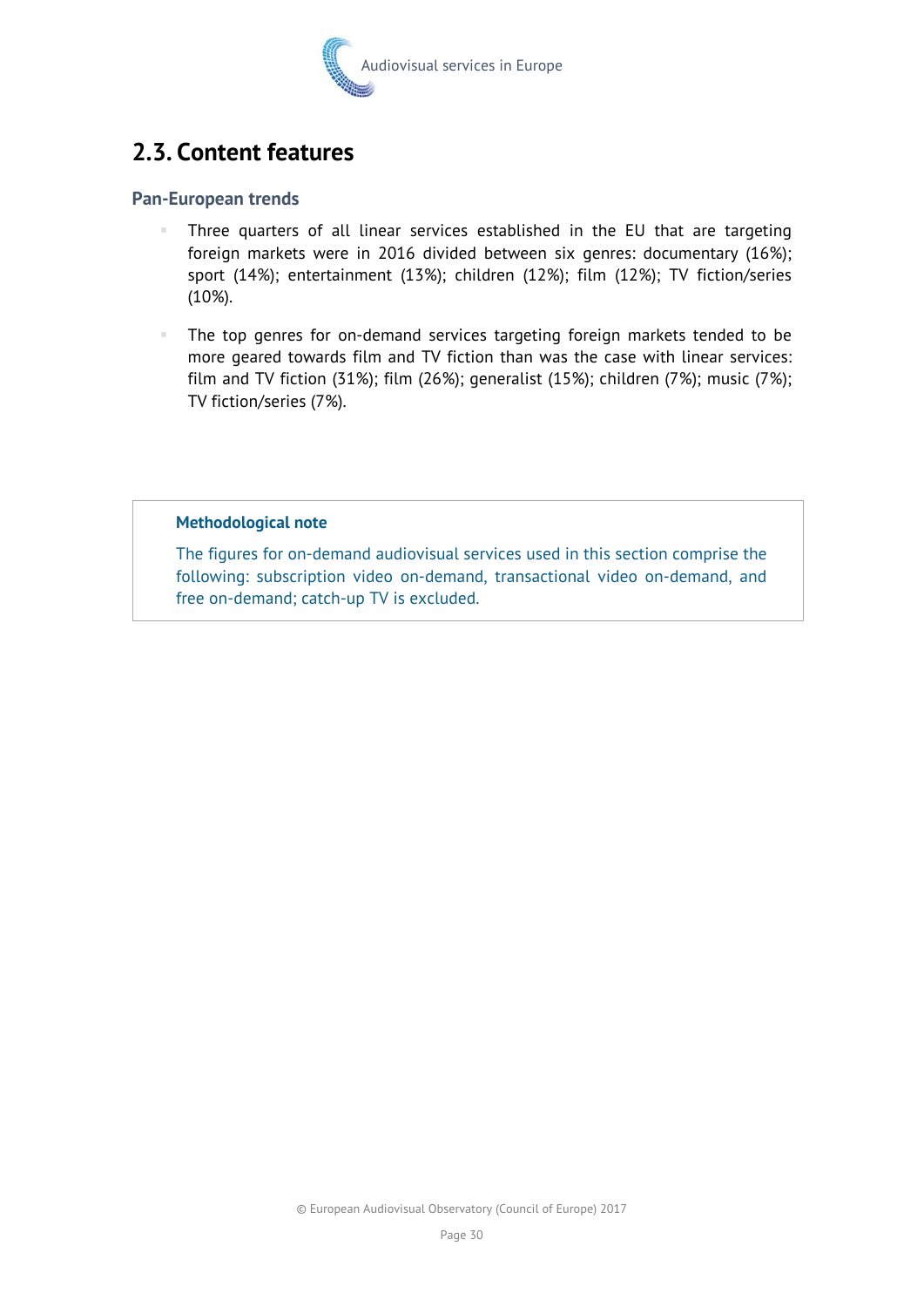

#### <span id="page-38-0"></span>**Figure 11. Breakdown by genre of TV channels established in the EU 28 targeting other markets - In % share (2016)**



*Source: European Audiovisual Observatory / MAVISE database; \* Other includes the genres: Cultural/educational (1%); International linguistic and cultural (1%); Religious (1%); Home shopping (<1%); and Other/not identified (<1%)*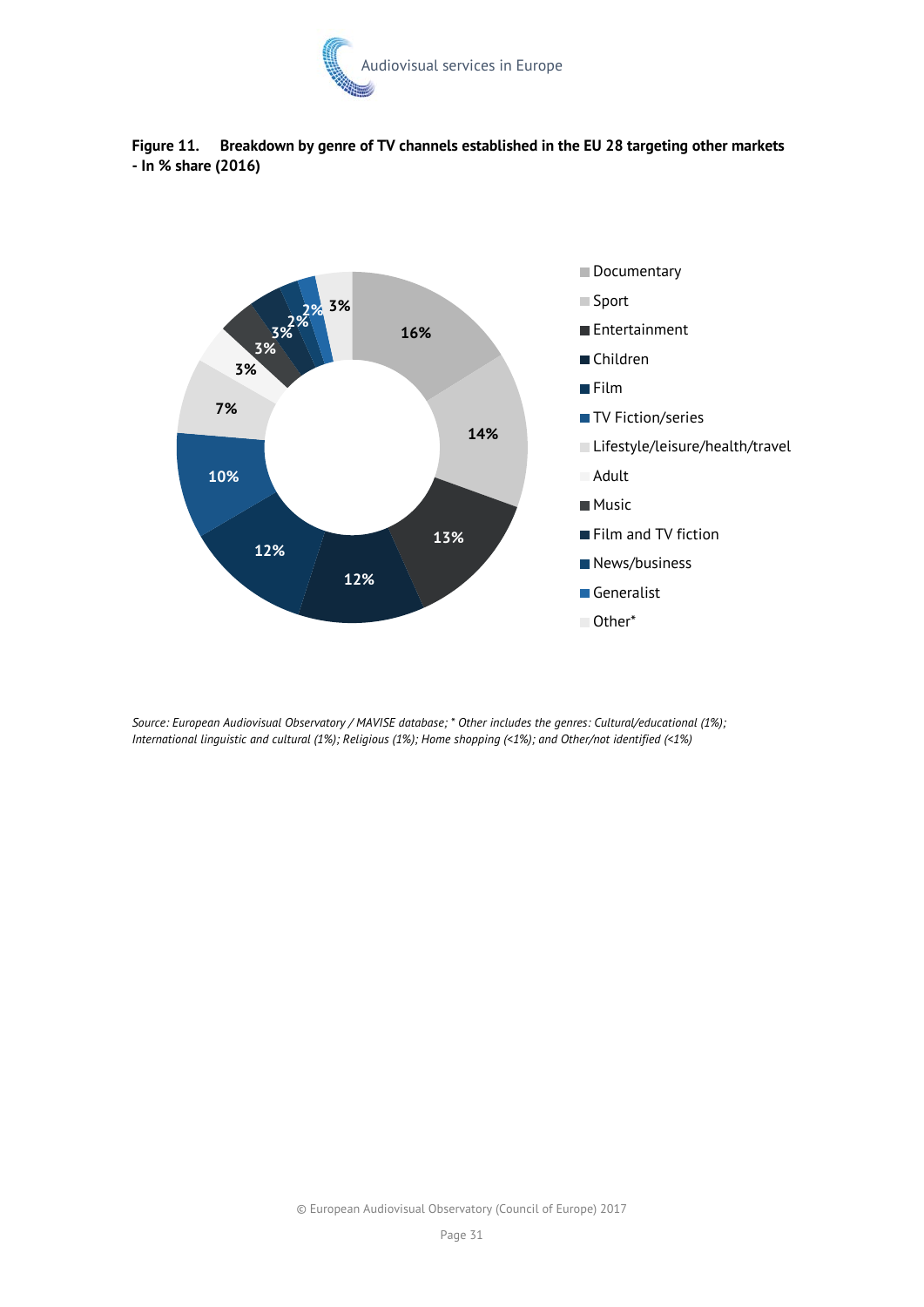

<span id="page-39-0"></span>



*Source: European Audiovisual Observatory / MAVISE database; \*Other includes the genres: Adult (<1%); Lifestyle/leisure/health/travel (<1%); News/business (<1%); and Other/not identified (2%).*

© European Audiovisual Observatory (Council of Europe) 2017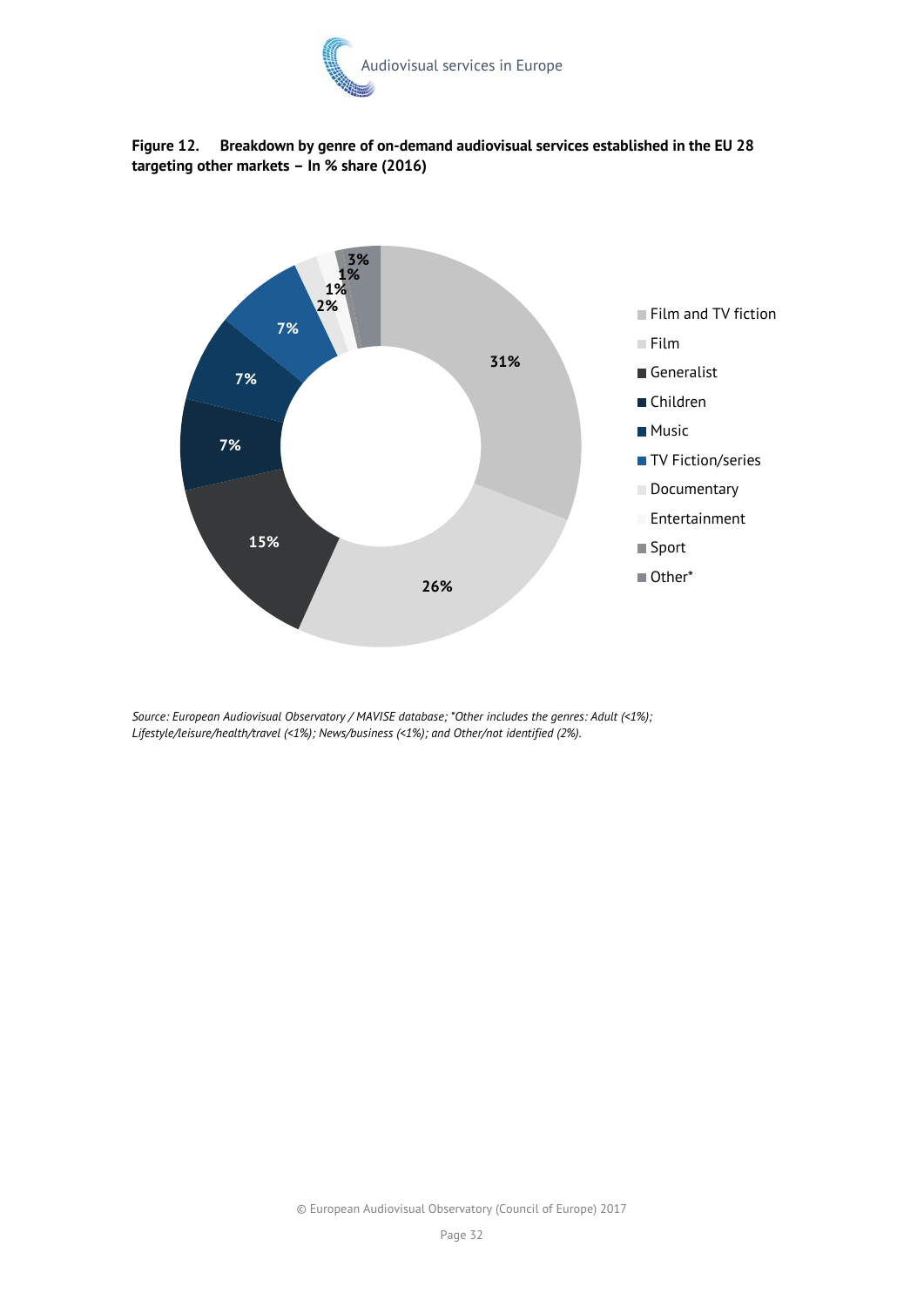

## <span id="page-40-0"></span>**2.4. Target countries**

#### **Pan-European trends**

- A typical target country<sup>[11](#page-40-1)</sup> tended in 2016 to fall into one of the following categories: a) clusters of audiovisual markets in regions with a cultural proximity (Nordic, Baltic, Central European countries and countries that share a joint language with countries where targeted services are based); and b) larger national audiovisual markets (e.g. Germany, France, Poland).
- There were, in 2016, 22 European countries targeted by at least 25 linear services (18 EU countries, plus Turkey, Norway, the Republic of Serbia, and "The former Yugoslav Republic of Macedonia"). Likewise, there were 12 European countries (11 EU countries, plus Norway) that were targeted by at least [12](#page-40-2) on-demand services.<sup>12</sup> The EU countries with over 50 TV channels specifically targeting each of their territories[13](#page-40-3) were: Poland; Hungary; Romania; Estonia; Slovenia; Denmark; and the non-EU countries Turkey, Norway and the Republic of Serbia. The top EU target countries for on-demand services were: Poland; France; Germany; Hungary; the Netherlands; and Sweden; plus Norway (n>50).
- There were 64 on-demand audiovisual services available worldwide that were not specifically targeting the countries in which they were available. Two thirds of them were established in the US (n=40).

#### **Methodological note**

1

Please note that the total number of audiovisual services in the EU is not the sum of services targeting a country as a primary and secondary target, as services may be targeting multiple countries. Figures include only services established in the EU that are targeting other European countries. For more information on the definition of linear and on-demand services targeting other national markets please see the methodological overview in the Annexes of this report (pages 47ff).

<span id="page-40-1"></span> $11$  By total number of services targeting the country as a primary target.

<span id="page-40-2"></span> $12$  Linear and on-demand services targeting the country as a primary target.

<span id="page-40-3"></span> $13$  Ranking by total number of services targeting the country as a primary and secondary target.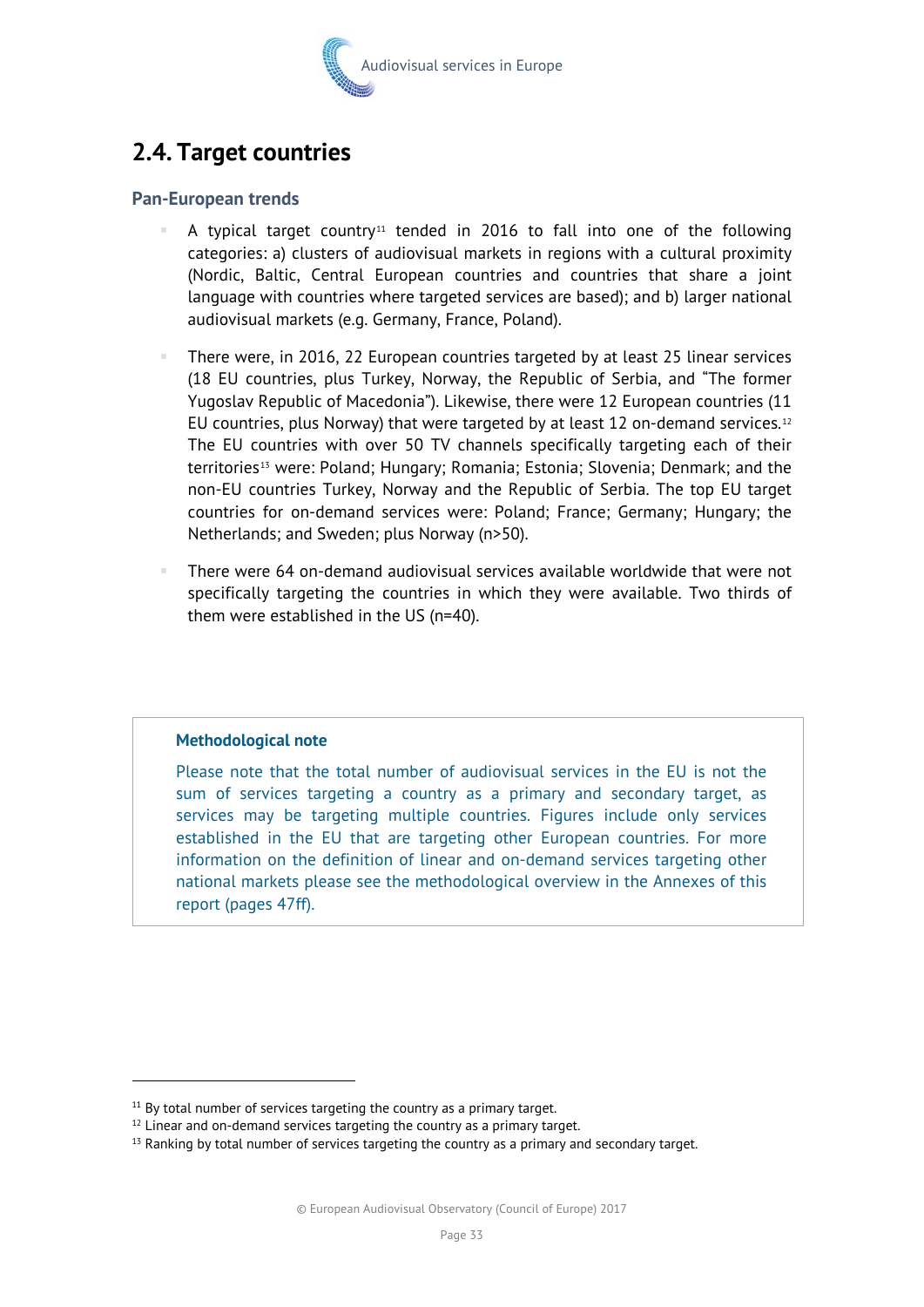

<span id="page-41-0"></span>

|        | Table 6. Breakdown by country of TV channels targeting other markets - In absolute numbers |
|--------|--------------------------------------------------------------------------------------------|
| (2016) |                                                                                            |

| <b>Country</b>         | TV channels targeting the<br>country as a primary target $1$ | TV channels targeting the<br>country as a secondary target $^{1,2}$ | Total <sup>1</sup> |
|------------------------|--------------------------------------------------------------|---------------------------------------------------------------------|--------------------|
| <b>EU 28</b>           |                                                              |                                                                     |                    |
| <b>AT</b>              | $\overline{4}$                                               | 18                                                                  | 22                 |
| <b>BE</b>              | $\overline{4}$                                               | 6                                                                   | 10                 |
| BE (CFB)               | 13                                                           | 22                                                                  | 35                 |
| BE (VLG)               | $\overline{4}$                                               | 32                                                                  | 36                 |
| BE (DGB)               | $\boldsymbol{0}$                                             | 11                                                                  | 11                 |
| BG                     | 56                                                           | $\overline{2}$                                                      | 58                 |
| <b>CY</b>              | $\boldsymbol{0}$                                             | 18                                                                  | 18                 |
| CZ                     | 42                                                           | $\mathbf{1}$                                                        | 43                 |
| DE                     | 54                                                           | $\sqrt{2}$                                                          | 56                 |
| <b>DK</b>              | 57                                                           | $\boldsymbol{0}$                                                    | 57                 |
| EE                     | 68                                                           | $\mathbf{1}$                                                        | 69                 |
| ES                     | 20                                                           | $\boldsymbol{0}$                                                    | 20                 |
| F1                     | 33                                                           | 6                                                                   | 39                 |
| <b>FR</b>              | 45                                                           | $\overline{2}$                                                      | 47                 |
| GB                     | 8                                                            | $\boldsymbol{0}$                                                    | $\,8\,$            |
| GR                     | 25                                                           | $\boldsymbol{0}$                                                    | 25                 |
| <b>HR</b>              | 55                                                           | 5                                                                   | 60                 |
| HU                     | 79                                                           | $\boldsymbol{0}$                                                    | 79                 |
| IE                     | 34                                                           | $\overline{7}$                                                      | 41                 |
| IT                     | 21                                                           | $\mathbf{1}$                                                        | 22                 |
| LT                     | 17                                                           | 49                                                                  | 66                 |
| LU                     | $\mathbf{1}$                                                 | 9                                                                   | 10                 |
| LV                     | 25                                                           | 43                                                                  | 68                 |
| <b>MT</b>              | 3                                                            | $\mathbf{1}$                                                        | $\overline{4}$     |
| <b>NL</b>              | 44                                                           | $\overline{2}$                                                      | 46                 |
| <b>PL</b>              | 96                                                           | $\boldsymbol{0}$                                                    | 96                 |
| PT                     | 48                                                           | $\boldsymbol{0}$                                                    | 48                 |
| <b>RO</b>              | 71                                                           | $\boldsymbol{0}$                                                    | 71                 |
| <b>SE</b>              | 48                                                           | 6                                                                   | 54                 |
| SI                     | 64                                                           | $\overline{4}$                                                      | 68                 |
| <b>SK</b>              | $10\,$                                                       | 31                                                                  | 41                 |
| <b>Other countries</b> |                                                              |                                                                     |                    |
| <b>AL</b>              | 6                                                            | $\overline{0}$                                                      | 6                  |
| AM                     | $\mathbf{1}$                                                 | $\mathbf 0$                                                         | $\mathbf{1}$       |
| BA                     | $\,8\,$                                                      | 38                                                                  | 46                 |
| <b>CH</b>              | 11                                                           | $\mathbf{1}$                                                        | 12                 |
| <b>ME</b>              | $\overline{2}$                                               | 40                                                                  | 42                 |
| MK                     | 25                                                           | 18                                                                  | 43                 |
| <b>NO</b>              | 57                                                           | $\boldsymbol{0}$                                                    | 57                 |
| <b>RS</b>              | 53                                                           | $\mathbf{1}$                                                        | 54                 |
| <b>SM</b>              | $1\,$                                                        | $\boldsymbol{0}$                                                    | $\mathbf{1}$       |
| <b>TR</b><br>$1 + 1$   | 63                                                           | $\boldsymbol{0}$                                                    | 63                 |

 $^1$  Minimum number of services;  $^2$  A service may be targeting multiple secondary target countries. *Source: European Audiovisual Observatory / MAVISE database*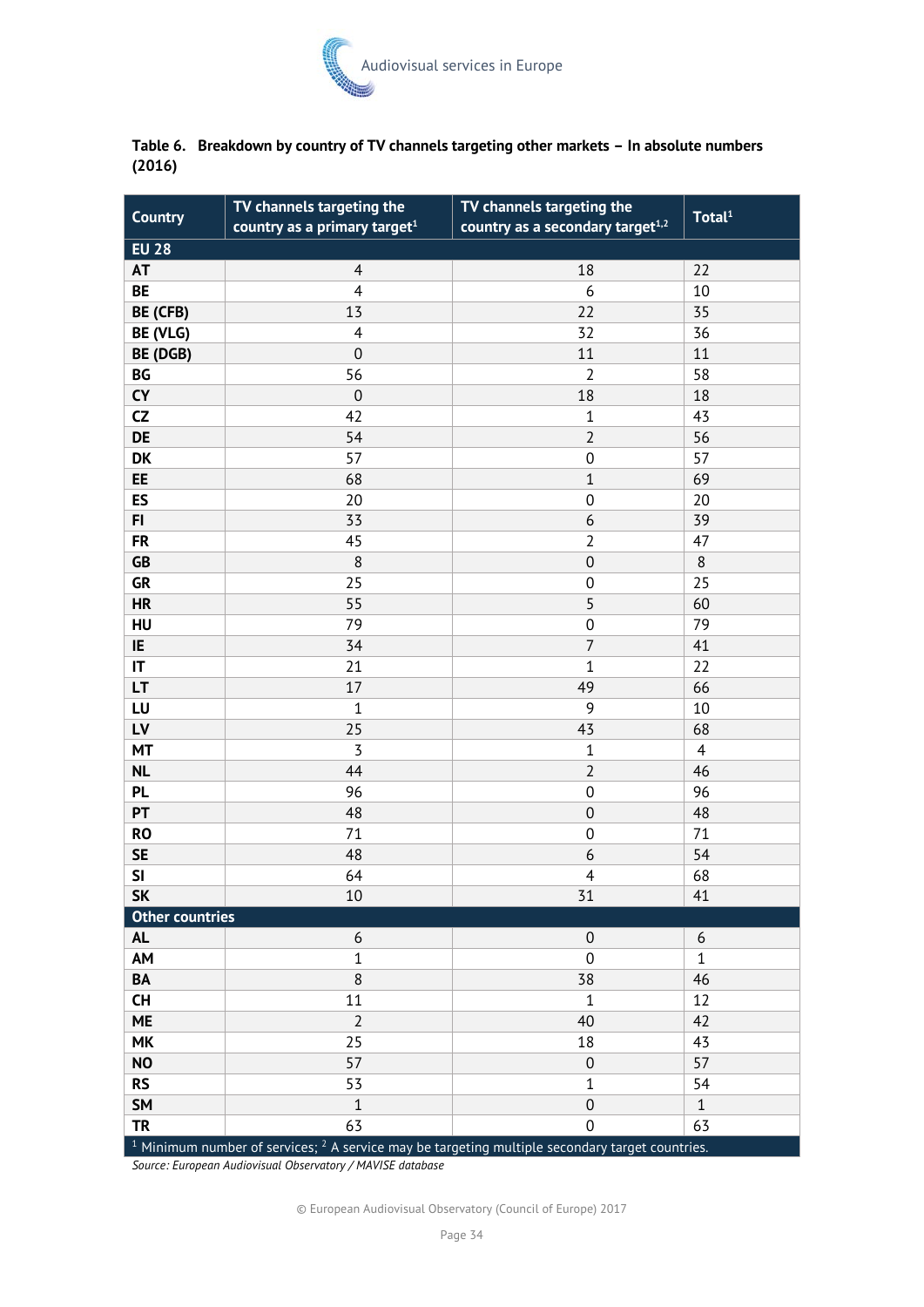

<span id="page-42-0"></span>

| Table 7.   Breakdown by country of on-demand audiovisual services targeting other markets in the |
|--------------------------------------------------------------------------------------------------|
| EU - In absolute numbers (2016)                                                                  |

| <b>Country</b>                                                                                | <b>On-demand services targeting</b><br>the country as a primary target <sup>1</sup> | <b>On-demand services targeting</b><br>the country as a secondary<br>target $1, 2$ | Total <sup>1</sup> |
|-----------------------------------------------------------------------------------------------|-------------------------------------------------------------------------------------|------------------------------------------------------------------------------------|--------------------|
| <b>EU 28</b>                                                                                  |                                                                                     |                                                                                    |                    |
| <b>AT</b>                                                                                     | 8                                                                                   | $\mathbf{1}$                                                                       | 9                  |
| BE                                                                                            | $\overline{2}$                                                                      | $\mathbf{1}$                                                                       | $\overline{3}$     |
| BE (CFB)                                                                                      | $\overline{4}$                                                                      | $\overline{2}$                                                                     | 6                  |
| BE (VLG)                                                                                      | $\overline{2}$                                                                      | $\overline{7}$                                                                     | 9                  |
| BE (DGB)                                                                                      | $\overline{0}$                                                                      | $\mathbf{1}$                                                                       | $\mathbf{1}$       |
| BG                                                                                            | 6                                                                                   | $\boldsymbol{0}$                                                                   | 6                  |
| <b>CY</b>                                                                                     | $\overline{3}$                                                                      | $\boldsymbol{0}$                                                                   | $\overline{3}$     |
| CZ                                                                                            | 5                                                                                   | $\boldsymbol{0}$                                                                   | 5                  |
| DE                                                                                            | 18                                                                                  | $\mathbf 0$                                                                        | 18                 |
| <b>DK</b>                                                                                     | 15                                                                                  | $\mathbf{1}$                                                                       | 16                 |
| EE                                                                                            | 6                                                                                   | $\overline{2}$                                                                     | $\,8\,$            |
| ES                                                                                            | 12                                                                                  | $\mathbf{1}$                                                                       | 13                 |
| FI.                                                                                           | 13                                                                                  | $\overline{2}$                                                                     | 15                 |
| <b>FR</b>                                                                                     | 19                                                                                  | $\mathbf 0$                                                                        | 19                 |
| GB                                                                                            | 12                                                                                  | $\overline{4}$                                                                     | 16                 |
| <b>GR</b>                                                                                     | $\overline{3}$                                                                      | $\mathbf 0$                                                                        | $\overline{3}$     |
| <b>HR</b>                                                                                     | $\overline{4}$                                                                      | $\mathbf 0$                                                                        | $\overline{4}$     |
| HU                                                                                            | 18                                                                                  | $\mathbf 0$                                                                        | 18                 |
| IE                                                                                            | $\overline{4}$                                                                      | 5                                                                                  | 9                  |
| IT                                                                                            | 12                                                                                  | $\mathbf 1$                                                                        | 13                 |
| LT                                                                                            | 5                                                                                   | $\mathbf{1}$                                                                       | 6                  |
| LU                                                                                            | $\overline{\mathcal{A}}$                                                            | $\overline{4}$                                                                     | 8                  |
| LV                                                                                            | 5                                                                                   | $\boldsymbol{0}$                                                                   | 5                  |
| <b>MT</b>                                                                                     | 6                                                                                   | $\boldsymbol{0}$                                                                   | 6                  |
| <b>NL</b>                                                                                     | 17                                                                                  | $\mathbf 0$                                                                        | 17                 |
| <b>PL</b>                                                                                     | 20                                                                                  | $\mathbf 0$                                                                        | 20                 |
| PT                                                                                            | 8                                                                                   | $\mathbf 0$                                                                        | $\,8\,$            |
| <b>RO</b>                                                                                     | 8                                                                                   | $\mathbf 0$                                                                        | 8                  |
| <b>SE</b>                                                                                     | 16                                                                                  | $\overline{0}$                                                                     | 16                 |
| SI                                                                                            | 6                                                                                   | $\mathbf 1$                                                                        | $\boldsymbol{7}$   |
| <b>SK</b>                                                                                     | $\overline{5}$                                                                      | $\overline{1}$                                                                     | $\overline{6}$     |
| $1$ Minimum number of services; $2$ A service may target multiple secondary target countries. |                                                                                     |                                                                                    |                    |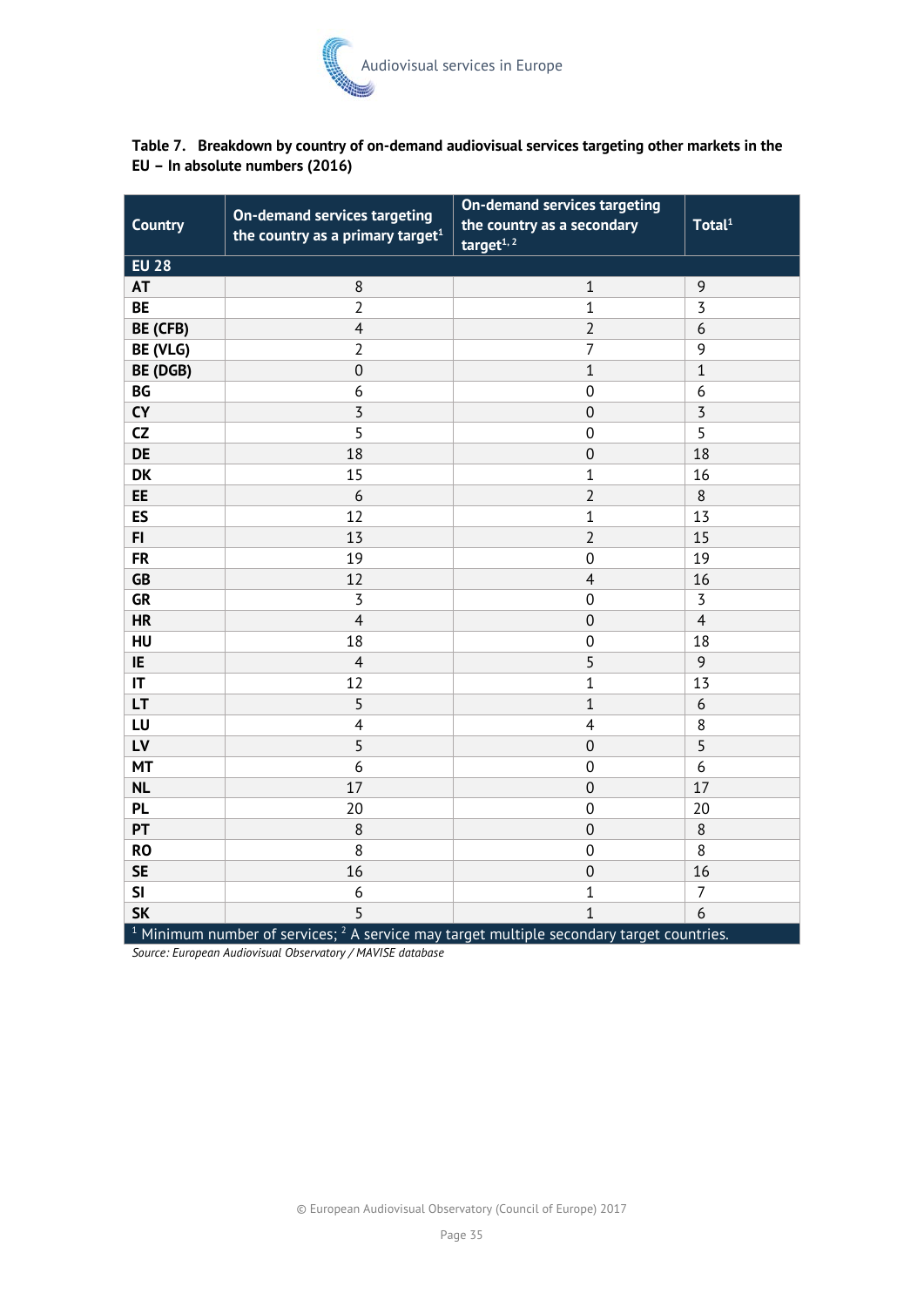

#### <span id="page-43-0"></span>**Table 8. Breakdown by country of on-demand audiovisual services targeting other markets in other countries – In absolute numbers (2016)**

| <b>Country</b>                                                                                         | <b>On-demand services targeting</b><br>the country as a primary target <sup>1</sup> | <b>On-demand services targeting</b><br>the country as a secondary<br>target <sup>1, 2</sup> | Total <sup>1</sup> |
|--------------------------------------------------------------------------------------------------------|-------------------------------------------------------------------------------------|---------------------------------------------------------------------------------------------|--------------------|
| <b>Other countries</b>                                                                                 |                                                                                     |                                                                                             |                    |
| <b>AL</b>                                                                                              | 1                                                                                   | $\Omega$                                                                                    | 1                  |
| AΜ                                                                                                     | 2                                                                                   | 0                                                                                           | 2                  |
| BA                                                                                                     | 2                                                                                   | $\Omega$                                                                                    | 2                  |
| <b>CH</b>                                                                                              |                                                                                     |                                                                                             | 14                 |
| <b>GE</b>                                                                                              | J.                                                                                  | $\Omega$                                                                                    | $\overline{2}$     |
| IS                                                                                                     | 2                                                                                   |                                                                                             | 3                  |
| $\mathsf{L}\mathsf{I}$                                                                                 |                                                                                     | 0                                                                                           | 1                  |
| ME                                                                                                     | 2                                                                                   | 0                                                                                           | C.                 |
| <b>MK</b>                                                                                              | 4                                                                                   | 0                                                                                           | $\overline{4}$     |
| <b>NO</b>                                                                                              | 20                                                                                  | ი                                                                                           | 20                 |
| <b>RS</b>                                                                                              | 6                                                                                   | Ω                                                                                           | 6                  |
| <b>RU</b>                                                                                              | 6                                                                                   | ი                                                                                           | 6                  |
| <b>TR</b>                                                                                              | 6                                                                                   | 0                                                                                           | 6                  |
| <sup>1</sup> Minimum number of services; $^2$ A service may target multiple secondary target countries |                                                                                     |                                                                                             |                    |

*Source: European Audiovisual Observatory / MAVISE database*

© European Audiovisual Observatory (Council of Europe) 2017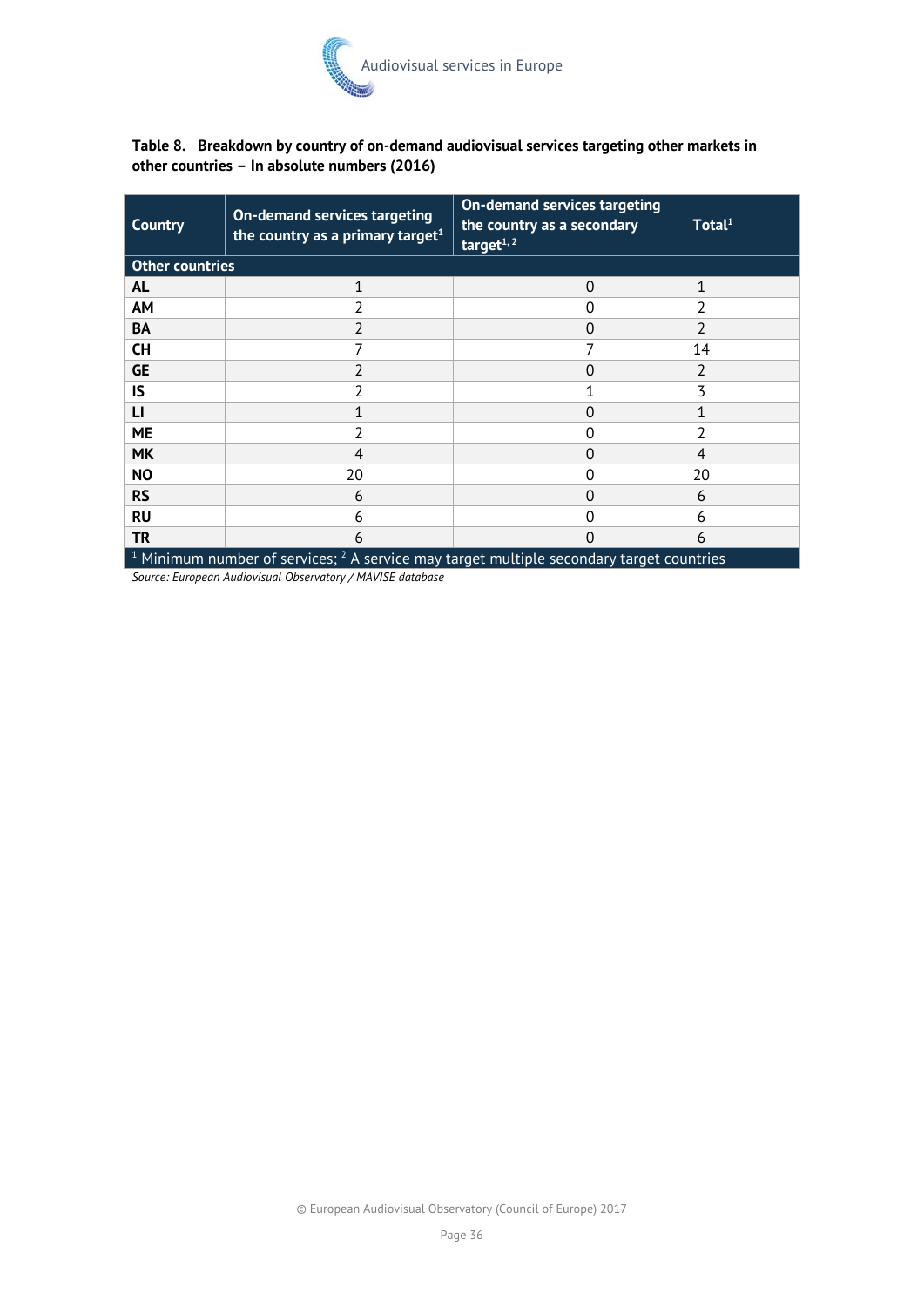

### <span id="page-44-0"></span>**2.5. Market power**

#### **Pan-European trends**

- In a number of cases, foreign TV channels, in 2015, targeting a country projected significant market power in a national market. In seven European countries (five EU Members, plus Norway and Switzerland) the cumulated audience market shares $14$  for targeted TV services was greater than 20% of the overall audience market share: Hungary (30,3%); the Netherlands (29,3%); Sweden (28,5%); the French Community of Belgium (28,1%); Denmark (24,4%); Norway (23,4%); and French-speaking Switzerland (21,8%). In addition, there were a further eight countries with market shares of foreign services targeting the country greater than 9% of the overall market share: (Ireland; Estonia; Latvia; Lithuania; Poland; Portugal; Romania; Slovenia).
- In the EU, 11 out of the 28 Member States were targeted by foreign TV channels whose cumulated audience market shares were significant (i.e. ≥10%).

#### **Methodological note**

1

The figures in this section include all countries (i.e. EU and Observatory Member Countries) where foreign TV services targeting a national market held a minimum cumulated market share of ≥0,1%. Please note that no audience data for foreign channels targeting a national market was available for Albania, Armenia and Montenegro.

A cumulated audience market share of 10% and higher is considered significant (i.e. = important) as it represents a sufficiently great scale of market power.

<span id="page-44-1"></span><sup>&</sup>lt;sup>14</sup> Based on audience data from 2015 provided by Eurodata TV Worldwide.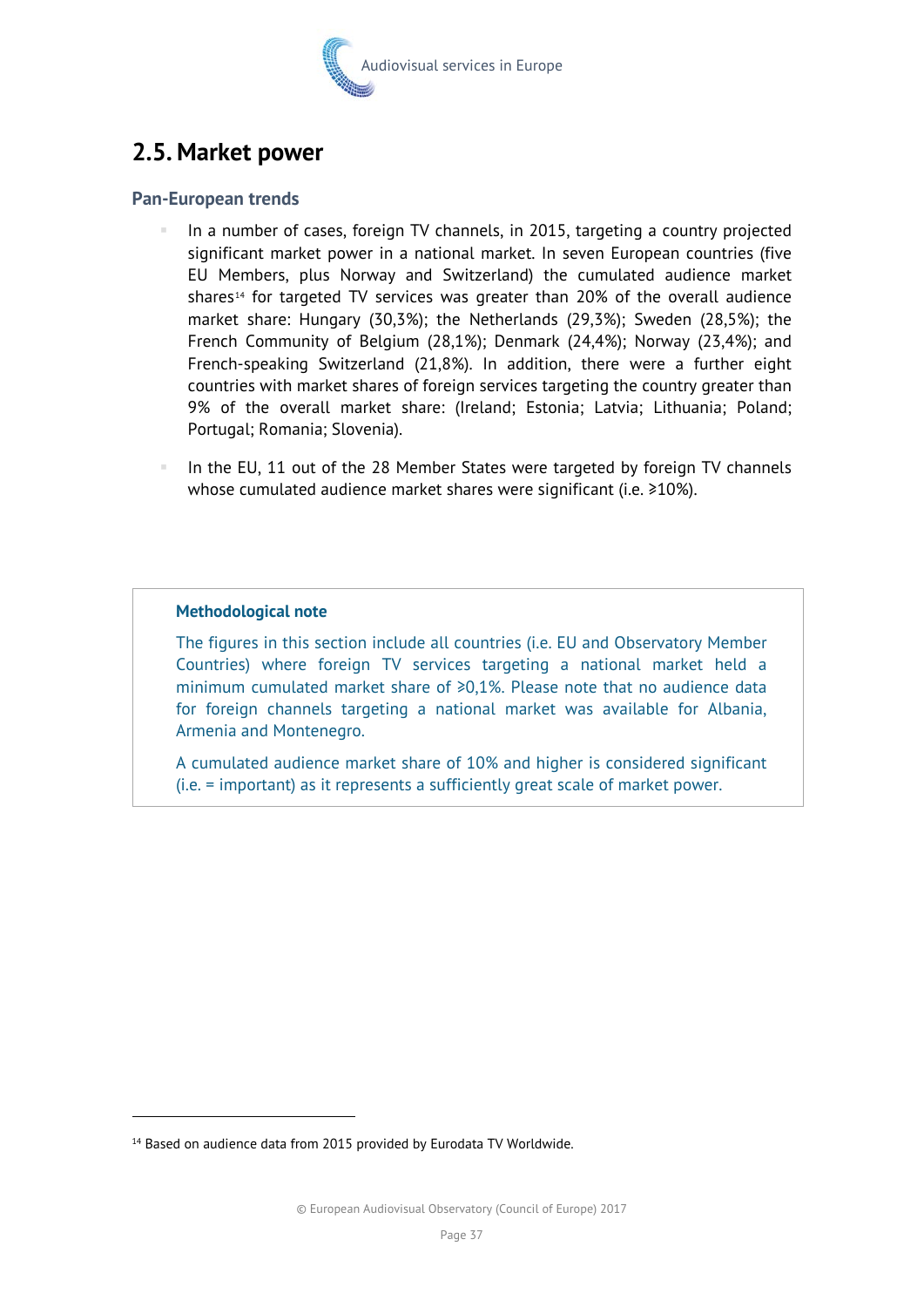

#### <span id="page-45-0"></span>**Figure 13. Breakdown by country of audience market share of TV channels targeting other European countries (2015) – In cumulated % share**



*Source: European Audiovisual Observatory / Eurodata TV Worldwide Note: The audience market shares presented in this figure indicate a minimum*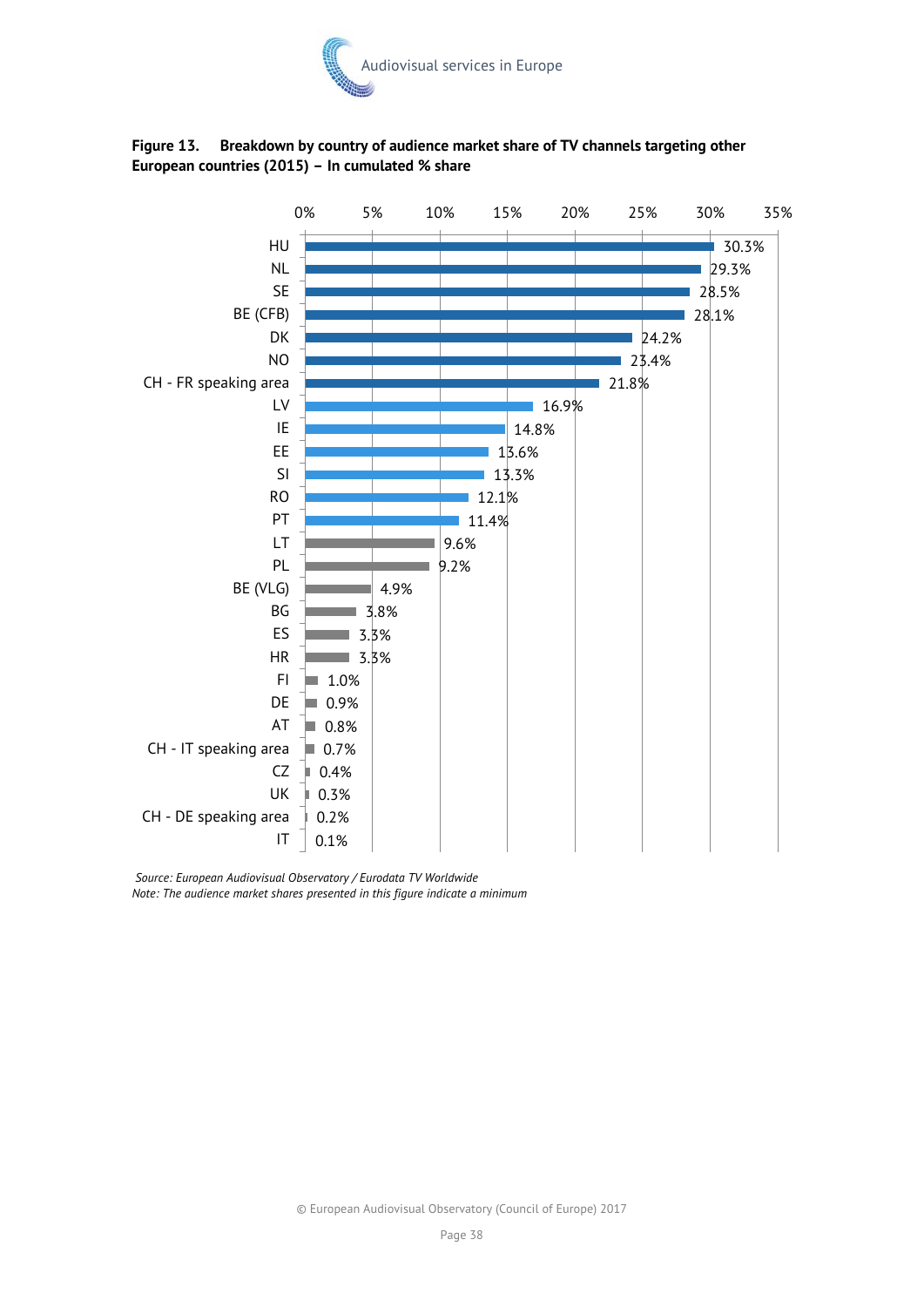# <span id="page-46-0"></span>**3.The circulation of audiovisual media services available in Europe**

# <span id="page-46-1"></span>**3.1. Mapping the circulation of audiovisual media services available in Europe**

#### **Pan-European trends**

- The number of television channels available in 2016 varied greatly from one country to another, due in part to the size of a market and an interest in foreign services for linguistic reasons: Viewers in France, Russia, the United Kingdom and Switzerland had access to over 500 linear audiovisual services via the major national distribution platforms (e.g. DTT, cable, satellite, IPTV) whereas audiences in Armenia, Greece and Iceland could watch around 100 TV channels or fewer on average. Access to on-demand audiovisual services also varied between countries but the disparities were less pronounced than in the case of linear services: Consumers in the United Kingdom, France, Poland, Germany and Hungary had the greatest choice, with access to over 160 services while those living in Morocco, Georgia, Liechtenstein, Armenia and Malta had access to 70 or fewer services.
- In two out of three EU countries people were able to watch between 300 and 600 television channels on average (i.e. 17 out of 28 EU Member States) and in around 70% of EU Countries (i.e. 19 out of 28) consumers could access between 100 and 150 on-demand audiovisual services. The average number of linear services available to audiences in the EU was 299 and that for on-demand audiovisual services was 133.

© European Audiovisual Observatory (Council of Europe) 2017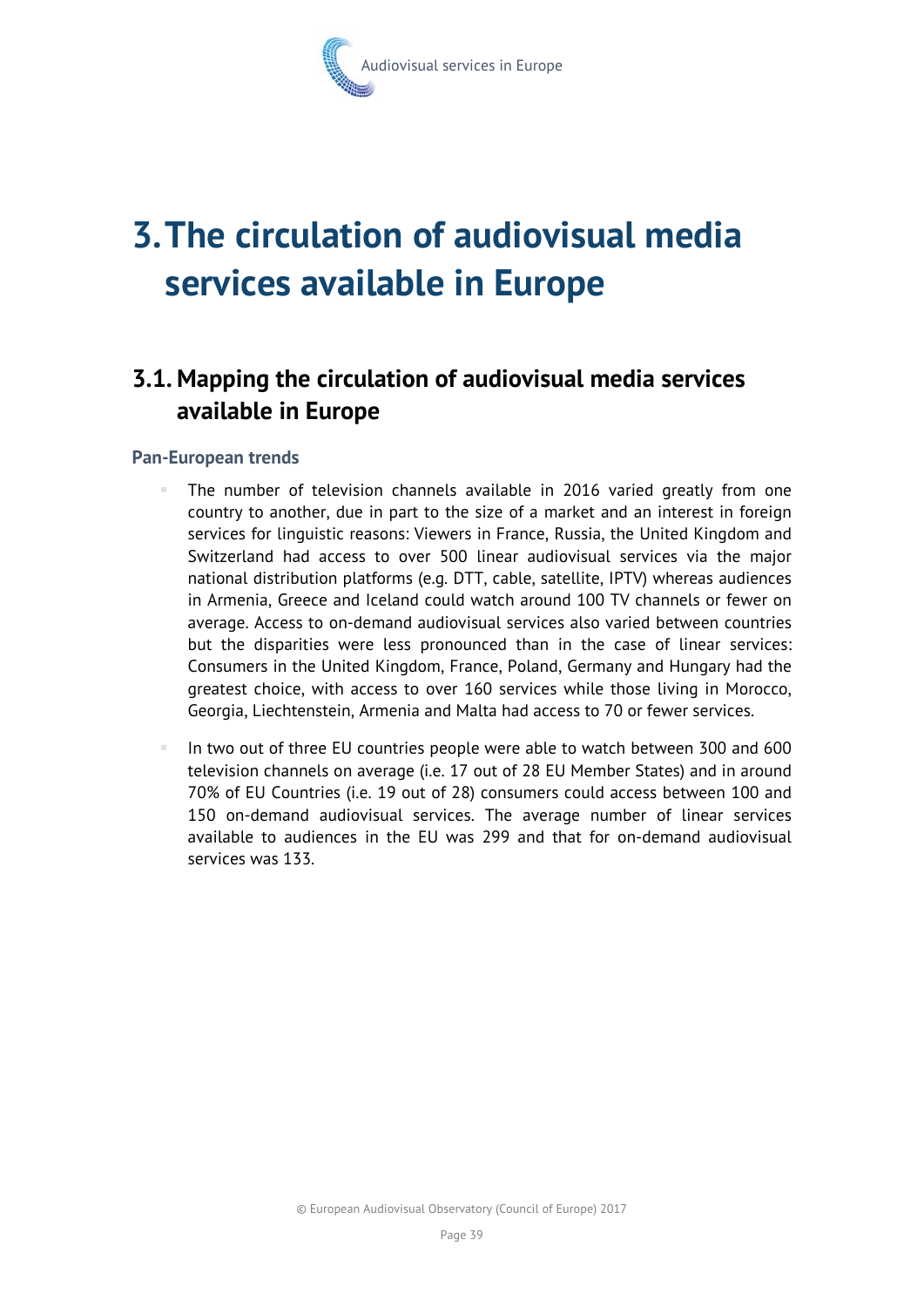

#### **Methodological note**

For methodological reasons, catch-up TV services are excluded from the figures in this section as it was not possible to assess which catch-up services were available for channels established outside of the country. Hence, the figures for on-demand audiovisual services include sharing platforms, free video-ondemand, subscription video-on-demand and transactional video-on-demand services.

Please note that the total number of services available in the EU is not the sum of services available in each country, as the same service may be available in multiple countries.

Figures in this chapter exclude services with the genre local/regional and window.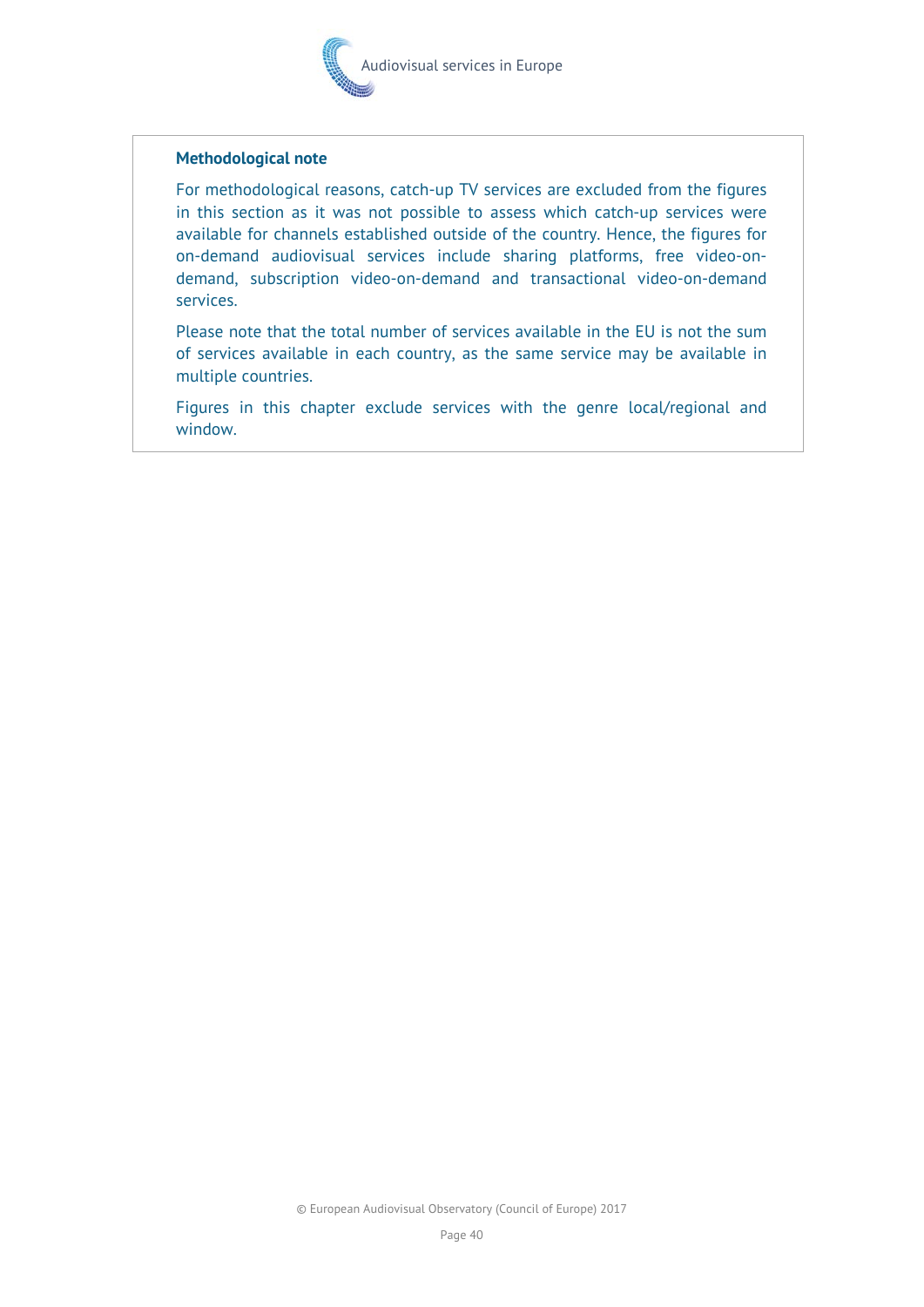

**Figure 14. TV channels available by country in EUR 391 + Morocco - In average absolute numbers (2016)**

<span id="page-48-0"></span>

*Source: European Audiovisual Observatory / MAVISE database; 1 No data for Liechtenstein*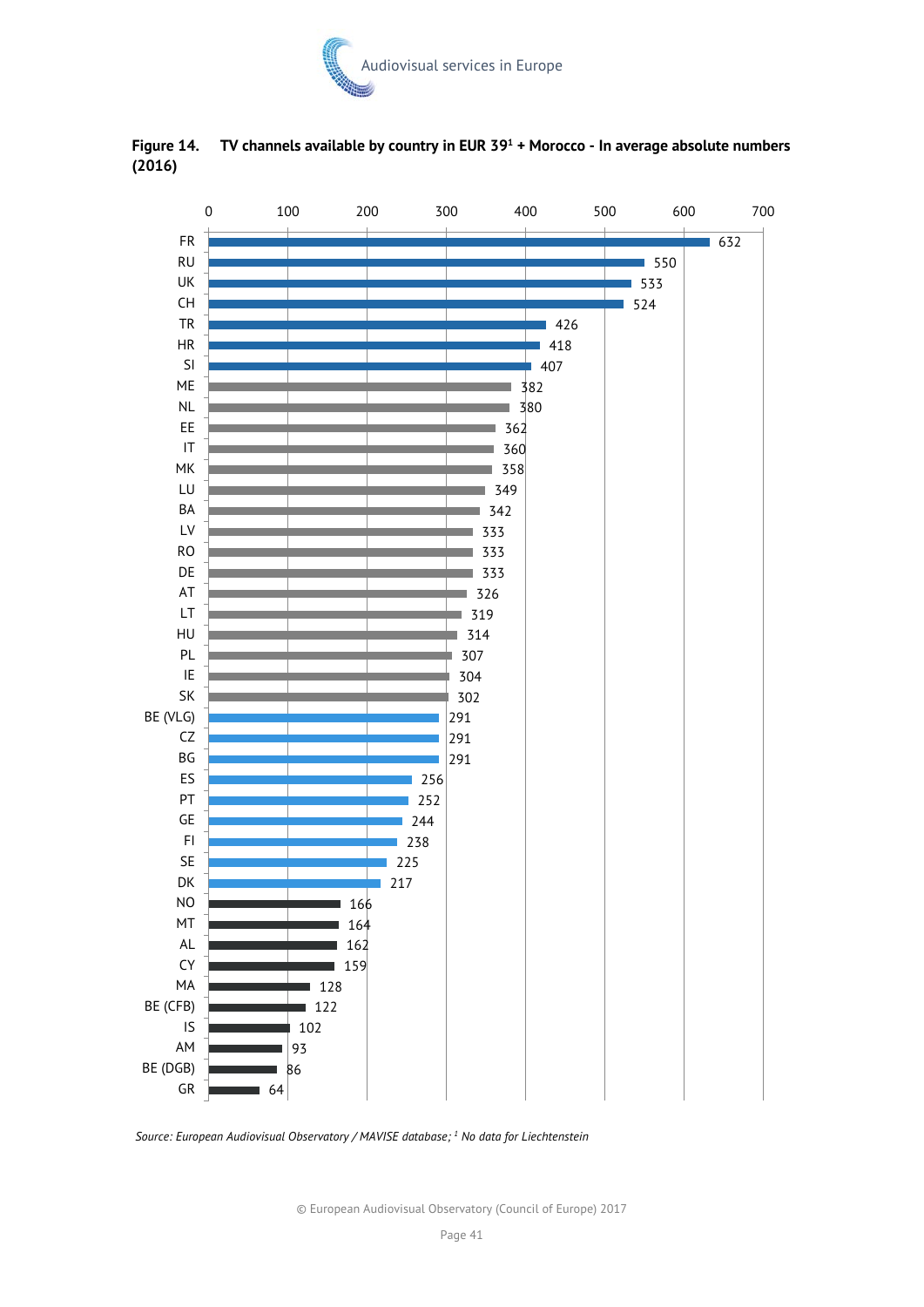

**Figure 15. On-demand audiovisual services available by country in EUR 40 + MA - In average absolute numbers (2016)**

<span id="page-49-0"></span>

*Source: European Audiovisual Observatory / MAVISE database*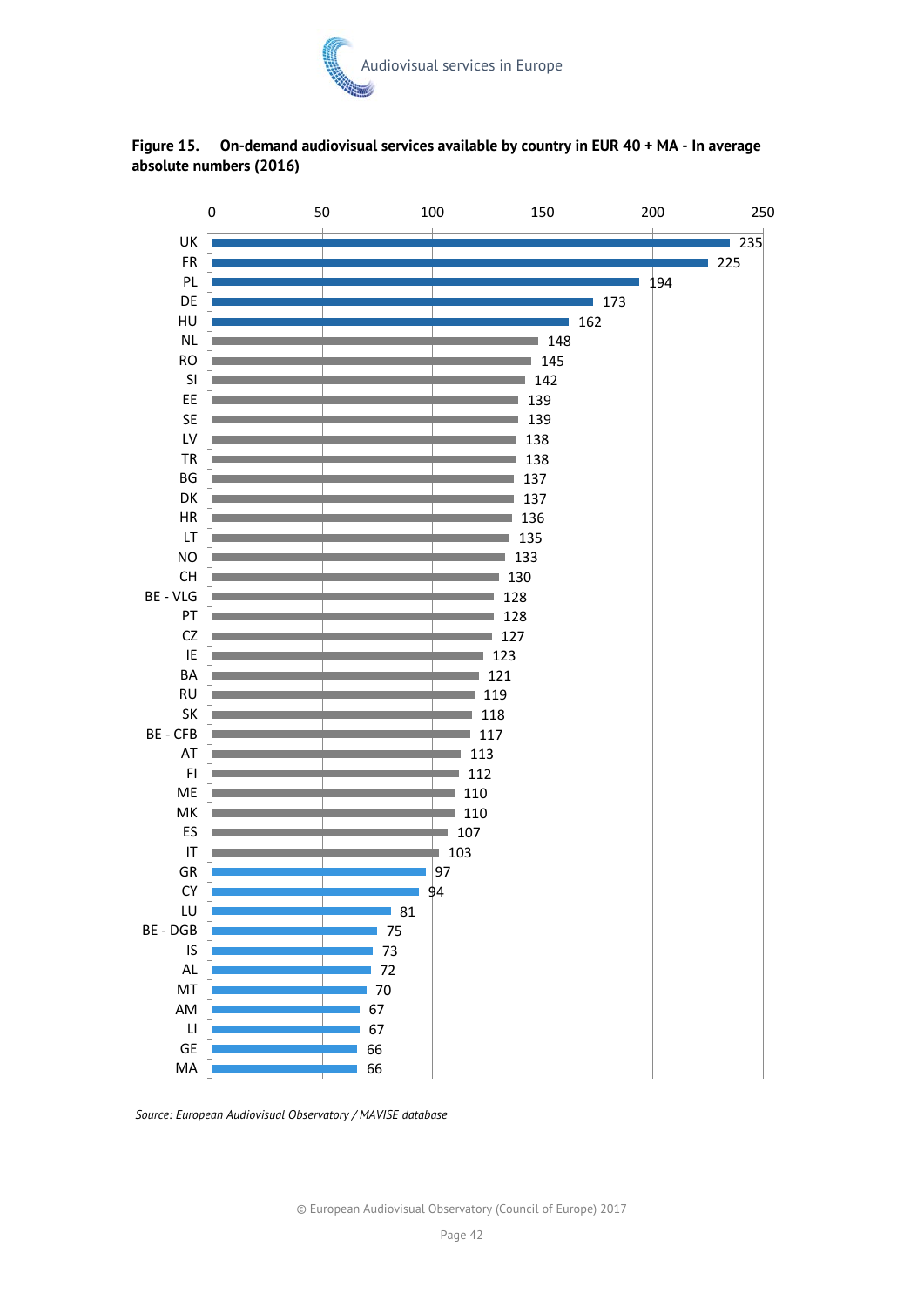

# <span id="page-50-0"></span>**3.2. Prominence of foreign audiovisual media services in national markets**

#### **Pan-European trends**

- The majority of TV channels available on average in European national markets were of foreign origin: In 2016, in four out of five countries covered by the European Audiovisual Observatory<sup>15</sup>, 50% or more of the TV channels available in their territories were foreign. Only viewers in Turkey, Albania, Germany, Italy, Russia, the United Kingdom and Greece had access to more national than foreignbased TV channels. The majority of these countries represent a European television market of significant size with a large number of TV channels licensed under the respective national licensing regime.
- The share of foreign on-demand services available in a given European national market was even more significant than with linear services. With the exception of the United Kingdom and France, in all countries covered by the European Audiovisual Observatory the share of foreign services available in their respective national markets was higher than 50%.
- Overall, by December 2016, the share of foreign services available in an EU Member State tended to be higher for TV (84%) than for on-demand services (74%).

#### **Methodological note**

1

Please note that catch-up TV services are excluded from the figures concerning availability of on-demand services since it could not be established where these services were accessible. For more information on the definition of services available in a country please see the methodological overview in the Annexes of this report (pages 47ff).

<span id="page-50-1"></span><sup>&</sup>lt;sup>15</sup> Including the EU 28, plus Albania, Armenia, Bosnia and Herzegovina, Switzerland, Georgia, Iceland, Montenegro, "The former Yugoslav Republic of Macedonia", Norway, Russia, Turkey and Morocco; no data for Liechtenstein.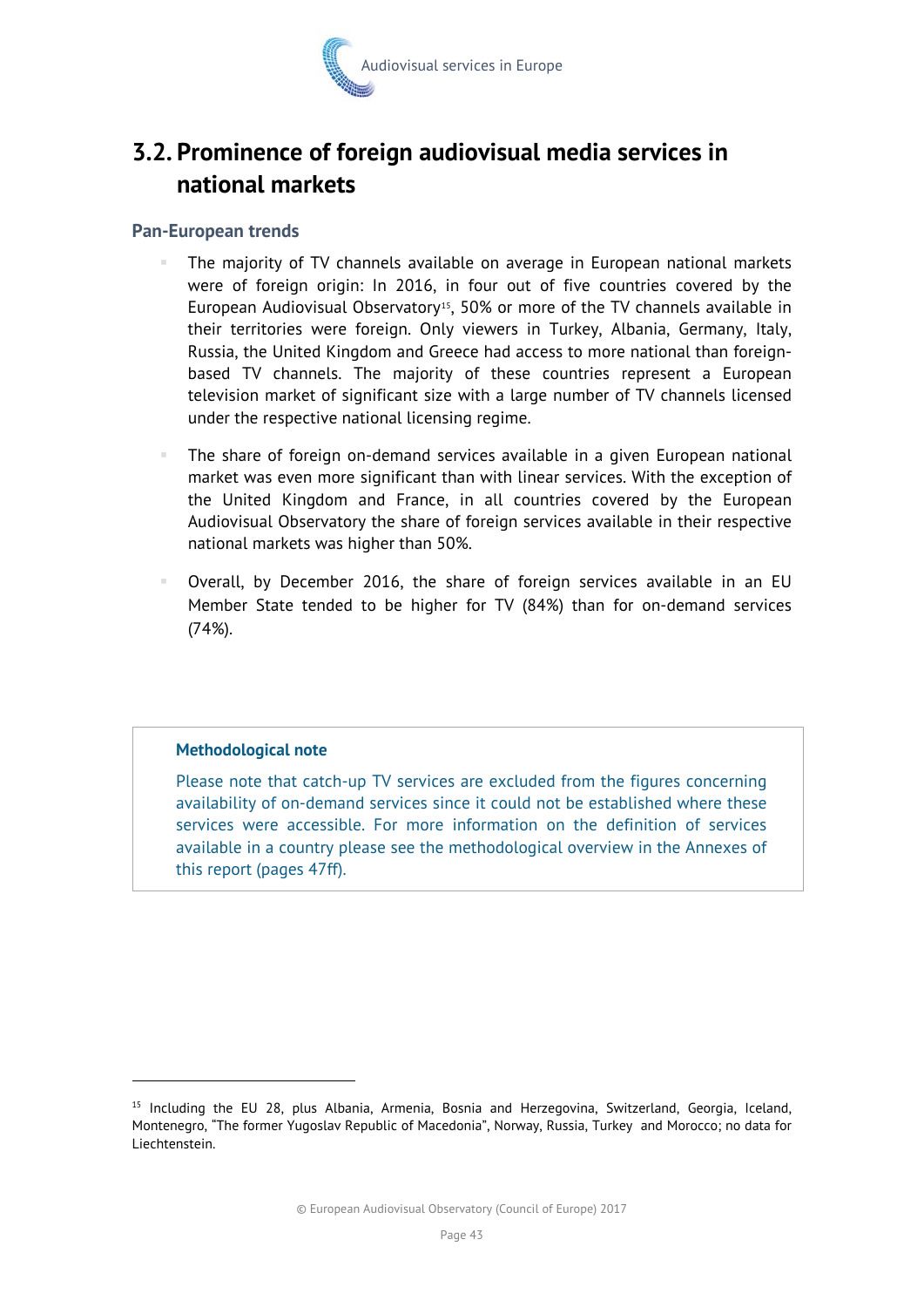



<span id="page-51-0"></span>**Figure 16. Foreign TV channels available by country in EUR 391 + Morocco – In % share (2016)**

*Source: European Audiovisual Observatory / MAVISE database; 1 No data for Liechtenstein*

© European Audiovisual Observatory (Council of Europe) 2017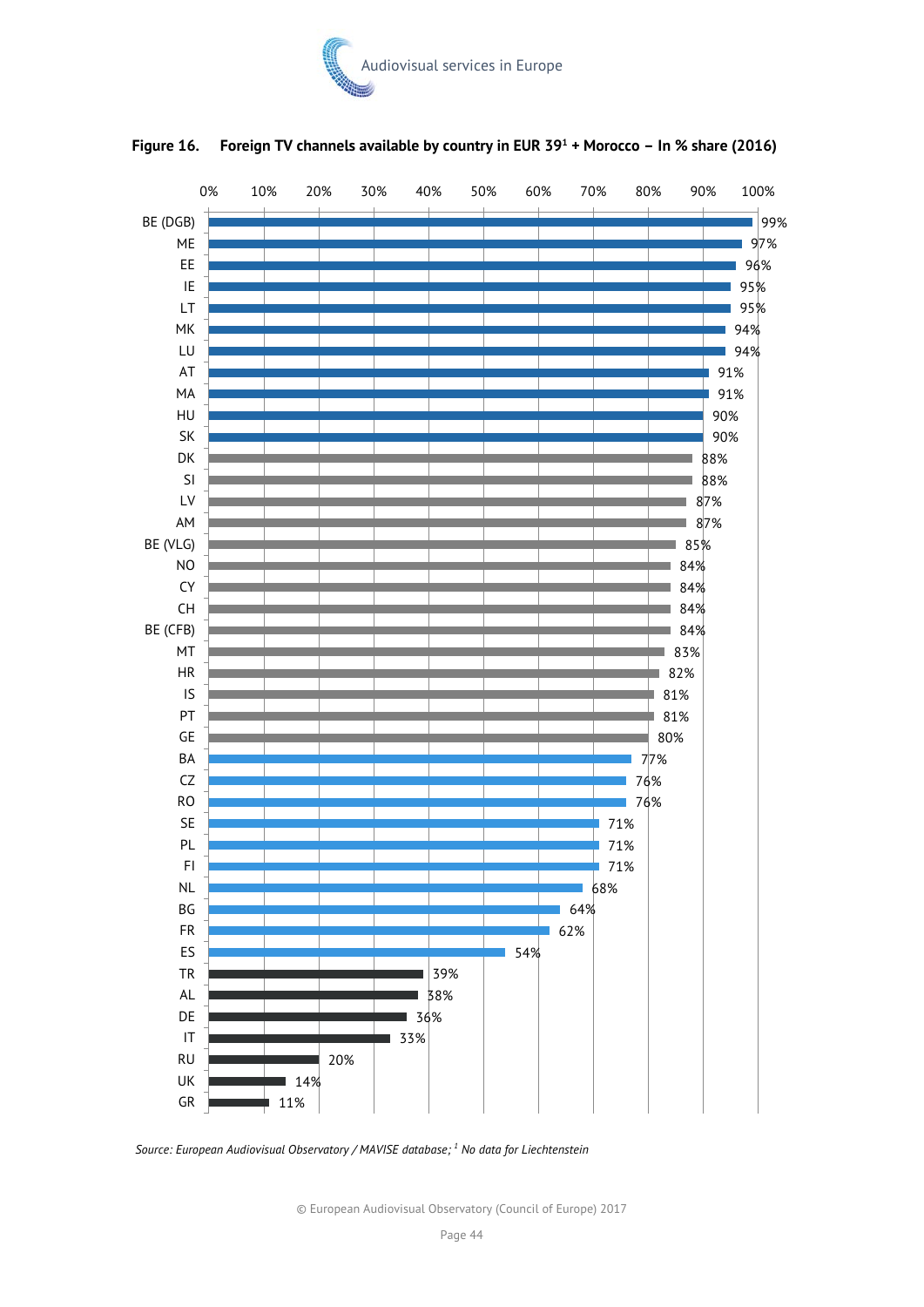

**Figure 17. Foreign on-demand audiovisual services available by country in EUR 40 + Morocco – In % share (2016)**

<span id="page-52-0"></span>

*Source: European Audiovisual Observatory / MAVISE database*

© European Audiovisual Observatory (Council of Europe) 2017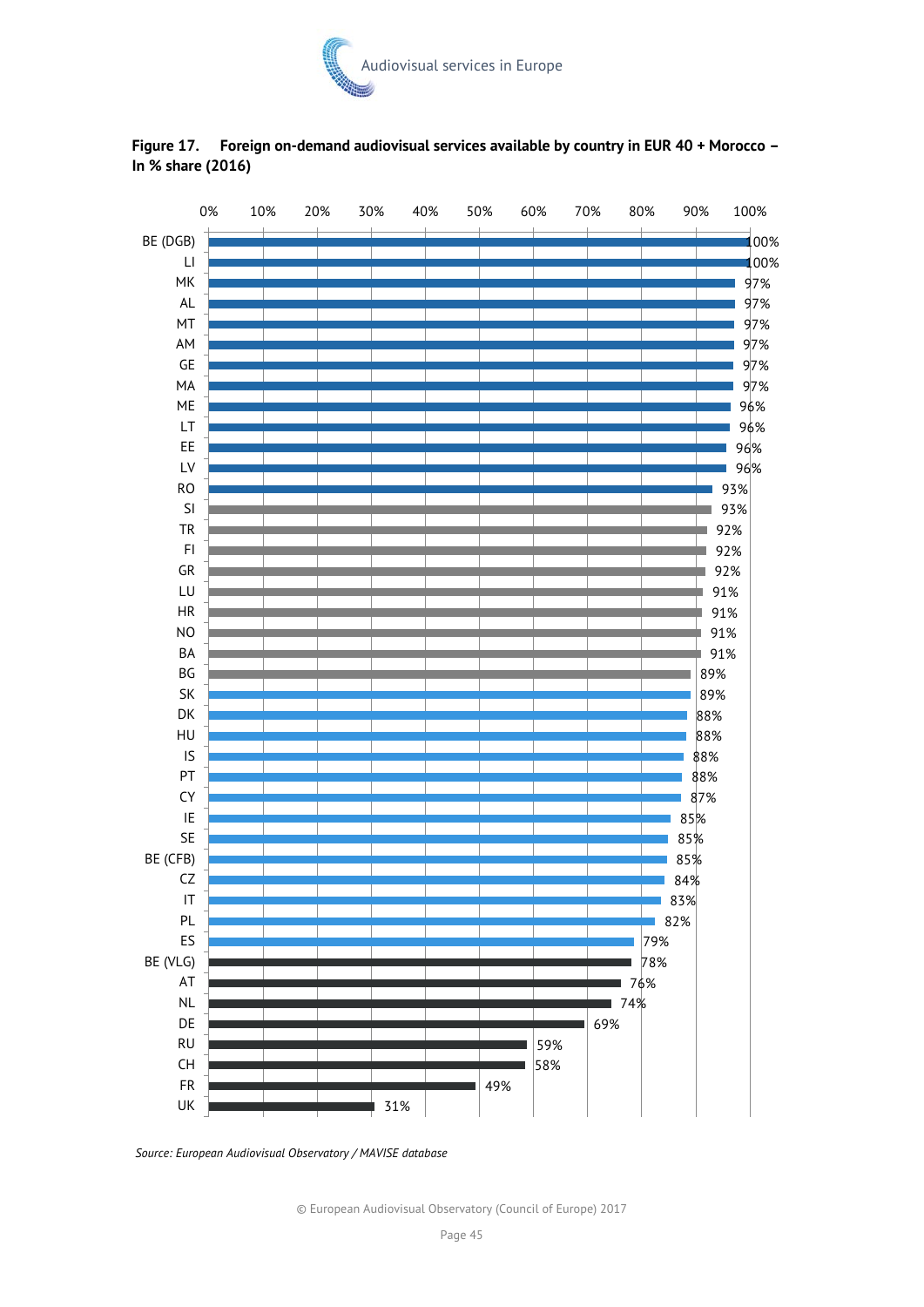

# <span id="page-53-0"></span>**3.3. US pay on-demand audiovisual media services available in Europe**

#### **Pan-European trends**

- A total of 75 pay on-demand services originating from the United States were available in Europe in 2016. Of particular noteworthiness is the fact that:
	- Most of these services were classified as originating from the United States by default, because no evidence of a declaration to a European regulator could be found, and because the company was operating at least partially from the United States.
	- These companies included major players such as Google Play and Microsoft Store, whose activities appear to be no longer primarily operated out of Luxembourg.
- These 75 pay-services included multiple versions of the same service: 32 countryspecific versions of Google Play in 26 different languages, and 15 country-specific versions of Microsoft Store in 11 different languages. Excluding the linguistic versions of all these services brought the count of pay-VOD services originating from the United States and targeting Europe down to 25.
- Apart from Google Play and Microsoft Store, the rest of the US-based pay ondemand services were niche services with limited market power (including adult services) which existed either as stand-alone offers or were available on YouTube as subscription on-demand services for a moderate monthly fee.
- On the pay on-demand services market a number of major US players had created European-based subsidiaries out of which they operated their services. These included Amazon, Netflix and iTunes with bases in Europe, while others such as Google and Microsoft operated from the United States.

#### **Methodological note**

Please note that it was not possible to establish a comprehensive census of US free-services available in Europe, as these services may be technically available in Europe without the aim of capturing European advertising. YouTube, Facebook, Instagram and Snapchat are of course exceptions.

Figures on US services do not include sport services (e.g. access to sporting events from US leagues), which the European Audiovisual Observatory does not track systematically.

A pay on-demand audiovisual service may include transactional video ondemand and subscription on-demand. For more information please see the methodological overview in the Annexes of this report (pages 47ff).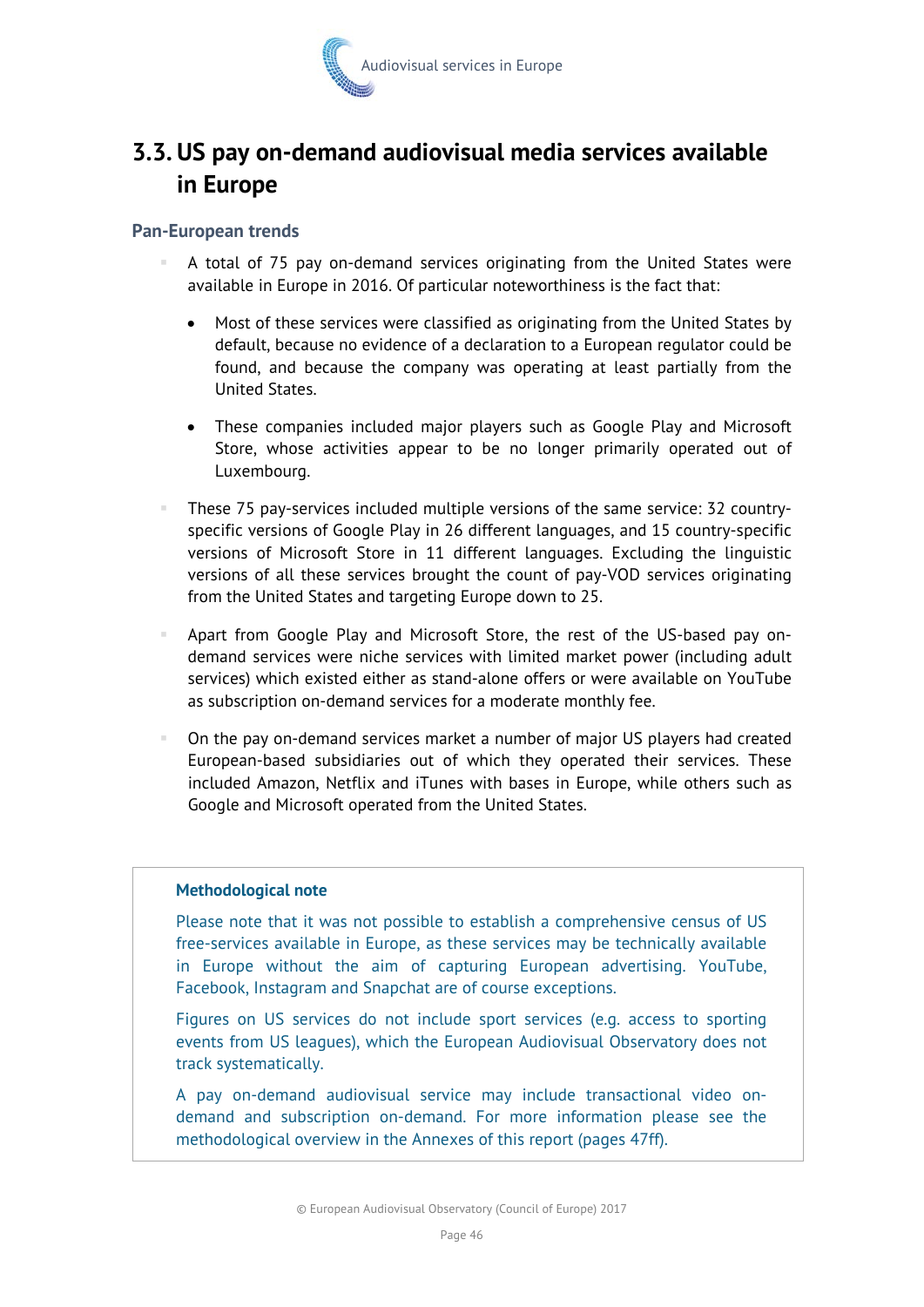

# <span id="page-54-0"></span>**4.Annexes**

# <span id="page-54-1"></span>**4.1. Methodological overview for linear and on-demand audiovisual services**

This section provides a methodological overview of how the data in this report was collected, measured and categorised. The scope of data includes 40 European countries covered by the European Audiovisual Observatory as well as Observatory member Morocco.

All data concerning linear and on-demand audiovisual media services established or available in the countries quoted in this report originated from the European Audiovisual Observatory and its MAVISE database. MAVISE is a database on TV and on-demand audiovisual services and companies in Europe designed to ameliorate understanding of the audiovisual market and generate greater transparency.

Please note that a series of changes has been introduced in the MAVISE database to better reflect the evolution of the market. These changes took effect in September 2016 and affect the comparability of data before and after that date. Time series data from 2015 and before should be regarded as separate from data from 2016 and after.

### <span id="page-54-2"></span>4.1.1. Linear audiovisual media services

#### **Type of channels and time series**

The data presented in this report is from the year 2016. It excludes windows, and regional and local channels. Please note that the 46 language versions of the Belgium-based "Europe by Satellite" (EbS) TV information service of the European Commission have also been excluded from the data sample. EbS is an inter-institutional service providing TV footage (i.e. unedited video pictures and sound) to other audiovisual services and journalists for further editorial use. It is not available on the major TV distribution platforms (except online) and hence is not a typical TV channel that can be watched by the ordinary citizen.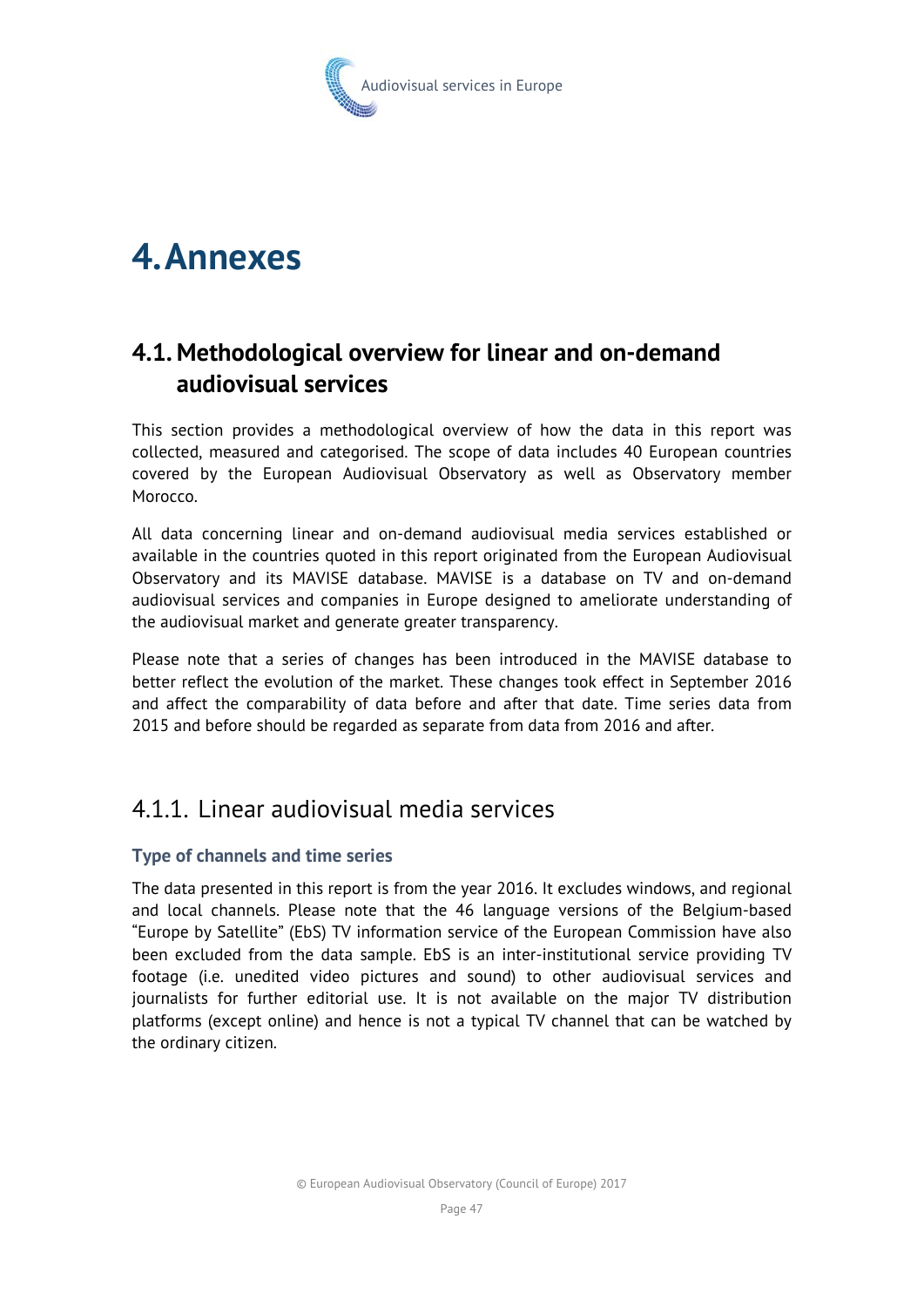

#### **Linear audiovisual media services established and available in a country**

Television channels that are **established in a country** include those that hold a broadcasting license from and/or are registered with a national regulatory authority. In addition, other channels are included in the data collection that may not hold a license or registration but can be attributed to a specific national origin by means of company address, internet domain name etc.

Television channels that are **available in a country** comprise those that are available on the major distribution platforms (e.g. cable, DTT, IPTV, satellite). These services were identified through the channel line-ups as advertised on the websites of platform operators.

Please note that the figures for services available in a country are based on the following concepts:

- Linear services available in a country = total number of TV channels established in a country (excluding those targeting other markets) + foreign TV channels available in a country;
- Foreign linear services available in a country  $=$  total number of TV channels available in a country – number of TV channels established in a country (excluding those targeting foreign markets).

#### **Foreign TV channels**

Foreign channels are those that can be accessed in a given country but do not hold a license and/or registration from the national media regulatory authority of that country.

#### **TV channels targeting other countries**

The indicators used in the MAVISE database to define whether a channel is specifically targeting another national market are as follows:

- Linguistic versions in the targeted country's main language(s) (e.g. sub-titling, dubbing);
- Content of the license (e.g. explicit mentioning of the targeted country);
- **Local programming;**
- **Local advertising;**
- **Local subscription.**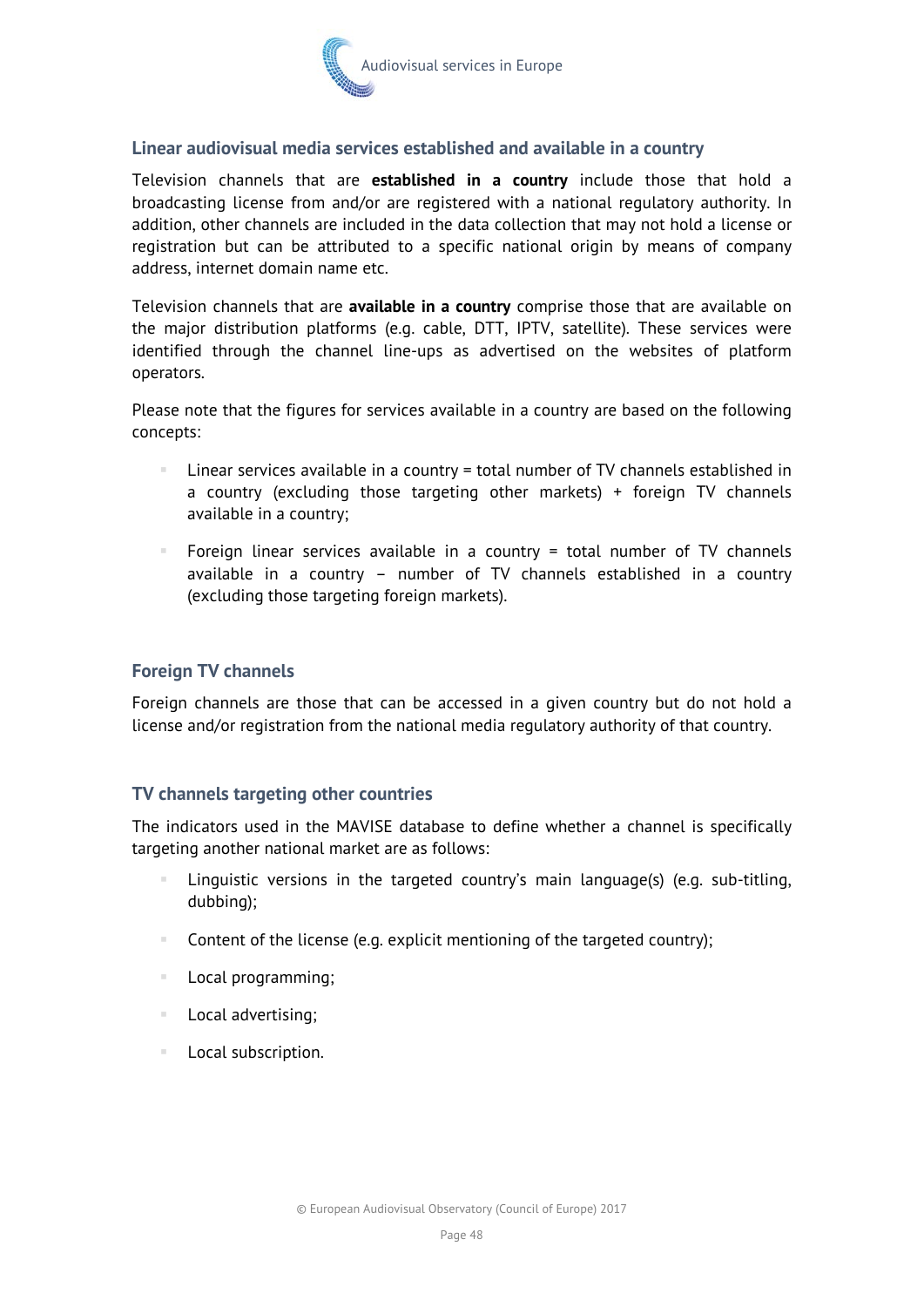

The data collection sample specifically excludes the following types of television services:

- TV channels that are targeting their own country of establishment (i.e. those holding a license and/or registration from the national media regulatory authority of the country);
- Pan-European pay/free satellite channels (that are designed to appeal to the largest audience possible, including certain diaspora channels such as Mediaset Italia, MED NUCE, TRT Turk);<sup>[16](#page-56-0)</sup>
- TV channels that are targeting countries other than the Observatory members and EU candidate countries;
- Regional and local channels; windows.

1

#### **Cautionary note on the use of figures for television channels**

When using the figures for linear audiovisual services, the following should be taken into account:

- HD simulcasts of SD channels are no longer considered as different channels. A channel available both in SD and HD is counted only once. Similarly, a timeshifted version of a TV channel is not counted as a separate channel;
- Each linguistic version of a TV channel is counted as a separate service (independent of whether a license may or may not be specific as regards the language in which the channel broadcasts);
- The total number of TV channels available in the EU is not the sum of the services available in each EU country, as the same service may be available in multiple countries;
- For the same reason, the total number of services established outside of the EU is not the difference between the total number of services established in the EU and the number of services available in the EU.

<span id="page-56-0"></span><sup>&</sup>lt;sup>16</sup> Please note that specific language versions of a free satellite channel overrule the exclusion criteria for free satellite TV (e.g. language versions of Euronews and TV5 Monde are included in the figures).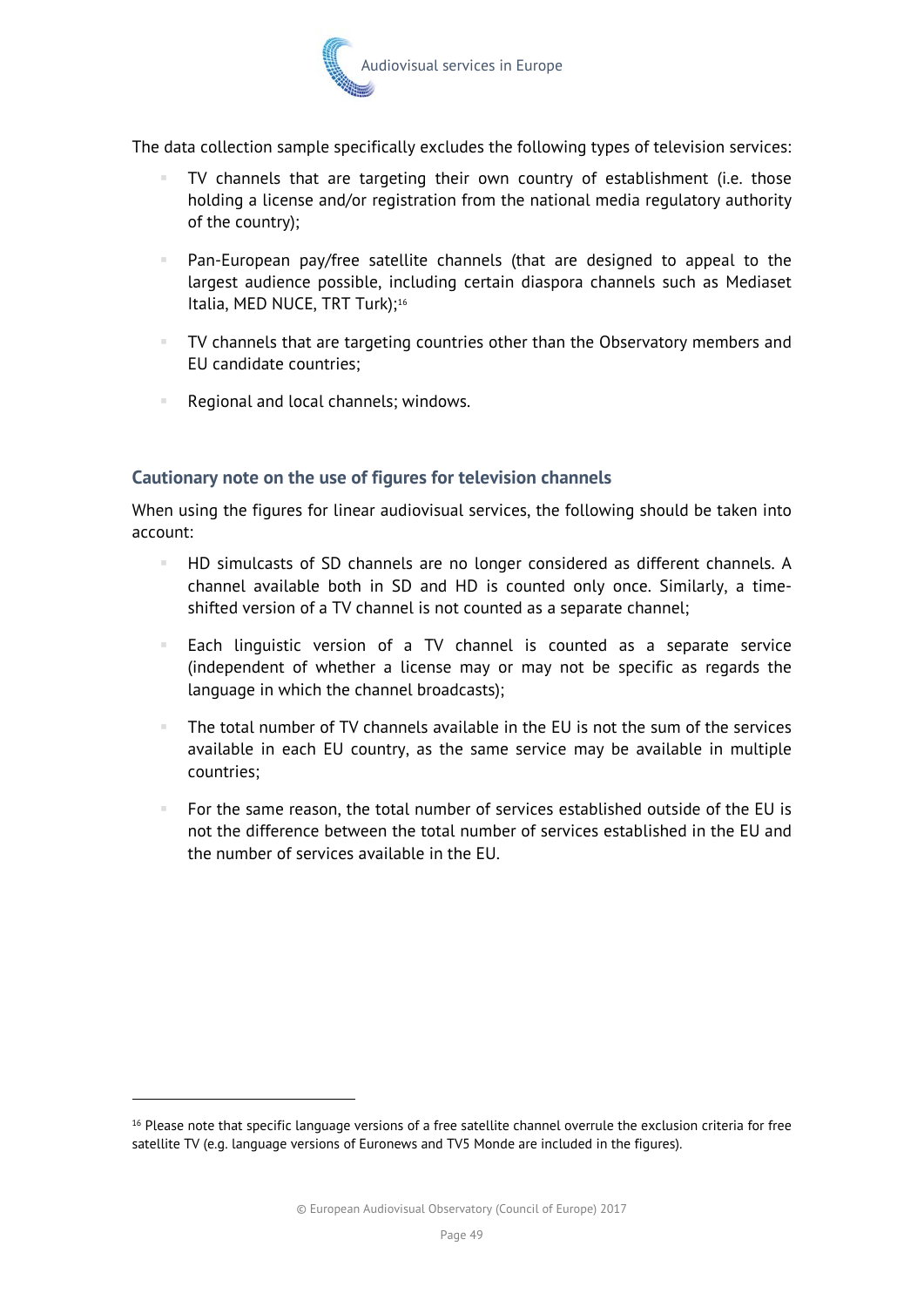

## <span id="page-57-0"></span>4.1.2. On-demand audiovisual media services

#### **Definition of on-demand audiovisual media services**

The European Audiovisual Observatory collects in its MAVISE database information on ondemand audiovisual media services. The concept of "on-demand" includes many different categories of services which may or may not be regarded as "on-demand audiovisual media services" in the sense of the Audiovisual Media Services Directive (AVMSD). The Observatory cannot determine whether each service should fall under the scope of the AVMSD.

In view of the multitude of on-demand services, the MAVISE database focuses on the most relevant ones in terms of market power using the following selection criteria:

| <b>Criteria</b>            | <b>Definition</b>                                               |
|----------------------------|-----------------------------------------------------------------|
| <b>Revenues and market</b> | The service is among the leaders in terms of revenues or market |
| shares                     | share.                                                          |
|                            | The service is operated by a key audiovisual player (main       |
| Key players                | broadcasters, main television distributors).                    |
| Pan-European reach         | The service is active in several European countries.            |

#### <span id="page-57-1"></span>**Table 9. Criteria for selection of on-demand audiovisual services**

The MAVISE database distinguishes between four main types of services that represent different business models. Please note that the various categories of services included in the data collection are, in most cases, not geolocalised and therefore accessible worldwide. In order to have meaningful figures we consider only the services with some relevance for the considered country (mainly based on the language).

#### <span id="page-57-2"></span>**Table 10. Typology of on-demand audiovisual services by business model**

| <b>Typology</b>                           | <b>Definition</b>                                                               |
|-------------------------------------------|---------------------------------------------------------------------------------|
| Free on-demand service                    | A free service, usually funded through advertising or public<br>funding.        |
| <b>Transactional on-demand</b><br>service | A pay service renting or selling audiovisual works on a pay-per-<br>view basis. |
| <b>Subscription on-demand</b><br>service  | A service offering a catalogue of on-demand services for a<br>subscription fee. |
| Video sharing platform                    | A video website where most of the content is uploaded by third<br>parties.      |

Catch-up (Replay) television services are no longer tracked as separate on-demand services but treated as a feature of a TV channel. Hence, only major 'platforms' operated by TV groups, television distributors or third-party web sites that offer access to the programmes of several channels in catch-up mode are now included in the data collection.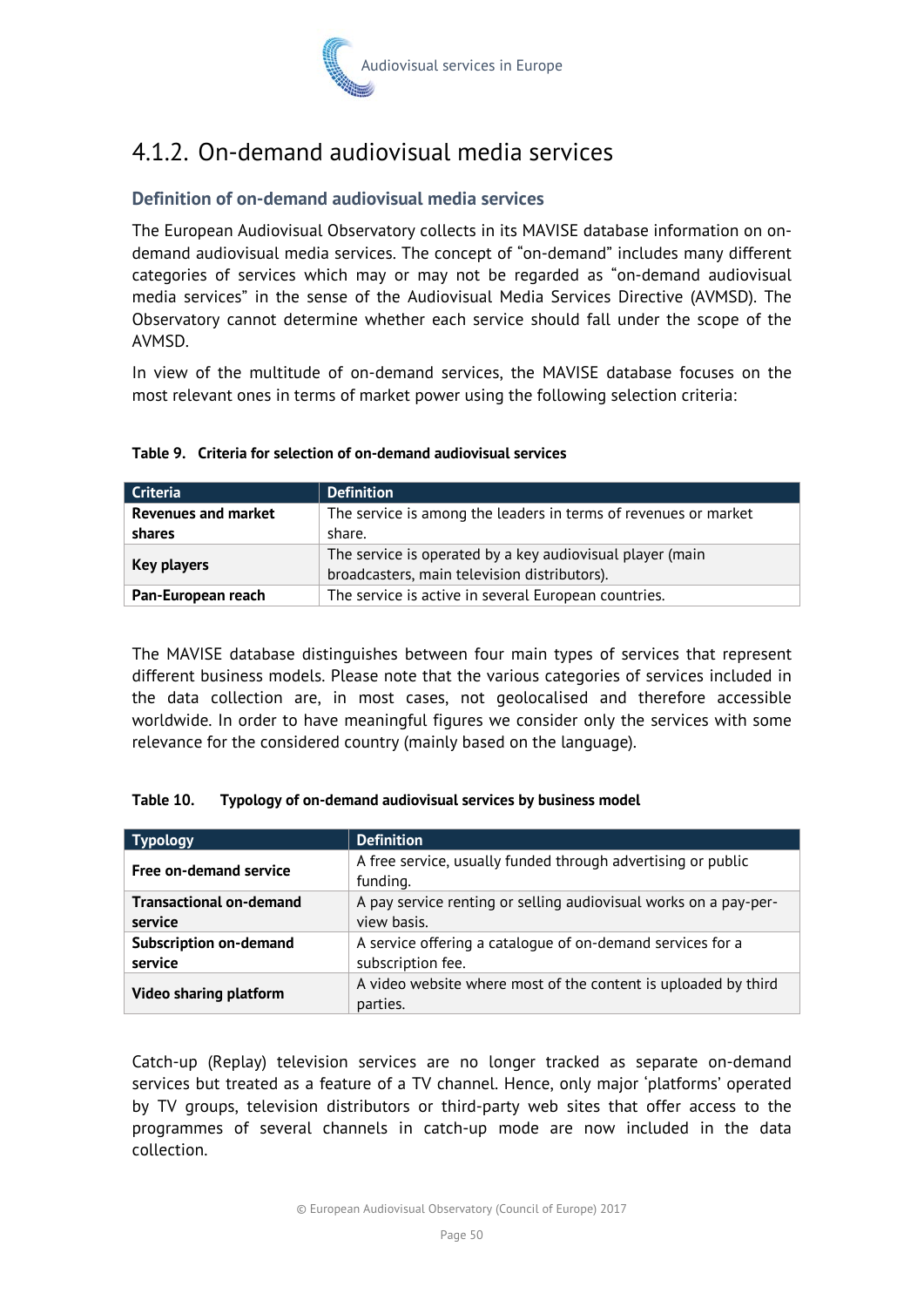

#### **On-demand audiovisual media services established and available in a country and distribution types**

On-demand audiovisual media services that are **established in a country** include those that a national regulatory authority may hold information about. In addition, other services are included that are clearly of a specific national origin according to company address, internet domain name, editorial responsibility stated on the services web pages etc. In most cases, however, there is no centralised information available.

Please note that the figures for services **available in a country** are based on the following concepts:

- On-demand services available in a country = number of services established in a country (excluding those targeting other markets) + number of services specifically targeting a national market + 64 on-demand services available online worldwide not specifically targeting the countries in which they are available;
- Foreign on-demand services available in a country  $=$  number of services specifically targeting a national market + 64 on-demand services available online worldwide not specifically targeting the countries in which they are available.

Please note that a total of **64 services were available online worldwide** which were not specifically targeting the countries in which they were available. These services are included in the figures for services available in a country and foreign services available in a country. No totals were drawn, to avoid double-counting, as some services were available in several countries.

- Including 19 free on-demand services available worldwide or on a pan-European level which are not specifically targeting the country;
- Including 16 sharing platforms available worldwide or on a pan-European level which are not specifically targeting the country;
- Including 24 subscription on-demand services available worldwide or on a pan-European level which are not specifically targeting the country;
- Including 5 transactional on-demand services available world-wide or on a pan-European level which are not specifically targeting the country.

For methodological reasons, catch-up TV services include only services established in the country, as it was not possible to assess which catch-up services were available for channels established outside of the country. The figures might not reflect the true offering of catch-up TV services in a given country.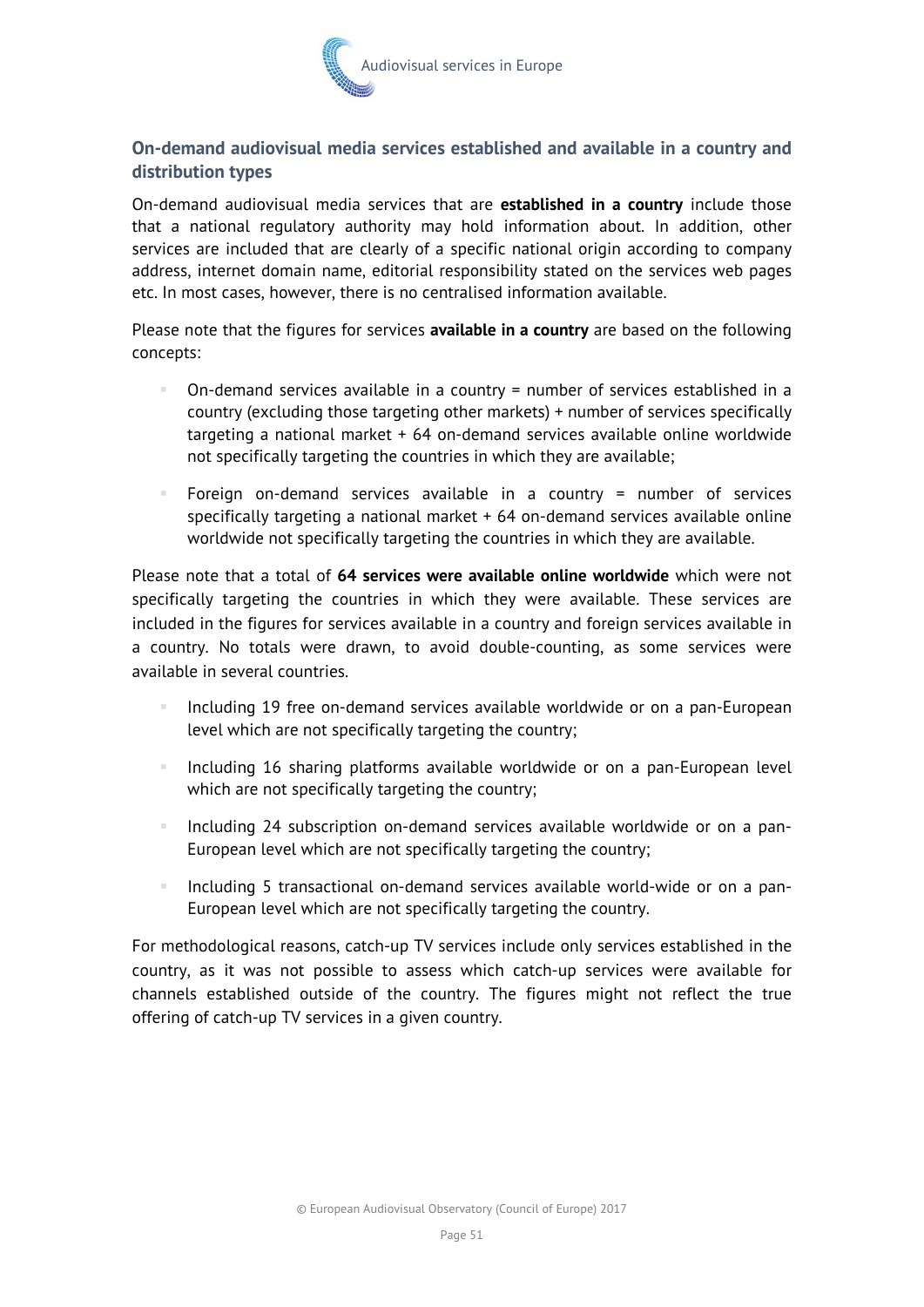

The **distribution** of on-demand audiovisual media services can be broken down into the following technical distribution types:

- **Managed distribution** means that the service is available over a network managed by an operator (mainly IPTV or cable);
- **Online distribution** means that the service is available 'over the top OTT', i.e. over the open internet (e.g. Apple's iTunes, Netflix, Google Play, Megagogo.net);
- **Managed and Online** means that the service is available both over managed networks and online OR that the service uses a combination of both solutions.

#### **Limitations to the identification of on-demand services**

Please note that identifying on-demand audiovisual media services implies a series of difficulties:

- Whereas on-demand audiovisual media services provided through 'managed networks' can be identified through an extensive review of the TV distributors' line-ups, services available over the open internet are not necessarily heavily advertised;
- Assessing the difference between a stand-alone on-demand audiovisual media service and a catalogue included in a third party service is not always possible. Some producers may exploit a specific 'corner' in a larger on-demand service, and IPTV or cable providers may host third-party on-demand services alongside their own services. Thus, the responsibility for managing the service and billing the consumer is not always clear;
- Several on-demand audiovisual media services are specifically targeting a country other than their country of establishment. Several criteria may apply when assessing whether an on-demand service is a cross-border service: language; offices in the targeted countries; marketing material of the on-demand service.

#### **Cautionary note on the use of figures for on-demand audiovisual services**

When using the figures for on-demand audiovisual services, the following should be taken into account:

- Each linguistic version of a service is counted as a different service;
- The total number of services available in the EU is not the sum of the services available in each EU country, as the same service may be available in multiple countries;
- For the same reason, the total number of services established outside of the EU is not the difference between the total number of services established in the EU and the number of services available in the EU.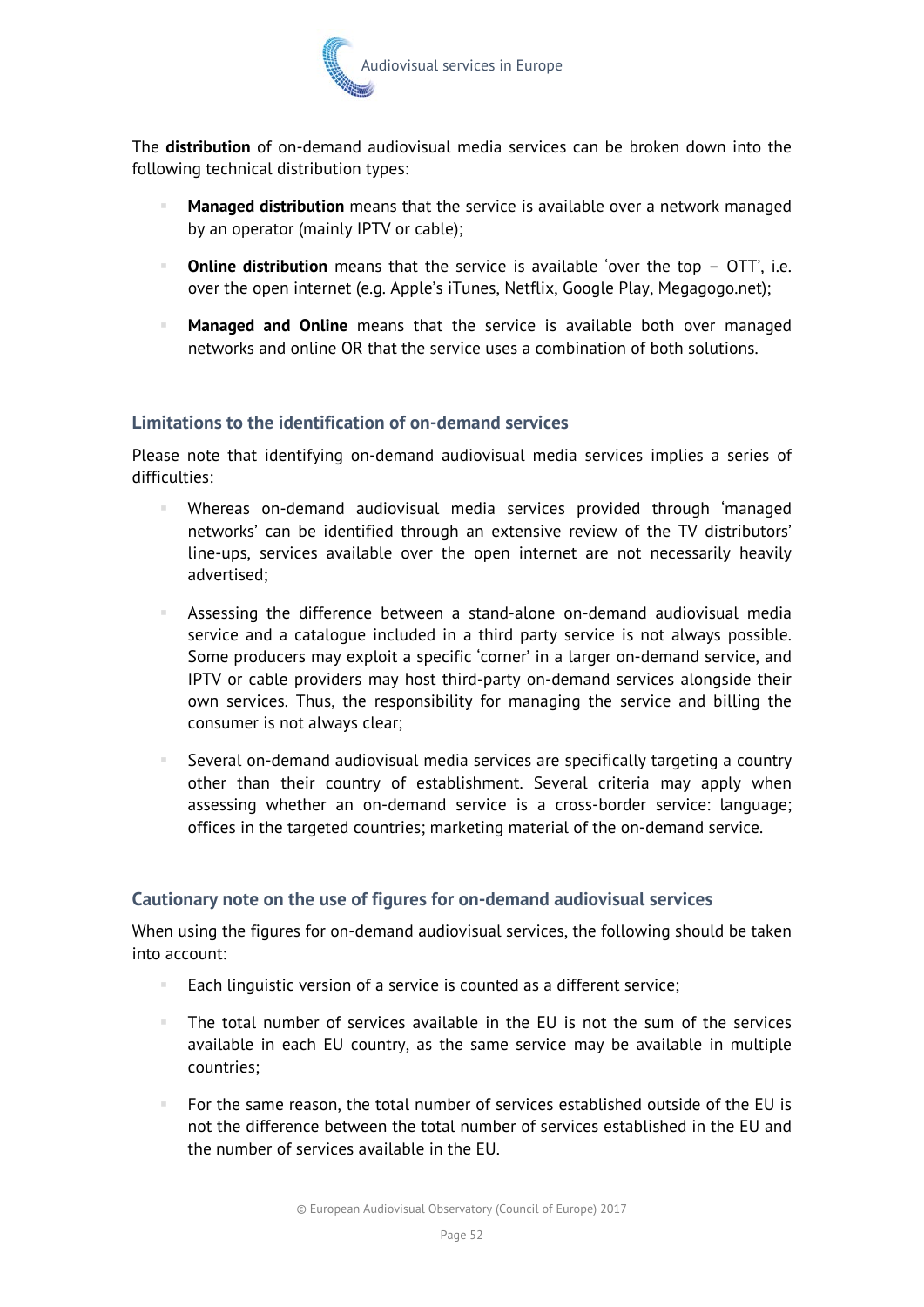

© European Audiovisual Observatory (Council of Europe) 2017